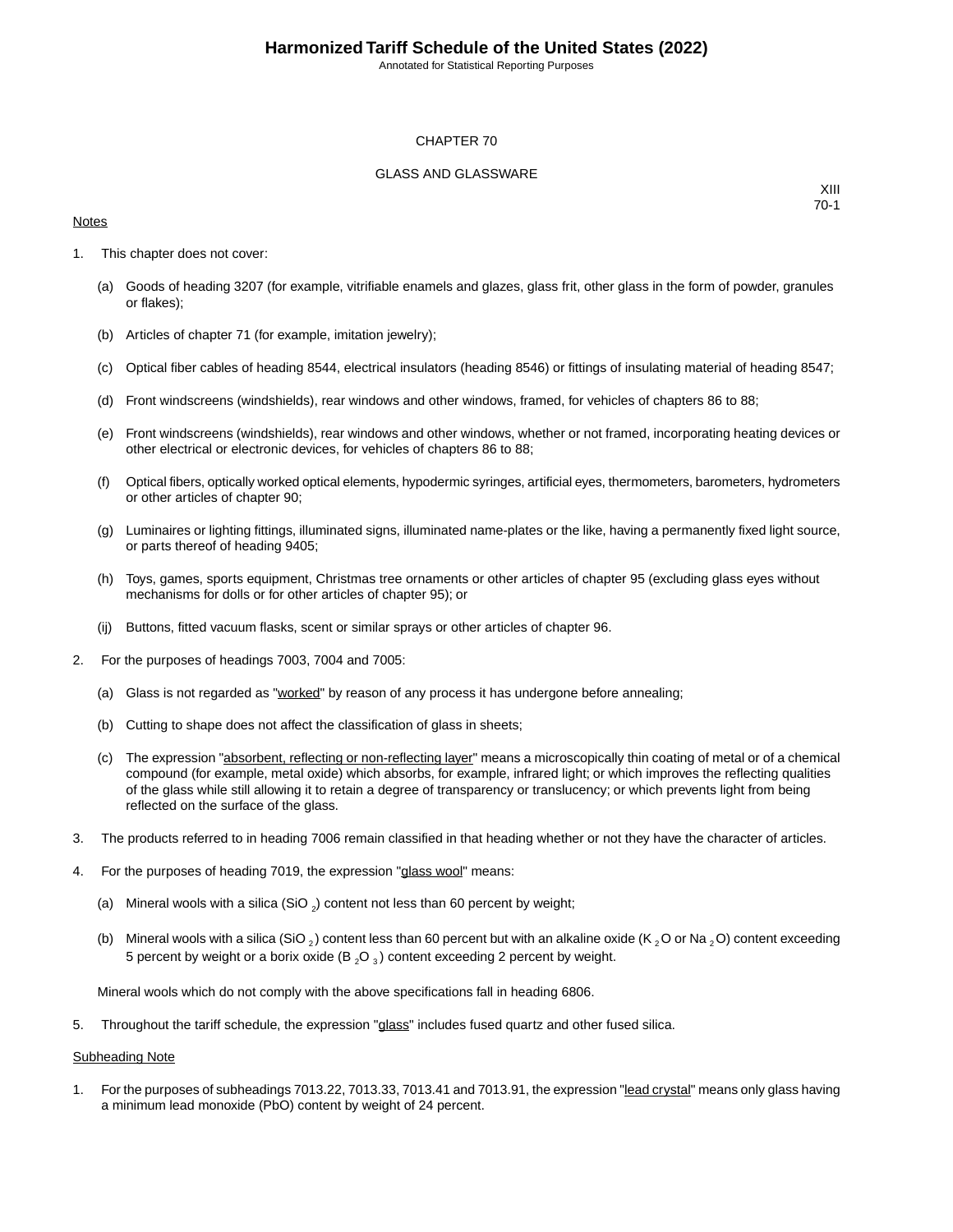Annotated for Statistical Reporting Purposes

Additional U.S. Notes XIII 70-2

- 1. For the purposes of this chapter, the term "fused quartz or other fused silica" means glass containing more than 95 percent silica by weight.
- 2. For the purposes of headings 7003 through 7005, the expression "colored throughout the mass" refers to glass that has a transmittance of normally incident light of less than 66 percent at one or more wavelengths from 400 to 700 millimicrons, inclusive, or a transmittance of less than 80 percent at one or more wavelengths from 525 to 575 millimicrons, inclusive, for glass 6 mm in thickness, or of the equivalent transmittances for any other thickness, provided that, in determining such light transmittances, the effect of surface irregularities or configurations, or of other surface treatment (except flashing applied prior to solidification) and the effect of wire netting within the glass, shall be eliminated.
- 3. For the purposes of headings 7003 and 7004, glass of the same size and thickness imported in any shipment in quantities over 4.6  $m^2$  shall be denied entry unless it is--
	- (a) Packed in units containing, as nearly as the particular size permits, 4.6  $m^2$ , or multiples thereof; or
	- (b) Packed in units containing multiples of the number of sheets of the same size and thickness which would be contained in a unit if packed to contain, as nearly as such size permits, 4.6 or 9.3  $m^2$ ; or
	- (c) Otherwise packed in a manner which conforms to the packing practices of the domestic glass industry as determined and published from time to time by the Secretary of the Treasury.
- 4. For the purposes of heading 7005, the expression "polished," as used with reference to glass, refers to glass one or both of the surfaces of which have been made smooth and glossy, in whole or in part, by abrasive or chemical means or by floating the glass over molten metal.
- 5. For the purposes of subheading 7018.10.20, the term "imitation precious or semiprecious stones" means glass made into shapes suitable for use in jewelry or for other ornamental purposes in a manner similar to natural gemstones, whether or not in imitation thereof, but does not include natural gemstones, synthetic gemstones, reconstructed natural gemstones or imitation pearls.

#### Statistical Notes

- 1. For the purposes of headings 7003 and 7004, in determining the surface area of cast or rolled glass having irregular surfaces (such as corrugated glass), superficial area shall be used.
- 2. For the purposes of statistical reporting numbers 7009.91.5091 and 7009.92.5091, "over-the-door mirrors" means mirrors designed to be affixed to a door or hung from the top of a door by means of hooks which are either attached to or packaged with such mirrors at the time of importation. Brackets or other hardware may also be attached to these mirrors or included in the packaging.

#### Compiler's Note

The provisions of subchapter II of chapter 99 (Miscellaneous Tariff Bills or MTBs), the provisions of the Generalized System of Preferences (GSP) found in General Note 4 and most product exclusions from the additional tariffs on products of China in subchapter III of chapter 99 expired on December 31, 2020. However, no endnotes or footnotes relating to these provisions have been deleted as of the issue date of this edition.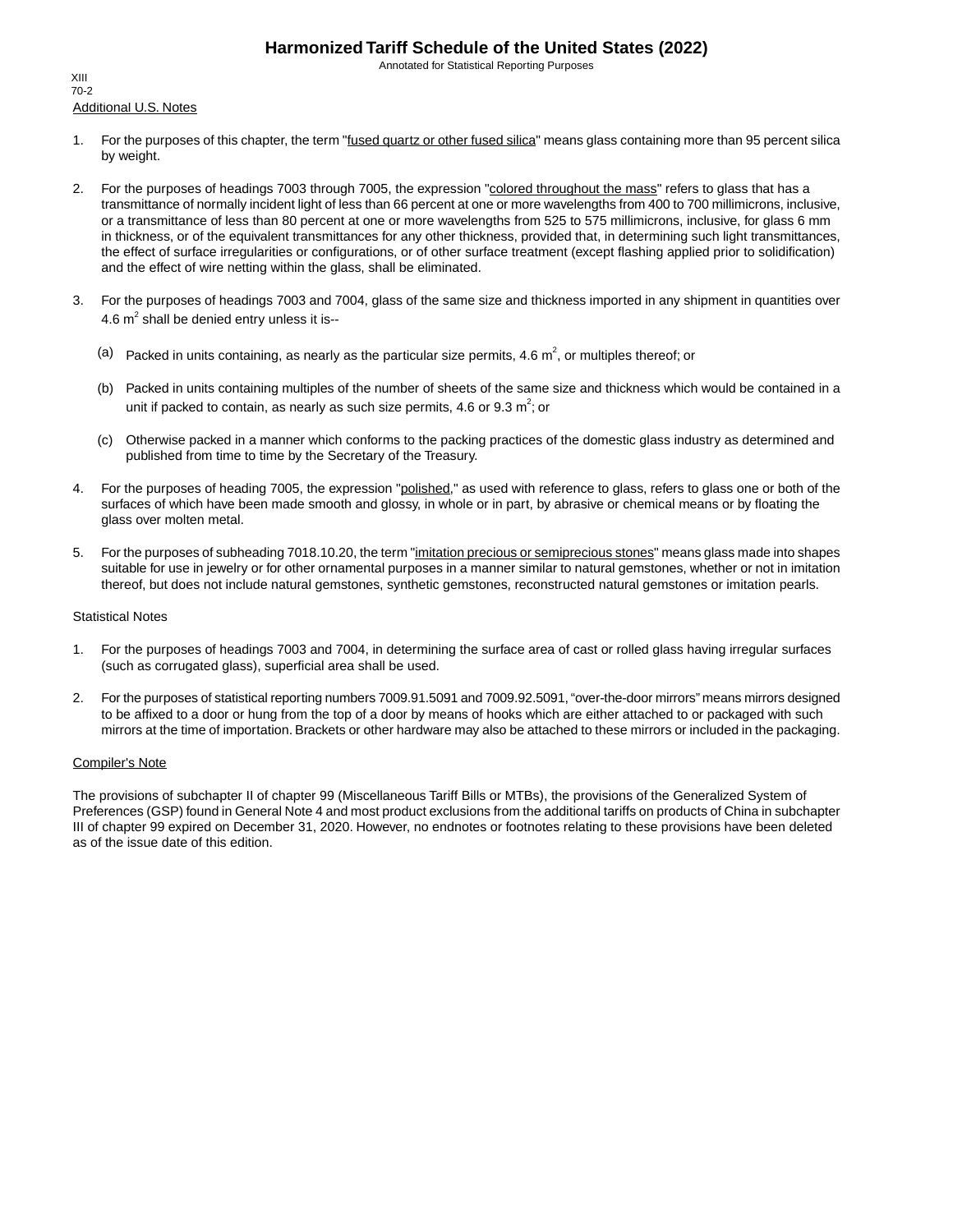Annotated for Statistical Reporting Purposes

| Heading/                    | Stat.       |                                                                                                                                                                            | Unit           |         | Rates of Duty                                                                     |                |
|-----------------------------|-------------|----------------------------------------------------------------------------------------------------------------------------------------------------------------------------|----------------|---------|-----------------------------------------------------------------------------------|----------------|
| Subheading                  | Suf-<br>fix | <b>Article Description</b>                                                                                                                                                 | of<br>Quantity | General | 1<br>Special                                                                      | $\overline{2}$ |
| 7001.00                     |             | Cullet and other waste and scrap of glass, excluding glass<br>from cathode-ray tubes or other activated glass of heading<br>8549; glass in the mass:<br>Glass in the mass: |                |         |                                                                                   |                |
| 7001.00.10 00               |             |                                                                                                                                                                            |                |         |                                                                                   | 30%            |
| 7001.00.20                  | 00          |                                                                                                                                                                            |                |         | Free (A, AU, BH, CL,<br>CO, D, E, IL, JO,<br>KR, MA, OM, P,<br>PA, PE, S, SG)     | 50%            |
| 7001.00.50                  | 00          |                                                                                                                                                                            |                |         |                                                                                   | 10%            |
| 7002<br>7002.10             |             | Glass in balls (other than microspheres of heading 7018), rods<br>or tubes, unworked:<br>Balls:                                                                            |                |         |                                                                                   |                |
| 7002.10.10 00               |             |                                                                                                                                                                            |                |         | Free (A+, AU, BH,<br>CL, CO, D, E, IL,<br>JO, KR, MA, OM,<br>P, PA, PE, S, SG)    | 60%            |
| 7002.10.20 00<br>7002.20    |             | Rods:                                                                                                                                                                      |                |         |                                                                                   | 55%            |
| 7002.20.10                  | 00          |                                                                                                                                                                            |                |         |                                                                                   | 40%            |
| 7002.20.50                  | 00          |                                                                                                                                                                            |                |         | Free (A, AU, BH, CL, 65%<br>CO, D, E, IL, JO,<br>KR, MA, OM, P,<br>PA, PE, S, SG) |                |
|                             |             | Tubes:                                                                                                                                                                     |                |         |                                                                                   |                |
| 7002.31.00 00<br>7002.32.00 | 00          | Of other glass having a linear coefficient of expansion                                                                                                                    |                |         |                                                                                   | 40%            |
|                             |             | not exceeding 5 x 10 <sup>-6</sup> per Kelvin within a temperature                                                                                                         |                |         | Free (A, AU, BH, CL, 65%<br>CO, D, E, IL, JO,<br>KR, MA, OM, P,<br>PA, PE, S, SG) |                |
| 7002.39.00                  |             |                                                                                                                                                                            |                |         | Free (A*, AU, BH,<br>CL, CO, D, E, IL,<br>JO, KR, MA, OM,<br>P, PA, PE, S, SG)    | 65%            |
|                             | 10          |                                                                                                                                                                            |                |         |                                                                                   |                |
|                             | 90          |                                                                                                                                                                            | kg             |         |                                                                                   |                |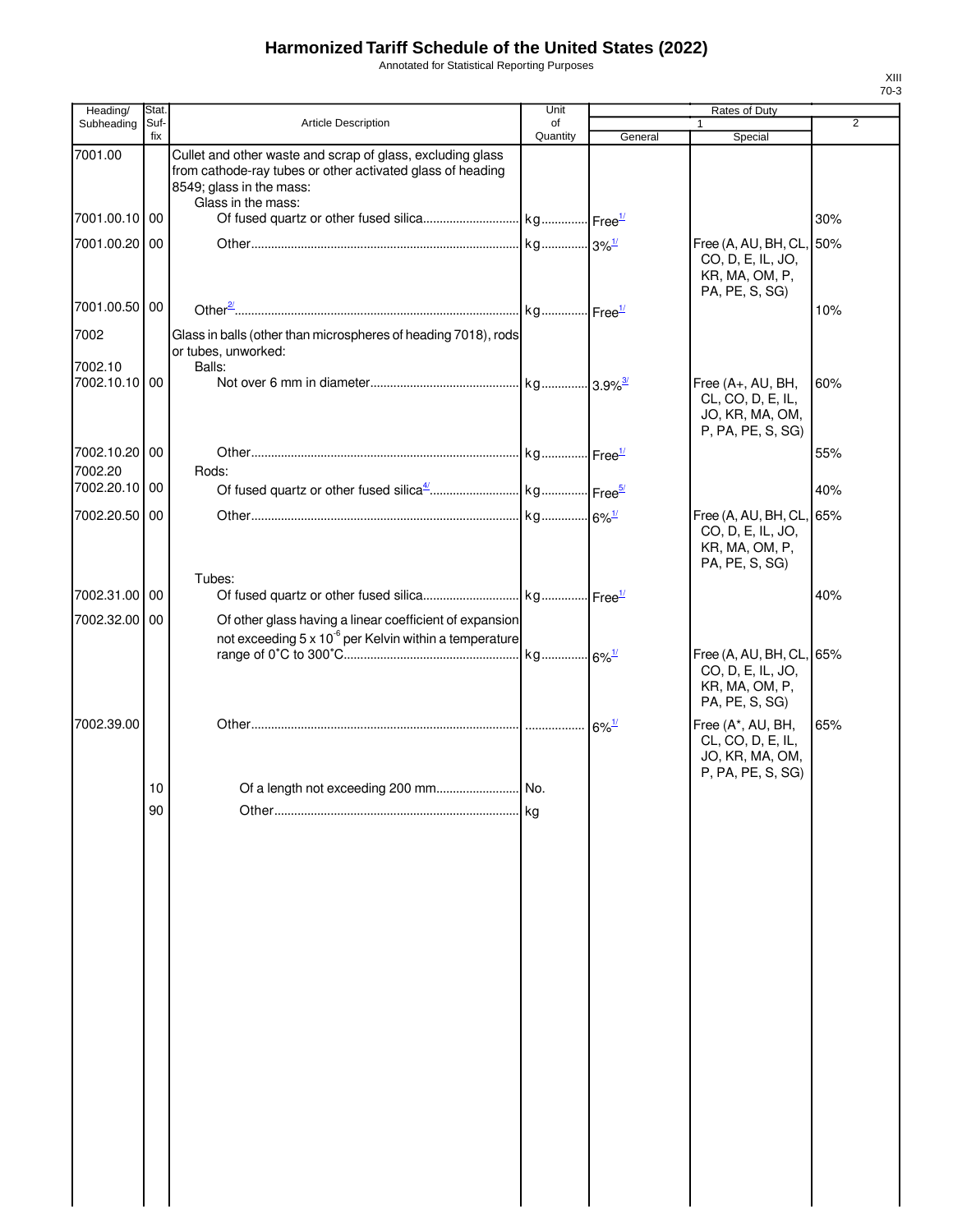Annotated for Statistical Reporting Purposes

| Heading/                 | Stat.       |                                                                                                                                                                                                                                          | Unit                  |                         | Rates of Duty                                                                                |                |
|--------------------------|-------------|------------------------------------------------------------------------------------------------------------------------------------------------------------------------------------------------------------------------------------------|-----------------------|-------------------------|----------------------------------------------------------------------------------------------|----------------|
| Subheading               | Suf-<br>fix | Article Description                                                                                                                                                                                                                      | of<br>Quantity        | General                 | Special                                                                                      | $\overline{2}$ |
| 7003<br>7003.12.00 00    |             | Cast glass and rolled glass, in sheets or profiles, whether or<br>not having an absorbent, reflecting or non-reflecting layer, but<br>not otherwise worked:<br>Nonwired sheets:<br>Colored throughout the mass (body tinted), opacified, |                       |                         |                                                                                              |                |
|                          |             | flashed or having an absorbent, reflecting or                                                                                                                                                                                            | $m2$                  | $1.4\%$ <sup>1/</sup>   | Free (A, AU, B, BH, 12%<br>CL, CO, D, E, IL,<br>JO, KR, MA, OM,<br>P, PA, PE, S, SG)         |                |
| 7003.19.00 00            |             |                                                                                                                                                                                                                                          |                       | $.11.3\%$ <sup>1/</sup> | Free (A, AU, B, BH, 21%<br>CL, CO, D, E, IL,<br>JO, KR, MA, OM,<br>P, PA, PE, S, SG)         |                |
| 7003.20.00 00            |             |                                                                                                                                                                                                                                          |                       | $1.1\%$ <sup>1/</sup>   | Free (A, AU, B, BH, 21%<br>CL, CO, D, E, IL,<br>JO, KR, MA, OM,<br>P, PA, PE, S, SG)         |                |
| 7003.30.00 00            |             |                                                                                                                                                                                                                                          |                       | $.6.3\%$ <sup>1/</sup>  | Free (A, AU, B, BH, 60%<br>CL, CO, D, E, IL,<br>JO, KR, MA, OM,<br>P, PA, PE, S, SG)         |                |
| 7004                     |             | Drawn glass and blown glass, in sheets, whether or not having<br>an absorbent, reflecting or non-reflecting layer, but not<br>otherwise worked:                                                                                          |                       |                         |                                                                                              |                |
| 7004.20<br>7004.20.10 00 |             | Glass, colored throughout the mass (body tinted),<br>opacified, flashed or having an absorbent, reflecting or<br>non-reflecting layer:<br>Having an absorbent, reflecting or non-reflecting                                              |                       |                         |                                                                                              |                |
|                          |             | Other:                                                                                                                                                                                                                                   | $m2$                  | Free <sup>1/</sup>      |                                                                                              | 60%            |
| 7004.20.20               |             |                                                                                                                                                                                                                                          |                       |                         | Free (A, AU, BH, CL, $6.2¢/kg + 5%$<br>CO, D, E, IL, JO,<br>KR, MA, OM, P,<br>PA, PE, S, SG) |                |
|                          | 10<br>20    | Measuring less than 5 mm in thickness m <sup>2</sup><br>Measuring 5 mm and over in thickness                                                                                                                                             | kg<br>m <sup>2</sup>  |                         |                                                                                              |                |
| 7004.20.50 00            |             | Other                                                                                                                                                                                                                                    | kg<br>$\mathsf{Im}^2$ | $7.2\%$ <sup>1/</sup>   | Free (A, AU, B, BH, 60%<br>CL, CO, D, E, IL,<br>JO, KR, MA, OM,                              |                |
|                          |             |                                                                                                                                                                                                                                          |                       |                         | P, PA, PE, S, SG)                                                                            |                |
|                          |             |                                                                                                                                                                                                                                          |                       |                         |                                                                                              |                |
|                          |             |                                                                                                                                                                                                                                          |                       |                         |                                                                                              |                |
|                          |             |                                                                                                                                                                                                                                          |                       |                         |                                                                                              |                |
|                          |             |                                                                                                                                                                                                                                          |                       |                         |                                                                                              |                |
|                          |             |                                                                                                                                                                                                                                          |                       |                         |                                                                                              |                |
|                          |             |                                                                                                                                                                                                                                          |                       |                         |                                                                                              |                |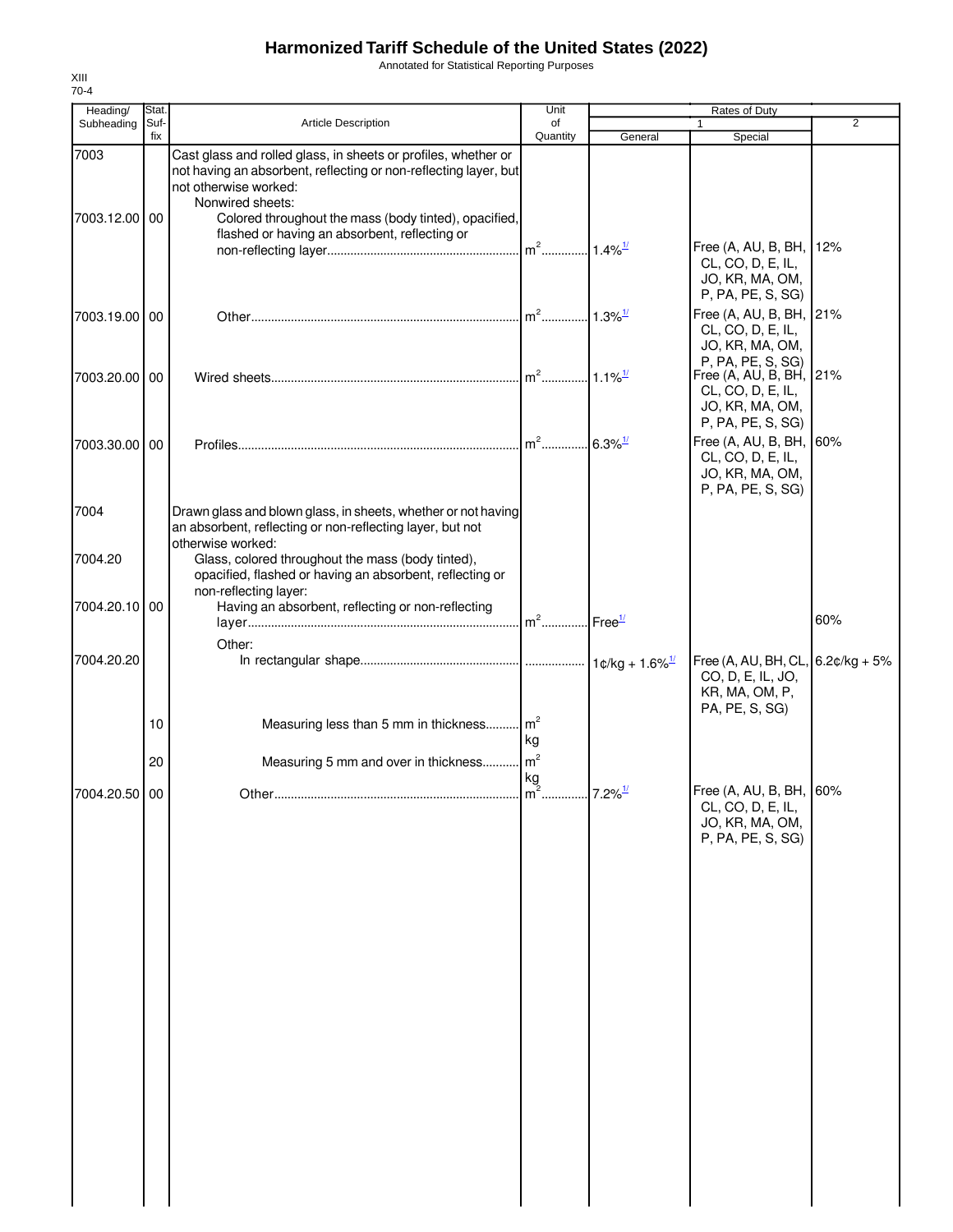Annotated for Statistical Reporting Purposes

| Heading/      | Stat.       |                                                                                                                            | Unit                                                  |                     | Rates of Duty                                                                      |                |
|---------------|-------------|----------------------------------------------------------------------------------------------------------------------------|-------------------------------------------------------|---------------------|------------------------------------------------------------------------------------|----------------|
| Subheading    | Suf-<br>fix | Article Description                                                                                                        | of                                                    |                     |                                                                                    | $\overline{2}$ |
| 7004 (con.)   |             | Drawn glass and blown glass, in sheets, whether or not having<br>an absorbent, reflecting or non-reflecting layer, but not | Quantity                                              | General             | Special                                                                            |                |
| 7004.90       |             | otherwise worked: (con.)<br>Other glass:<br>In rectangular shape:<br>Measuring not over 1.5 mm in thickness:               |                                                       |                     |                                                                                    |                |
| 7004.90.05    | 00          | Measuring not over 0.26 m <sup>2</sup> in area                                                                             | m <sup>2</sup> Free <sup>1/</sup><br>kg               |                     |                                                                                    | 3.3¢/kg        |
| 7004.90.10 00 |             | Measuring over 0.26 m <sup>2</sup> in area                                                                                 | $m2$ .<br>.<br>kg                                     | Free <sup>1/</sup>  |                                                                                    | 4.2¢/kg        |
| 7004.90.15 00 |             | Measuring over 1.5 but not over 2 mm in thickness:<br>Measuring not over 0.26 m <sup>2</sup> in area                       | $\lfloor m^2 \rfloor$ Free $\frac{1}{2}$<br>kg        |                     |                                                                                    | $4.6$ ¢/kg     |
| 7004.90.20    | 00          | Measuring over 0.26 m <sup>2</sup> in area                                                                                 | $\lfloor m^2 \ldots \rfloor$ Free $\frac{1}{2}$<br>kg |                     |                                                                                    | 5.5¢/kg        |
| 7004.90.25    |             | Measuring over 2 but not over 3.5 mm in                                                                                    |                                                       |                     | Free (A, AU, BH, CL, 5.3¢/kg<br>CO, D, E, IL, JO,                                  |                |
|               | 10          |                                                                                                                            |                                                       |                     | KR, MA, OM, P,<br>PA, PE, S, SG)                                                   |                |
|               | 20          |                                                                                                                            | kg                                                    |                     |                                                                                    |                |
|               |             | Measuring over 0.26 but not over 0.58 m <sup>2</sup> in                                                                    | m <sup>2</sup><br>kg                                  |                     |                                                                                    |                |
|               | 50          | Measuring over 0.58 m <sup>2</sup> in area                                                                                 | $\mathsf{Im}^2$<br>kg                                 |                     |                                                                                    |                |
| 7004.90.30    |             | Measuring over 3.5 mm in thickness:                                                                                        |                                                       |                     |                                                                                    | 3.3¢/kg        |
|               | 10          | Measuring not over 0.26 m <sup>2</sup> in area:<br>Measuring over 3.5 but not over 5 mm                                    | m <sup>2</sup><br>kg                                  |                     |                                                                                    |                |
|               | 20          | Measuring over 5 mm in thickness                                                                                           | m <sup>2</sup><br>kg                                  |                     |                                                                                    |                |
|               | 50          | Measuring over 0.26 but not over 0.65 $m^2$                                                                                | $\mathsf{Im}^2$                                       |                     |                                                                                    |                |
| 7004.90.40 00 |             | Measuring over 0.65 m <sup>2</sup> in area                                                                                 | kg<br>m <sup>2</sup><br>kg                            | Free <sup>1/</sup>  |                                                                                    | 5.3¢/kg        |
| 7004.90.50    | 00          |                                                                                                                            | $\overline{\mathsf{m}}^2$                             | $5\%$ <sup>1/</sup> | Free $(A, AU, B, BH,$<br>CL, CO, D, E, IL,<br>JO, KR, MA, OM,<br>P, PA, PE, S, SG) | 60%            |
|               |             |                                                                                                                            |                                                       |                     |                                                                                    |                |
|               |             |                                                                                                                            |                                                       |                     |                                                                                    |                |
|               |             |                                                                                                                            |                                                       |                     |                                                                                    |                |
|               |             |                                                                                                                            |                                                       |                     |                                                                                    |                |
|               |             |                                                                                                                            |                                                       |                     |                                                                                    |                |
|               |             |                                                                                                                            |                                                       |                     |                                                                                    |                |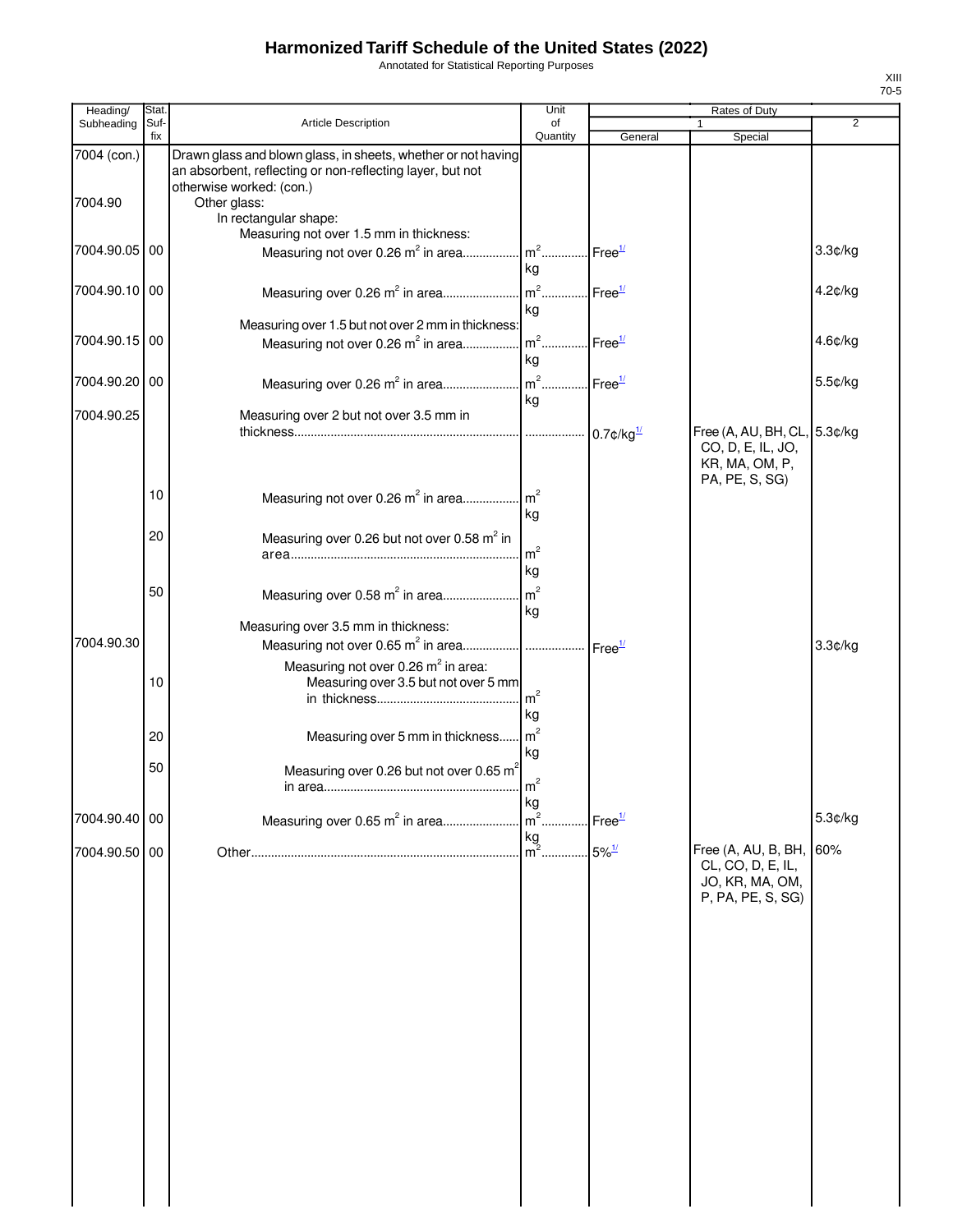Annotated for Statistical Reporting Purposes

| Heading/        | Stat.       |                                                                                                                                                                                                                            | Unit                              |         | Rates of Duty                                             |                |
|-----------------|-------------|----------------------------------------------------------------------------------------------------------------------------------------------------------------------------------------------------------------------------|-----------------------------------|---------|-----------------------------------------------------------|----------------|
| Subheading      | Suf-<br>fix | Article Description                                                                                                                                                                                                        | $\circ$ f<br>Quantity             | General | 1<br>Special                                              | $\overline{2}$ |
| 7005<br>7005.10 |             | Float glass and surface ground or polished glass, in sheets,<br>whether or not having an absorbent, reflecting or non-reflecting<br>layer, but not otherwise worked:<br>Nonwired glass, having an absorbent, reflecting or |                                   |         |                                                           |                |
|                 |             | non-reflecting layer:                                                                                                                                                                                                      |                                   |         |                                                           |                |
| 7005.10.40 00   |             | Suitable for use in liquid crystal displays, measuring<br>not over 1.2 mm in thickness and not over 0.8 m <sup>2</sup> in                                                                                                  |                                   |         |                                                           |                |
|                 |             |                                                                                                                                                                                                                            | m <sup>2</sup> Free <sup>1/</sup> |         |                                                           | 60%            |
| 7005.10.80 00   |             |                                                                                                                                                                                                                            |                                   |         | Free (A, AU, B, BH, 60%                                   |                |
|                 |             |                                                                                                                                                                                                                            |                                   |         | CL, CO, D, E, IL,<br>JO, KR, MA, OM,<br>P, PA, PE, S, SG) |                |
|                 |             |                                                                                                                                                                                                                            |                                   |         |                                                           |                |
|                 |             |                                                                                                                                                                                                                            |                                   |         |                                                           |                |
|                 |             |                                                                                                                                                                                                                            |                                   |         |                                                           |                |
|                 |             |                                                                                                                                                                                                                            |                                   |         |                                                           |                |
|                 |             |                                                                                                                                                                                                                            |                                   |         |                                                           |                |
|                 |             |                                                                                                                                                                                                                            |                                   |         |                                                           |                |
|                 |             |                                                                                                                                                                                                                            |                                   |         |                                                           |                |
|                 |             |                                                                                                                                                                                                                            |                                   |         |                                                           |                |
|                 |             |                                                                                                                                                                                                                            |                                   |         |                                                           |                |
|                 |             |                                                                                                                                                                                                                            |                                   |         |                                                           |                |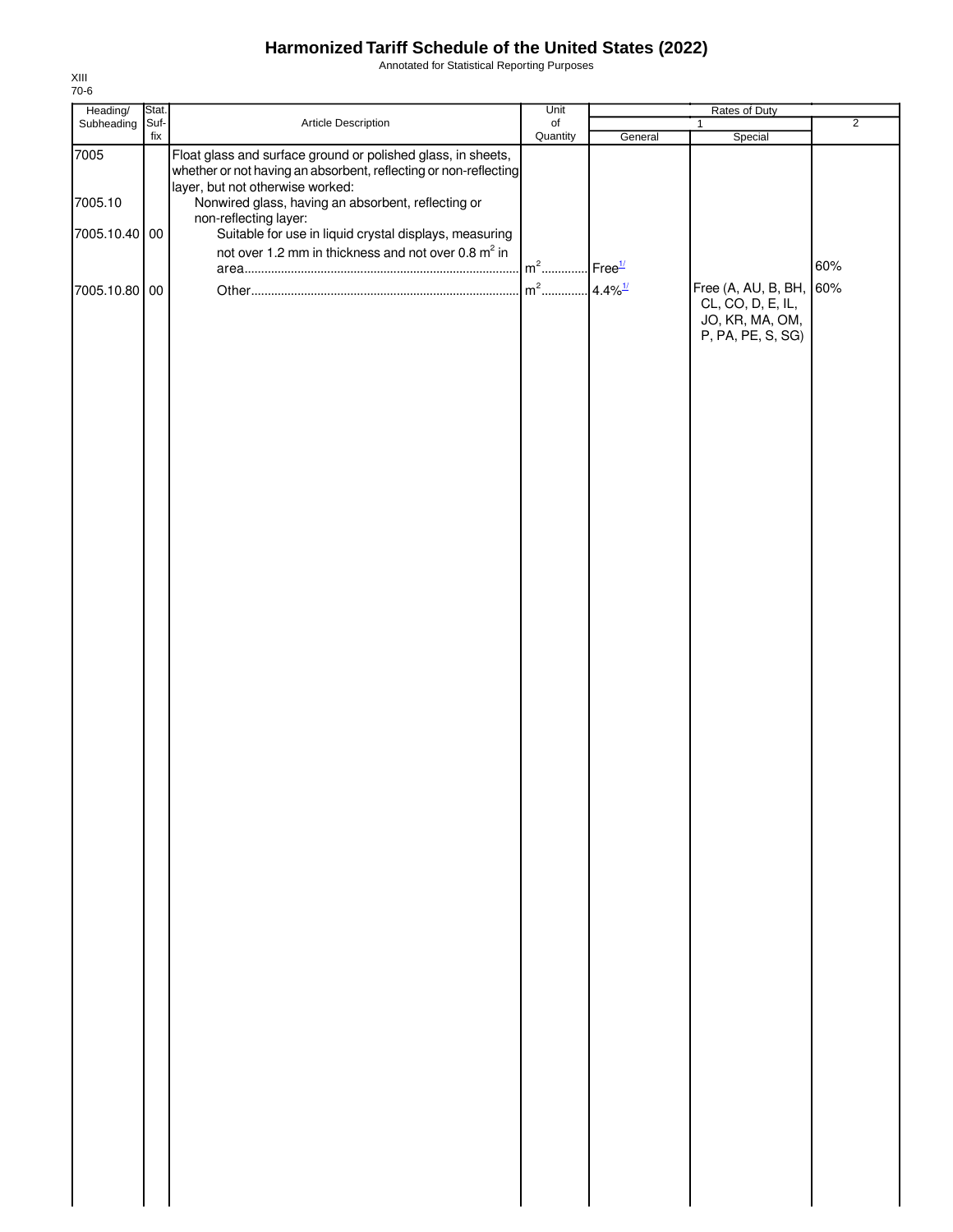Annotated for Statistical Reporting Purposes

| Heading/              | Stat.       |                                                                                                                                                                                                      | Unit           |                       | Rates of Duty                                                                                           |                       |
|-----------------------|-------------|------------------------------------------------------------------------------------------------------------------------------------------------------------------------------------------------------|----------------|-----------------------|---------------------------------------------------------------------------------------------------------|-----------------------|
| Subheading            | Suf-<br>fix | <b>Article Description</b>                                                                                                                                                                           | of<br>Quantity | General               | $\mathbf{1}$<br>Special                                                                                 | $\overline{2}$        |
| 7005 (con.)           |             | Float glass and surface ground or polished glass, in sheets,<br>whether or not having an absorbent, reflecting or non-reflecting<br>layer, but not otherwise worked: (con.)<br>Other nonwired glass: |                |                       |                                                                                                         |                       |
| 7005.21               |             | Colored throughout the mass (body tinted), opacified,<br>flashed or merely surface ground:                                                                                                           |                |                       |                                                                                                         |                       |
| 7005.21.10            |             | Measuring less than 10 mm in thickness  14.5¢/m <sup>2</sup> + 0.4% <sup>1/</sup>   Free (A+, AU, B, BH,  \$2.13/m <sup>2</sup> + 5%                                                                 |                |                       | CL, CO, D, E, IL,<br>JO, KR, MA, OM,                                                                    |                       |
|                       | 10          | Measuring less than 5 mm in thickness m <sup>2</sup>                                                                                                                                                 |                |                       | P, PA, PE, S, SG)                                                                                       |                       |
|                       | 30          | Measuring 5 mm or more but less than 10 mm                                                                                                                                                           |                |                       |                                                                                                         |                       |
| 7005.21.20 00         |             |                                                                                                                                                                                                      |                |                       | Free (A+, AU, BH,<br>CL, CO, D, E, IL,<br>JO, KR, MA, OM,<br>P, PA, PE, S, SG)                          | 55%                   |
| 7005.29<br>7005.29.04 |             | Other:<br>Measuring less than 10 mm in thickness:<br>Measuring not over 0.65 m in area:<br>Suitable for use in liquid crystal                                                                        |                |                       |                                                                                                         |                       |
|                       | 10          |                                                                                                                                                                                                      |                | Free <sup>1/</sup>    |                                                                                                         | \$1.35/m <sup>2</sup> |
|                       | 50          | Measuring not over 0.26 $m^2$ in area $m^2$                                                                                                                                                          |                |                       |                                                                                                         |                       |
| 7005.29.08            |             |                                                                                                                                                                                                      |                |                       | Free (A+, AU, B, BH, $\frac{1}{91.35/m^2}$<br>CL, CO, D, E, IL,<br>JO, KR, MA, OM,<br>P, PA, PE, S, SG) |                       |
|                       | 10          | Measuring not over 0.26 $m^2$ in area $m^2$                                                                                                                                                          |                |                       |                                                                                                         |                       |
| 7005.29.14            | 50          | Measuring over 0.26 m <sup>2</sup> but not over<br>Measuring over 0.65 $m^2$ in area:<br>Suitable for use in liquid crystal displays,                                                                |                |                       |                                                                                                         |                       |
|                       | 10          | measuring not over 0.8 $m^2$ in area   Free <sup>11</sup><br>Measuring less than 5 mm in                                                                                                             |                |                       |                                                                                                         | \$2.13/ $m^2$         |
|                       | 50          | Measuring 5 mm or more but less than                                                                                                                                                                 | m <sup>2</sup> |                       |                                                                                                         |                       |
| 7005.29.18            |             |                                                                                                                                                                                                      |                |                       | Free (A+, AU, B, BH, $$2.13/m^2$<br>CL, CO, D, E, IL,<br>JO, KR, MA, OM,<br>P, PA, PE, S, SG)           |                       |
|                       | 10          | Measuring less than 5 mm in                                                                                                                                                                          | m <sup>2</sup> |                       |                                                                                                         |                       |
|                       | 50          | Measuring 5 mm or more but less than                                                                                                                                                                 | m <sup>2</sup> |                       |                                                                                                         |                       |
| 7005.29.25 00         |             | Measuring 10 mm or more in thickness                                                                                                                                                                 | $m2$ .         | $4.9\%$ <sup>1/</sup> | Free (A, AU, BH, CL, 50%<br>CO, D, E, IL, JO,<br>KR, MA, OM, P,<br>PA, PE, S, SG)                       |                       |
|                       |             |                                                                                                                                                                                                      |                |                       |                                                                                                         |                       |
|                       |             |                                                                                                                                                                                                      |                |                       |                                                                                                         |                       |
|                       |             |                                                                                                                                                                                                      |                |                       |                                                                                                         |                       |
|                       |             |                                                                                                                                                                                                      |                |                       |                                                                                                         |                       |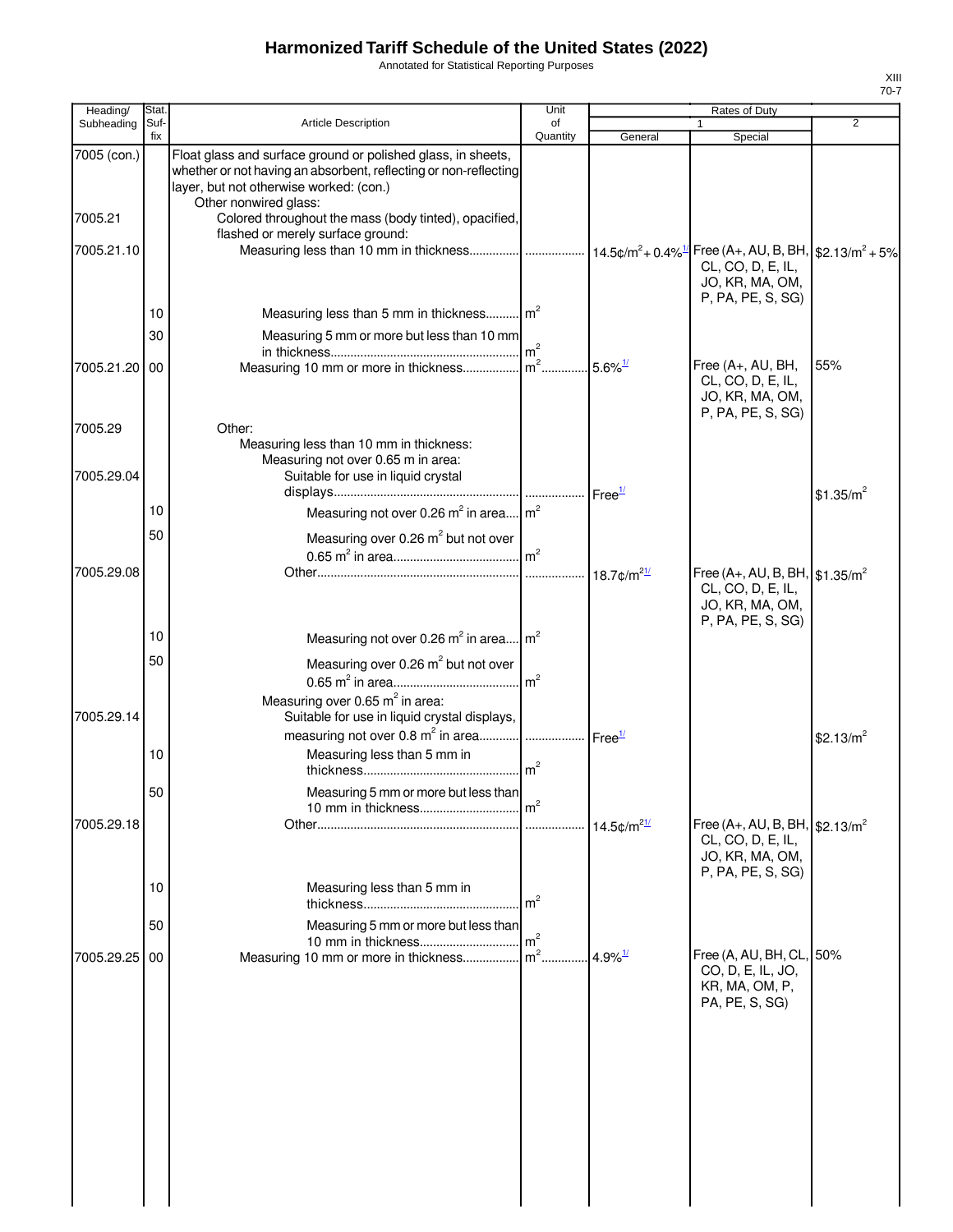Annotated for Statistical Reporting Purposes

| Heading/      | Stat.       |                                                                                                                                                               | Unit     |                       | Rates of Duty                                                                                            |                |
|---------------|-------------|---------------------------------------------------------------------------------------------------------------------------------------------------------------|----------|-----------------------|----------------------------------------------------------------------------------------------------------|----------------|
| Subheading    | Suf-<br>fix | Article Description                                                                                                                                           | of       |                       |                                                                                                          | $\overline{2}$ |
| 7005 (con.)   |             | Float glass and surface ground or polished glass, in sheets,<br>whether or not having an absorbent, reflecting or non-reflecting                              | Quantity | General               | Special                                                                                                  |                |
| 7005.30.00 00 |             | layer, but not otherwise worked: (con.)                                                                                                                       |          |                       | Free (A, AU, B, BH,   \$2.48/m <sup>2</sup><br>CL, CO, D, E, IL,<br>JO, KR, MA, OM,<br>P, PA, PE, S, SG) |                |
| 7006.00       |             | Glass of heading 7003, 7004 or 7005, bent, edge-worked,<br>engraved, drilled, enameled or otherwise worked, but not<br>framed or fitted with other materials: |          |                       |                                                                                                          |                |
| 7006.00.10 00 |             | Strips not over 15.2 cm in width, measuring over 2 mm in<br>thickness, and having all longitudinal edges ground or                                            |          |                       | Free (A*, AU, BH,<br>CL, CO, D, E, IL,                                                                   | 53%            |
|               |             | Other:                                                                                                                                                        |          |                       | JO, KR, MA, OM,<br>P, PA, PE, S, SG)                                                                     |                |
| 7006.00.20 00 |             | Glass, drawn or blown and not containing wire netting                                                                                                         |          |                       | Free (A*, AU, B, BH, 60%<br>CL, CO, D, E, IL,                                                            |                |
| 7006.00.40    |             |                                                                                                                                                               |          | $4.9\%$ <sup>7/</sup> | JO, KR, MA, OM,<br>P, PA, PE, S, SG)<br>Free (A*, AU, B, BH, 60%                                         |                |
|               |             |                                                                                                                                                               |          |                       | CL, CO, D, E, IL,<br>JO, KR, MA, OM,<br>P, PA, PE, S, SG)                                                |                |
|               | 10          |                                                                                                                                                               |          |                       |                                                                                                          |                |
|               | 50          |                                                                                                                                                               |          |                       |                                                                                                          |                |
|               |             |                                                                                                                                                               |          |                       |                                                                                                          |                |
|               |             |                                                                                                                                                               |          |                       |                                                                                                          |                |
|               |             |                                                                                                                                                               |          |                       |                                                                                                          |                |
|               |             |                                                                                                                                                               |          |                       |                                                                                                          |                |
|               |             |                                                                                                                                                               |          |                       |                                                                                                          |                |
|               |             |                                                                                                                                                               |          |                       |                                                                                                          |                |
|               |             |                                                                                                                                                               |          |                       |                                                                                                          |                |
|               |             |                                                                                                                                                               |          |                       |                                                                                                          |                |
|               |             |                                                                                                                                                               |          |                       |                                                                                                          |                |
|               |             |                                                                                                                                                               |          |                       |                                                                                                          |                |
|               |             |                                                                                                                                                               |          |                       |                                                                                                          |                |
|               |             |                                                                                                                                                               |          |                       |                                                                                                          |                |
|               |             |                                                                                                                                                               |          |                       |                                                                                                          |                |
|               |             |                                                                                                                                                               |          |                       |                                                                                                          |                |
|               |             |                                                                                                                                                               |          |                       |                                                                                                          |                |
|               |             |                                                                                                                                                               |          |                       |                                                                                                          |                |
|               |             |                                                                                                                                                               |          |                       |                                                                                                          |                |
|               |             |                                                                                                                                                               |          |                       |                                                                                                          |                |
|               |             |                                                                                                                                                               |          |                       |                                                                                                          |                |
|               |             |                                                                                                                                                               |          |                       |                                                                                                          |                |
|               |             |                                                                                                                                                               |          |                       |                                                                                                          |                |
|               |             |                                                                                                                                                               |          |                       |                                                                                                          |                |
|               |             |                                                                                                                                                               |          |                       |                                                                                                          |                |
|               |             |                                                                                                                                                               |          |                       |                                                                                                          |                |
|               |             |                                                                                                                                                               |          |                       |                                                                                                          |                |
|               |             |                                                                                                                                                               |          |                       |                                                                                                          |                |
|               |             |                                                                                                                                                               |          |                       |                                                                                                          |                |
|               |             |                                                                                                                                                               |          |                       |                                                                                                          |                |
|               |             |                                                                                                                                                               |          |                       |                                                                                                          |                |
|               |             |                                                                                                                                                               |          |                       |                                                                                                          |                |
|               |             |                                                                                                                                                               |          |                       |                                                                                                          |                |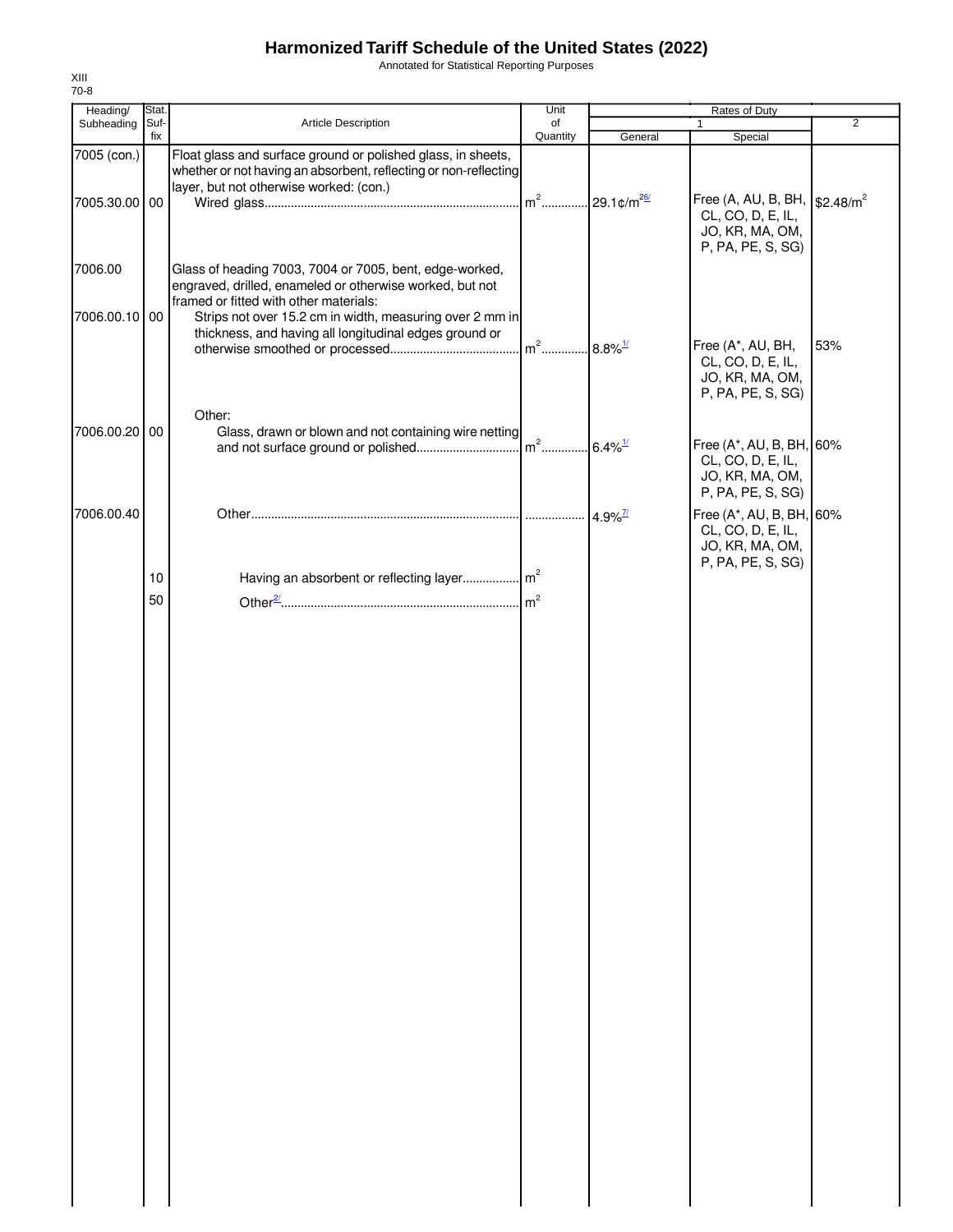Annotated for Statistical Reporting Purposes

| Heading/      | Stat. |                                                               | Unit           |                       | Rates of Duty                                   |                |
|---------------|-------|---------------------------------------------------------------|----------------|-----------------------|-------------------------------------------------|----------------|
| Subheading    | Suf-  | Article Description                                           | of             |                       | $\mathbf{1}$                                    | $\overline{2}$ |
|               | fix   |                                                               | Quantity       | General               | Special                                         |                |
| 7007          |       | Safety glass, consisting of toughened (tempered) or laminated |                |                       |                                                 |                |
|               |       | glass:<br>Toughened (tempered) safety glass:                  |                |                       |                                                 |                |
| 7007.11.00    |       | Of size and shape suitable for incorporation in vehicles,     |                |                       |                                                 |                |
|               |       |                                                               |                |                       | Free (A*, AU, B, BH, 50%                        |                |
|               |       |                                                               |                |                       | CL, CO, D, E, IL,                               |                |
|               |       |                                                               |                |                       | JO, KR, MA, OM,                                 |                |
|               |       |                                                               |                |                       | P, PA, PE, S, SG)                               |                |
|               | 10    | For motor vehicles of chapter 87                              | m <sup>2</sup> |                       |                                                 |                |
|               | 90    |                                                               | $\rm{Im}^2$    |                       |                                                 |                |
| 7007.19.00 00 |       |                                                               | $m2$ .         | $5\%$ <sup>1/</sup>   | Free (A, AU, BH, CL, 50%                        |                |
|               |       |                                                               |                |                       | CO, D, E, IL, JO,                               |                |
|               |       |                                                               |                |                       | KR, MA, OM, P,                                  |                |
|               |       |                                                               |                |                       | PA, PE, S, SG)                                  |                |
|               |       | Laminated safety glass:                                       |                |                       |                                                 |                |
| 7007.21       |       | Of size and shape suitable for incorporation in vehicles,     |                |                       |                                                 |                |
| 7007.21.10    |       | aircraft, spacecraft or vessels:                              |                |                       |                                                 |                |
|               |       |                                                               |                | 4.9% $\frac{1}{2}$    | Free (A, AU, B, BH, 60%<br>C, CL, CO, D, E, IL, |                |
|               |       |                                                               |                |                       | JO, KR, MA, OM,                                 |                |
|               |       |                                                               |                |                       | P, PA, PE, S, SG)                               |                |
|               | 10    |                                                               |                |                       |                                                 |                |
|               |       |                                                               | m <sup>2</sup> |                       |                                                 |                |
| 7007.21.50 00 | 90    |                                                               | $m2$           | $4.9\%$ <sup>1/</sup> | Free (A, AU, B, BH, 60%                         |                |
|               |       |                                                               |                |                       | CL, CO, D, E, IL,                               |                |
|               |       |                                                               |                |                       | JO, KR, MA, OM,                                 |                |
|               |       |                                                               |                |                       | P, PA, PE, S, SG)                               |                |
| 7007.29.00 00 |       |                                                               | $m2$           | 4.9% $\frac{1}{2}$    | Free (A, AU, BH, CL, 60%                        |                |
|               |       |                                                               |                |                       | CO, D, E, IL, JO,                               |                |
|               |       |                                                               |                |                       | KR, MA, OM, P,                                  |                |
|               |       |                                                               |                |                       | PA, PE, S, SG)                                  |                |
|               |       |                                                               |                |                       | Free (A, AU, BH, CL, 50%                        |                |
|               |       |                                                               |                |                       | CO, D, E, IL, JO,                               |                |
|               |       |                                                               |                |                       | KR, MA, OM, P,                                  |                |
|               |       |                                                               |                |                       | PA, PE, S, SG)                                  |                |
|               |       |                                                               |                |                       |                                                 |                |
|               |       |                                                               |                |                       |                                                 |                |
|               |       |                                                               |                |                       |                                                 |                |
|               |       |                                                               |                |                       |                                                 |                |
|               |       |                                                               |                |                       |                                                 |                |
|               |       |                                                               |                |                       |                                                 |                |
|               |       |                                                               |                |                       |                                                 |                |
|               |       |                                                               |                |                       |                                                 |                |
|               |       |                                                               |                |                       |                                                 |                |
|               |       |                                                               |                |                       |                                                 |                |
|               |       |                                                               |                |                       |                                                 |                |
|               |       |                                                               |                |                       |                                                 |                |
|               |       |                                                               |                |                       |                                                 |                |
|               |       |                                                               |                |                       |                                                 |                |
|               |       |                                                               |                |                       |                                                 |                |
|               |       |                                                               |                |                       |                                                 |                |
|               |       |                                                               |                |                       |                                                 |                |
|               |       |                                                               |                |                       |                                                 |                |
|               |       |                                                               |                |                       |                                                 |                |
|               |       |                                                               |                |                       |                                                 |                |
|               |       |                                                               |                |                       |                                                 |                |
|               |       |                                                               |                |                       |                                                 |                |
|               |       |                                                               |                |                       |                                                 |                |
|               |       |                                                               |                |                       |                                                 |                |
|               |       |                                                               |                |                       |                                                 |                |
|               |       |                                                               |                |                       |                                                 |                |
|               |       |                                                               |                |                       |                                                 |                |
|               |       |                                                               |                |                       |                                                 |                |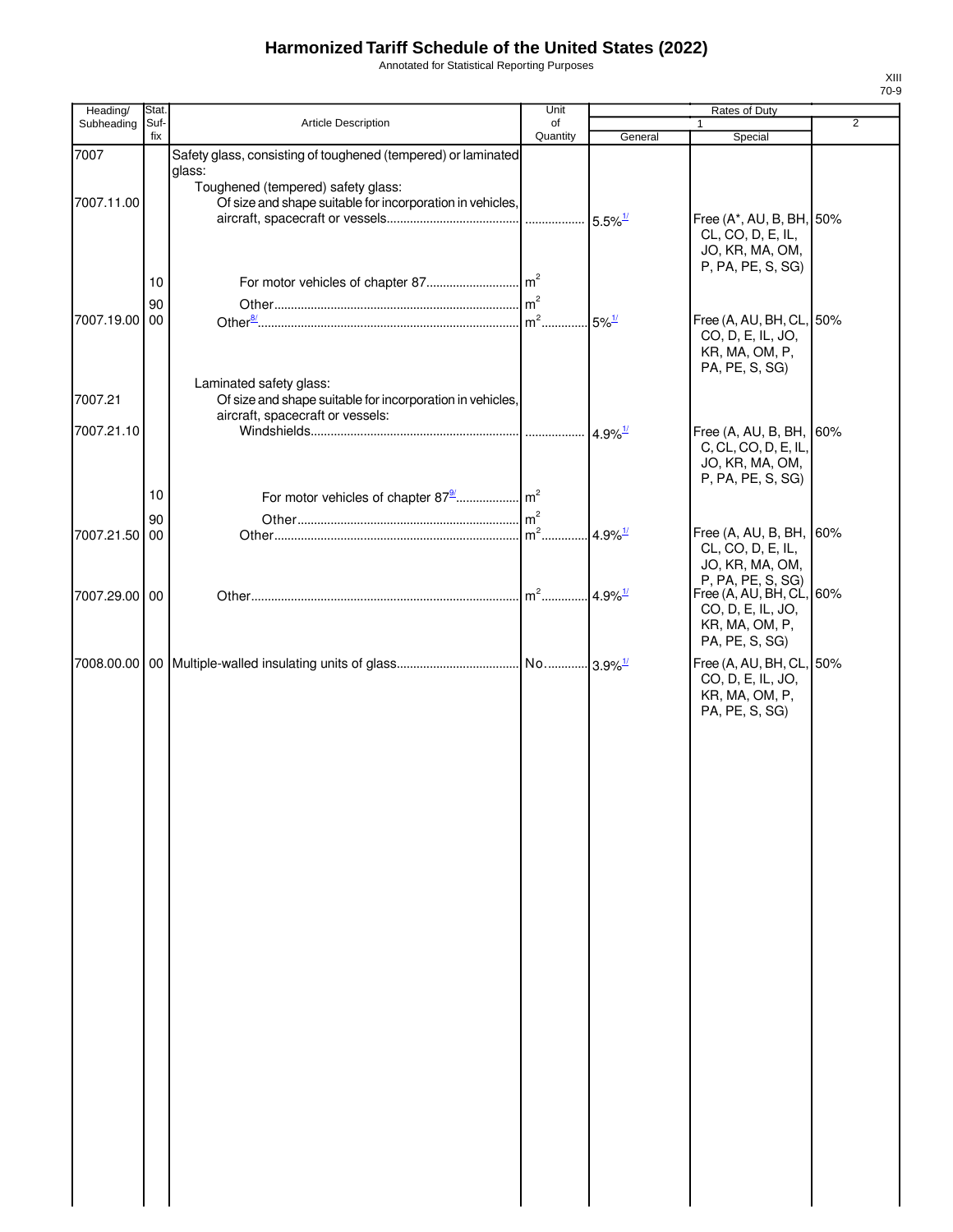Annotated for Statistical Reporting Purposes

| Heading/ Stat.<br>Subheading Suf- |                          |                                                           | Unit                  |         | Rates of Duty                                                                        |                |
|-----------------------------------|--------------------------|-----------------------------------------------------------|-----------------------|---------|--------------------------------------------------------------------------------------|----------------|
|                                   |                          | Article Description                                       | of<br>Quantity        |         | $\mathbf{1}$                                                                         | $\overline{2}$ |
| 7009                              | $\operatorname{\sf fix}$ | Glass mirrors, whether or not framed, including rear-view |                       | General | Special                                                                              |                |
| 7009.10.00 00                     |                          | mirrors:                                                  | No 3.9% <sup>1/</sup> |         | Free (A, AU, B, BH, 50%<br>CL, CO, D, E, IL,<br>JO, KR, MA, OM,<br>P, PA, PE, S, SG) |                |
|                                   |                          |                                                           |                       |         |                                                                                      |                |
|                                   |                          |                                                           |                       |         |                                                                                      |                |
|                                   |                          |                                                           |                       |         |                                                                                      |                |
|                                   |                          |                                                           |                       |         |                                                                                      |                |
|                                   |                          |                                                           |                       |         |                                                                                      |                |
|                                   |                          |                                                           |                       |         |                                                                                      |                |
|                                   |                          |                                                           |                       |         |                                                                                      |                |
|                                   |                          |                                                           |                       |         |                                                                                      |                |
|                                   |                          |                                                           |                       |         |                                                                                      |                |
|                                   |                          |                                                           |                       |         |                                                                                      |                |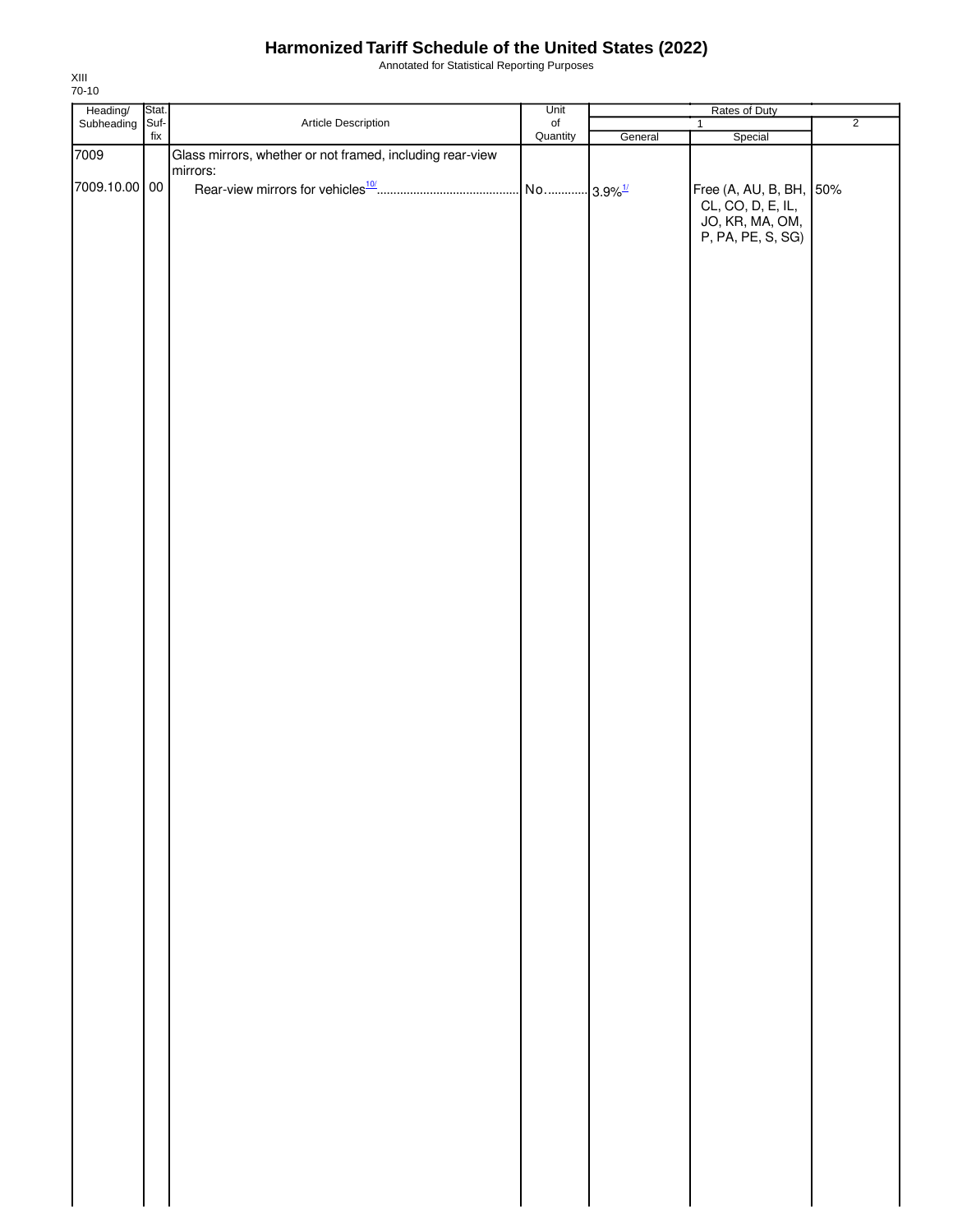Annotated for Statistical Reporting Purposes

| Heading/              | Stat.       |                                                                                                              | Unit                   |                       | Rates of Duty                                                                                      |                |
|-----------------------|-------------|--------------------------------------------------------------------------------------------------------------|------------------------|-----------------------|----------------------------------------------------------------------------------------------------|----------------|
| Subheading            | Suf-<br>fix | Article Description                                                                                          | of<br>Quantity         | General               | 1<br>Special                                                                                       | $\overline{2}$ |
| 7009 (con.)           |             | Glass mirrors, whether or not framed, including rear-view<br>mirrors: (con.)                                 |                        |                       |                                                                                                    |                |
|                       |             | Other:                                                                                                       |                        |                       |                                                                                                    |                |
| 7009.91<br>7009.91.10 |             | Unframed:                                                                                                    |                        |                       | Free (A, AU, B, BH,<br>CL, CO, D, E, IL,<br>JO, KR, MA, OM,                                        | 50%            |
|                       | 10          | Containing LED or fluorescent lighting cm <sup>2</sup>                                                       | No.                    |                       | P, PA, PE, S, SG)                                                                                  |                |
|                       | 90          |                                                                                                              | cm <sup>2</sup><br>No. |                       |                                                                                                    |                |
| 7009.91.50            |             |                                                                                                              |                        | $6.5\%$ <sup>1/</sup> | Free (A, AU, B, BH, 45%<br>CL, CO, D, E, IL,<br>JO, KR, MA, OM,<br>P, PA, PE, S, SG)<br>3.25% (JP) |                |
|                       | 10          | Containing LED or fluorescent lighting                                                                       | cm <sup>2</sup><br>No. |                       |                                                                                                    |                |
|                       | 91          | Other:<br>Over-the-door mirrors of a kind described<br>in statistical note 2 to this chapter cm <sup>2</sup> | No.                    |                       |                                                                                                    |                |
|                       | 95          |                                                                                                              | cm <sup>2</sup><br>No. |                       |                                                                                                    |                |
| 7009.92               |             | Framed:                                                                                                      |                        |                       |                                                                                                    |                |
| 7009.92.10            |             |                                                                                                              |                        | $7.8\%$ <sup>1/</sup> | Free (A, AU, B, BH, 50%<br>CL, CO, D, E, IL,<br>JO, KR, MA, OM,<br>P, PA, PE, S, SG)               |                |
|                       | 10          | Containing LED or fluorescent lighting cm <sup>2</sup>                                                       | No.                    |                       |                                                                                                    |                |
|                       | 90          |                                                                                                              | $\text{cm}^2$<br>No.   |                       |                                                                                                    |                |
| 7009.92.50            |             |                                                                                                              |                        |                       | Free (A, AU, B, BH, 45%<br>CL, CO, D, E, IL,<br>JO, KR, MA, OM,<br>P, PA, PE, S, SG)<br>3.25% (JP) |                |
|                       | 10          | Containing LED or fluorescent lighting                                                                       | cm <sup>2</sup><br>No. |                       |                                                                                                    |                |
|                       | 91          | Other:<br>Over-the-door mirrors of a kind described<br>in statistical note 2 to this chapter                 | cm <sup>2</sup><br>No. |                       |                                                                                                    |                |
|                       | 95          |                                                                                                              | cm <sup>2</sup><br>No. |                       |                                                                                                    |                |
|                       |             |                                                                                                              |                        |                       |                                                                                                    |                |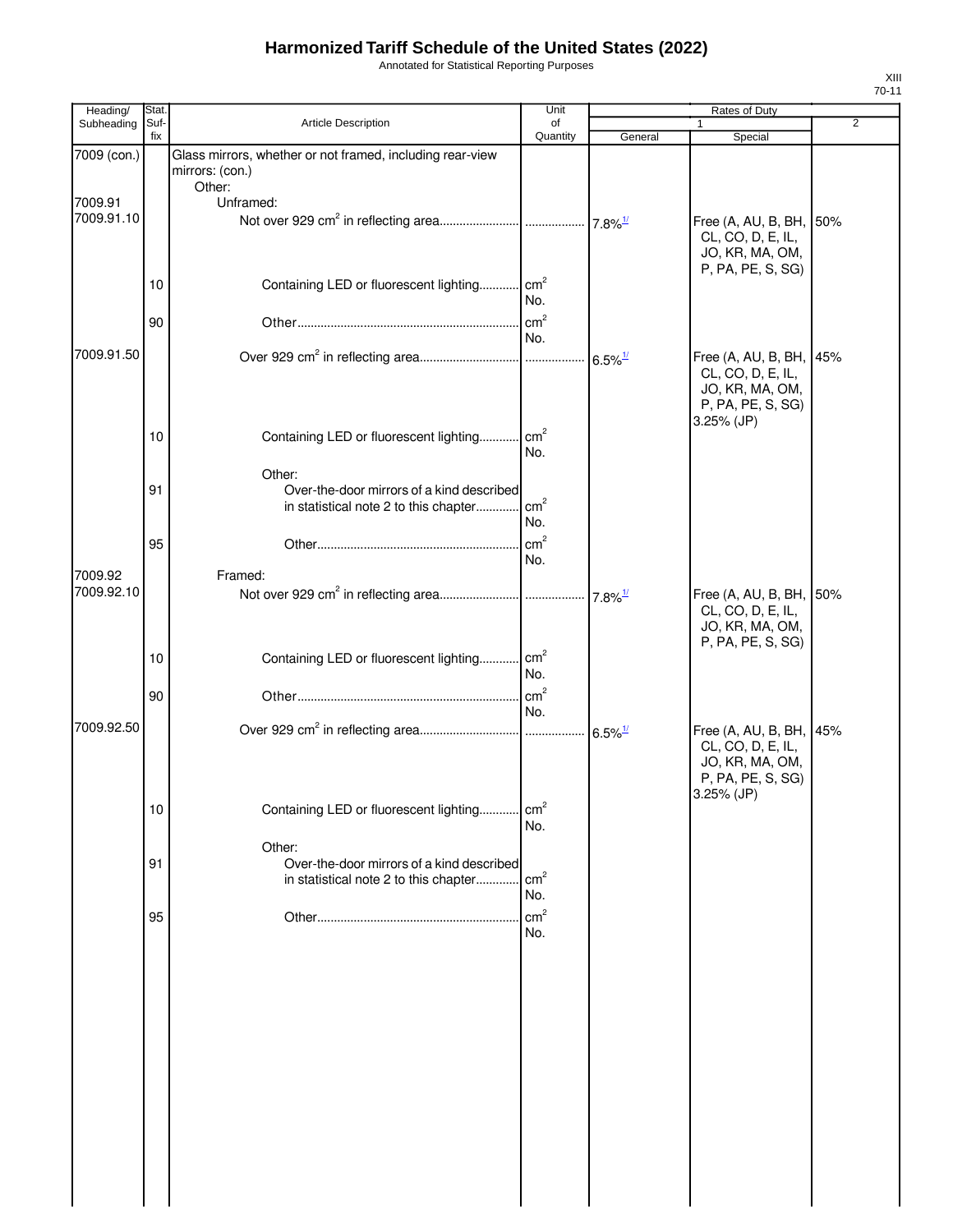Annotated for Statistical Reporting Purposes

| fix<br>Special<br>Quantity<br>General<br>7010<br>Carboys, bottles, flasks, jars, pots, vials, ampoules and other<br>containers, of glass, of a kind used for the conveyance or<br>packing of goods; preserving jars of glass; stoppers, lids and<br>other closures, of glass:<br>7010.10.00<br>50¢/gross<br>00<br>Stoppers, lids and other closures:<br>Free (A, AU, BH, CL, 25%<br>00<br>CO, D, E, IL, JO,<br>KR, MA, OM, P,<br>PA, PE, S, SG)<br>Free (A, AU, BH, CL, 75%<br>CO, D, E, IL, JO,<br>KR, MA, OM, P,<br>PA, PE, S, SG)<br>Other:<br>Serum bottles, vials and other pharmaceutical<br>50¢/gross<br>Free <sup>1/2</sup><br>10<br>20<br>Of a capacity exceeding 0.33 liter but not<br>30<br>Of a capacity exceeding 0.15 liter but not<br>40<br>Of a capacity not exceeding 0.15 liter<br>gross<br>Containers (with or without their closures) of a kind<br>used for the conveyance or packing of perfume or other<br>toilet preparations; other containers if fitted with or<br>designed for use with ground glass stoppers:<br>Free (A, AU, BH, CL, 25%<br>CO, D, E, IL, JO,<br>KR, MA, OM, P,<br>PA, PE, S, SG)<br>10<br>Of a capacity exceeding 0.33 liter but not<br>20<br>gross<br>30<br>Of a capacity exceeding 0.15 liter but not<br>Of a capacity not exceeding 0.15 liter gross<br>40<br>Free (A, AU, BH, CL, 75%<br>CO, D, E, IL, JO,<br>KR, MA, OM, P,<br>PA, PE, S, SG)<br>10<br>20<br>Of a capacity exceeding 0.33 liter but not<br>gross<br>30<br>Of a capacity exceeding 0.15 liter but not<br>gross<br>40<br>Of a capacity not exceeding 0.15 liter<br>gross | Heading/   | Stat. |                            | Unit | <b>Rates of Duty</b> |                |
|------------------------------------------------------------------------------------------------------------------------------------------------------------------------------------------------------------------------------------------------------------------------------------------------------------------------------------------------------------------------------------------------------------------------------------------------------------------------------------------------------------------------------------------------------------------------------------------------------------------------------------------------------------------------------------------------------------------------------------------------------------------------------------------------------------------------------------------------------------------------------------------------------------------------------------------------------------------------------------------------------------------------------------------------------------------------------------------------------------------------------------------------------------------------------------------------------------------------------------------------------------------------------------------------------------------------------------------------------------------------------------------------------------------------------------------------------------------------------------------------------------------------------------------------------------------------------------------|------------|-------|----------------------------|------|----------------------|----------------|
|                                                                                                                                                                                                                                                                                                                                                                                                                                                                                                                                                                                                                                                                                                                                                                                                                                                                                                                                                                                                                                                                                                                                                                                                                                                                                                                                                                                                                                                                                                                                                                                          | Subheading | Suf-  | <b>Article Description</b> | of   | $\mathbf{1}$         | $\overline{2}$ |
|                                                                                                                                                                                                                                                                                                                                                                                                                                                                                                                                                                                                                                                                                                                                                                                                                                                                                                                                                                                                                                                                                                                                                                                                                                                                                                                                                                                                                                                                                                                                                                                          |            |       |                            |      |                      |                |
| 7010.20<br>7010.20.20<br>7010.90.20                                                                                                                                                                                                                                                                                                                                                                                                                                                                                                                                                                                                                                                                                                                                                                                                                                                                                                                                                                                                                                                                                                                                                                                                                                                                                                                                                                                                                                                                                                                                                      |            |       |                            |      |                      |                |
| 7010.20.30 00<br>7010.90<br>7010.90.05                                                                                                                                                                                                                                                                                                                                                                                                                                                                                                                                                                                                                                                                                                                                                                                                                                                                                                                                                                                                                                                                                                                                                                                                                                                                                                                                                                                                                                                                                                                                                   |            |       |                            |      |                      |                |
|                                                                                                                                                                                                                                                                                                                                                                                                                                                                                                                                                                                                                                                                                                                                                                                                                                                                                                                                                                                                                                                                                                                                                                                                                                                                                                                                                                                                                                                                                                                                                                                          |            |       |                            |      |                      |                |
|                                                                                                                                                                                                                                                                                                                                                                                                                                                                                                                                                                                                                                                                                                                                                                                                                                                                                                                                                                                                                                                                                                                                                                                                                                                                                                                                                                                                                                                                                                                                                                                          |            |       |                            |      |                      |                |
|                                                                                                                                                                                                                                                                                                                                                                                                                                                                                                                                                                                                                                                                                                                                                                                                                                                                                                                                                                                                                                                                                                                                                                                                                                                                                                                                                                                                                                                                                                                                                                                          |            |       |                            |      |                      |                |
|                                                                                                                                                                                                                                                                                                                                                                                                                                                                                                                                                                                                                                                                                                                                                                                                                                                                                                                                                                                                                                                                                                                                                                                                                                                                                                                                                                                                                                                                                                                                                                                          |            |       |                            |      |                      |                |
|                                                                                                                                                                                                                                                                                                                                                                                                                                                                                                                                                                                                                                                                                                                                                                                                                                                                                                                                                                                                                                                                                                                                                                                                                                                                                                                                                                                                                                                                                                                                                                                          |            |       |                            |      |                      |                |
|                                                                                                                                                                                                                                                                                                                                                                                                                                                                                                                                                                                                                                                                                                                                                                                                                                                                                                                                                                                                                                                                                                                                                                                                                                                                                                                                                                                                                                                                                                                                                                                          |            |       |                            |      |                      |                |
| 7010.90.30                                                                                                                                                                                                                                                                                                                                                                                                                                                                                                                                                                                                                                                                                                                                                                                                                                                                                                                                                                                                                                                                                                                                                                                                                                                                                                                                                                                                                                                                                                                                                                               |            |       |                            |      |                      |                |
|                                                                                                                                                                                                                                                                                                                                                                                                                                                                                                                                                                                                                                                                                                                                                                                                                                                                                                                                                                                                                                                                                                                                                                                                                                                                                                                                                                                                                                                                                                                                                                                          |            |       |                            |      |                      |                |
|                                                                                                                                                                                                                                                                                                                                                                                                                                                                                                                                                                                                                                                                                                                                                                                                                                                                                                                                                                                                                                                                                                                                                                                                                                                                                                                                                                                                                                                                                                                                                                                          |            |       |                            |      |                      |                |
|                                                                                                                                                                                                                                                                                                                                                                                                                                                                                                                                                                                                                                                                                                                                                                                                                                                                                                                                                                                                                                                                                                                                                                                                                                                                                                                                                                                                                                                                                                                                                                                          |            |       |                            |      |                      |                |
|                                                                                                                                                                                                                                                                                                                                                                                                                                                                                                                                                                                                                                                                                                                                                                                                                                                                                                                                                                                                                                                                                                                                                                                                                                                                                                                                                                                                                                                                                                                                                                                          |            |       |                            |      |                      |                |
|                                                                                                                                                                                                                                                                                                                                                                                                                                                                                                                                                                                                                                                                                                                                                                                                                                                                                                                                                                                                                                                                                                                                                                                                                                                                                                                                                                                                                                                                                                                                                                                          |            |       |                            |      |                      |                |
|                                                                                                                                                                                                                                                                                                                                                                                                                                                                                                                                                                                                                                                                                                                                                                                                                                                                                                                                                                                                                                                                                                                                                                                                                                                                                                                                                                                                                                                                                                                                                                                          |            |       |                            |      |                      |                |
|                                                                                                                                                                                                                                                                                                                                                                                                                                                                                                                                                                                                                                                                                                                                                                                                                                                                                                                                                                                                                                                                                                                                                                                                                                                                                                                                                                                                                                                                                                                                                                                          |            |       |                            |      |                      |                |
|                                                                                                                                                                                                                                                                                                                                                                                                                                                                                                                                                                                                                                                                                                                                                                                                                                                                                                                                                                                                                                                                                                                                                                                                                                                                                                                                                                                                                                                                                                                                                                                          |            |       |                            |      |                      |                |
|                                                                                                                                                                                                                                                                                                                                                                                                                                                                                                                                                                                                                                                                                                                                                                                                                                                                                                                                                                                                                                                                                                                                                                                                                                                                                                                                                                                                                                                                                                                                                                                          |            |       |                            |      |                      |                |
|                                                                                                                                                                                                                                                                                                                                                                                                                                                                                                                                                                                                                                                                                                                                                                                                                                                                                                                                                                                                                                                                                                                                                                                                                                                                                                                                                                                                                                                                                                                                                                                          |            |       |                            |      |                      |                |
|                                                                                                                                                                                                                                                                                                                                                                                                                                                                                                                                                                                                                                                                                                                                                                                                                                                                                                                                                                                                                                                                                                                                                                                                                                                                                                                                                                                                                                                                                                                                                                                          |            |       |                            |      |                      |                |
|                                                                                                                                                                                                                                                                                                                                                                                                                                                                                                                                                                                                                                                                                                                                                                                                                                                                                                                                                                                                                                                                                                                                                                                                                                                                                                                                                                                                                                                                                                                                                                                          |            |       |                            |      |                      |                |
|                                                                                                                                                                                                                                                                                                                                                                                                                                                                                                                                                                                                                                                                                                                                                                                                                                                                                                                                                                                                                                                                                                                                                                                                                                                                                                                                                                                                                                                                                                                                                                                          |            |       |                            |      |                      |                |
|                                                                                                                                                                                                                                                                                                                                                                                                                                                                                                                                                                                                                                                                                                                                                                                                                                                                                                                                                                                                                                                                                                                                                                                                                                                                                                                                                                                                                                                                                                                                                                                          |            |       |                            |      |                      |                |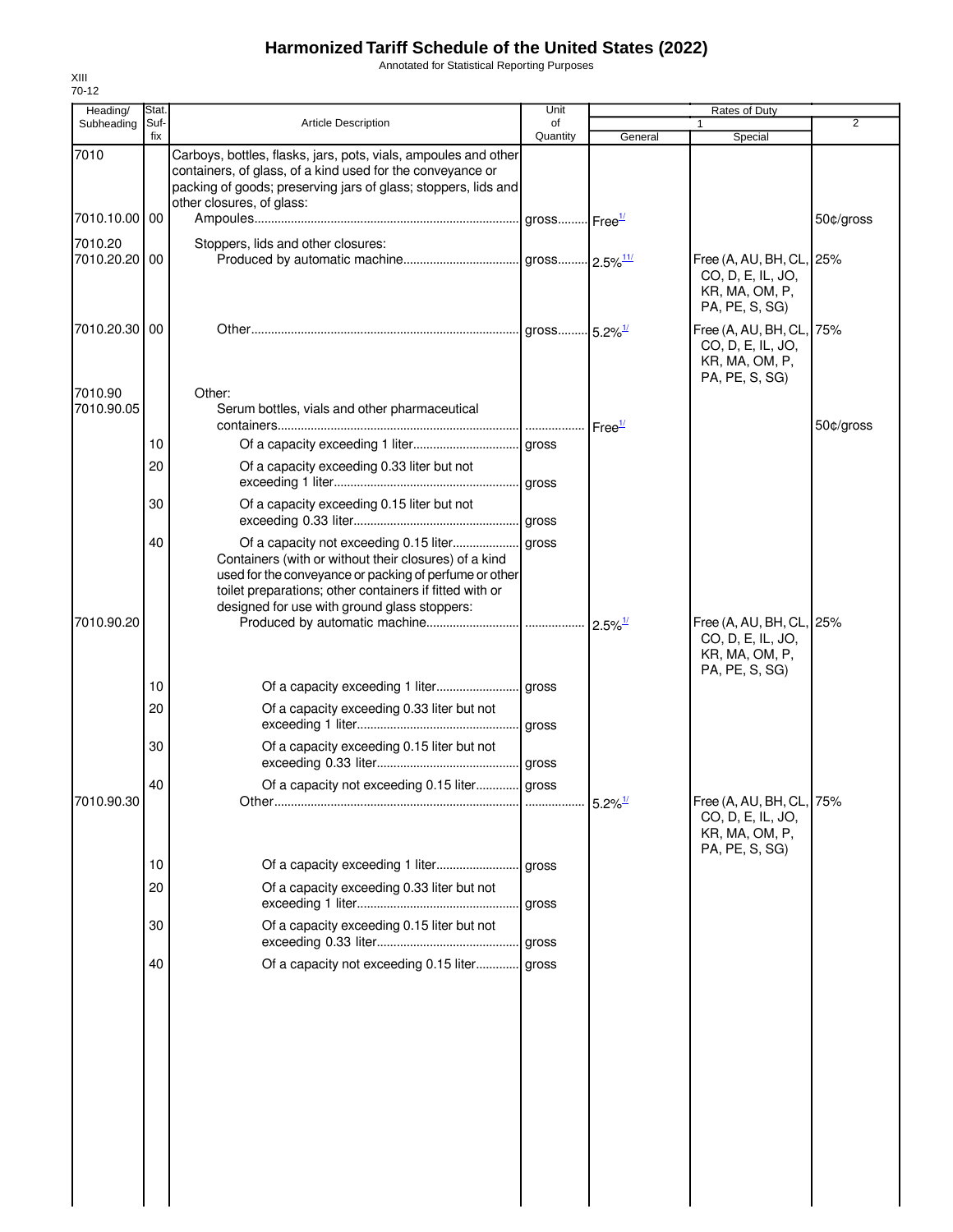Annotated for Statistical Reporting Purposes

| Heading/               | <b>Stat</b> |                                                                                                                                                                                                                                                      | Unit           |         | Rates of Duty |      |
|------------------------|-------------|------------------------------------------------------------------------------------------------------------------------------------------------------------------------------------------------------------------------------------------------------|----------------|---------|---------------|------|
| Subheading             | Suf-<br>fix | <b>Article Description</b>                                                                                                                                                                                                                           | of<br>Quantity | General | 1<br>Special  | 2    |
| 7010 (con.)<br>7010.90 |             | Carboys, bottles, flasks, jars, pots, vials, ampoules and other<br>containers, of glass, of a kind used for the conveyance or<br>packing of goods; preserving jars of glass; stoppers, lids and<br>other closures, of glass: (con.)<br>Other: (con.) |                |         |               |      |
| (con.)                 |             |                                                                                                                                                                                                                                                      |                |         |               |      |
| 7010.90.50             | 05          | Other containers (with or without their closures)      Free <sup>1/</sup><br>Of a capacity exceeding 1 liter:<br>Having a mouth with an outer diameter of                                                                                            |                |         |               | 4.9% |
|                        | 09          | Of a capacity exceeding 0.473 liter but not                                                                                                                                                                                                          |                |         |               |      |
|                        | 15          | exceeding 1 liter:<br>Having a mouth with an outer diameter of                                                                                                                                                                                       |                |         |               |      |
|                        | 19          |                                                                                                                                                                                                                                                      |                |         |               |      |
|                        | 25          | Of a capacity exceeding 0.33 liter but not<br>exceeding 0.473 liter:<br>Having a mouth with an outer diameter of                                                                                                                                     |                |         |               |      |
|                        |             |                                                                                                                                                                                                                                                      |                |         |               |      |
|                        | 29          |                                                                                                                                                                                                                                                      | gross          |         |               |      |
|                        | 35          | Of a capacity exceeding 0.15 liter but not<br>exceeding 0.33 liter:<br>Having a mouth with an outer diameter of                                                                                                                                      |                |         |               |      |
|                        |             |                                                                                                                                                                                                                                                      |                |         |               |      |
|                        | 39          |                                                                                                                                                                                                                                                      |                |         |               |      |
|                        | 45          | Of a capacity exceeding 0.118 liter but not<br>exceeding 0.15 liter:<br>Having a mouth with an outer diameter of                                                                                                                                     |                |         |               |      |
|                        |             |                                                                                                                                                                                                                                                      |                |         |               |      |
|                        | 49<br>55    | Of a capacity not exceeding 0.118 liter gross                                                                                                                                                                                                        |                |         |               |      |
|                        |             |                                                                                                                                                                                                                                                      |                |         |               |      |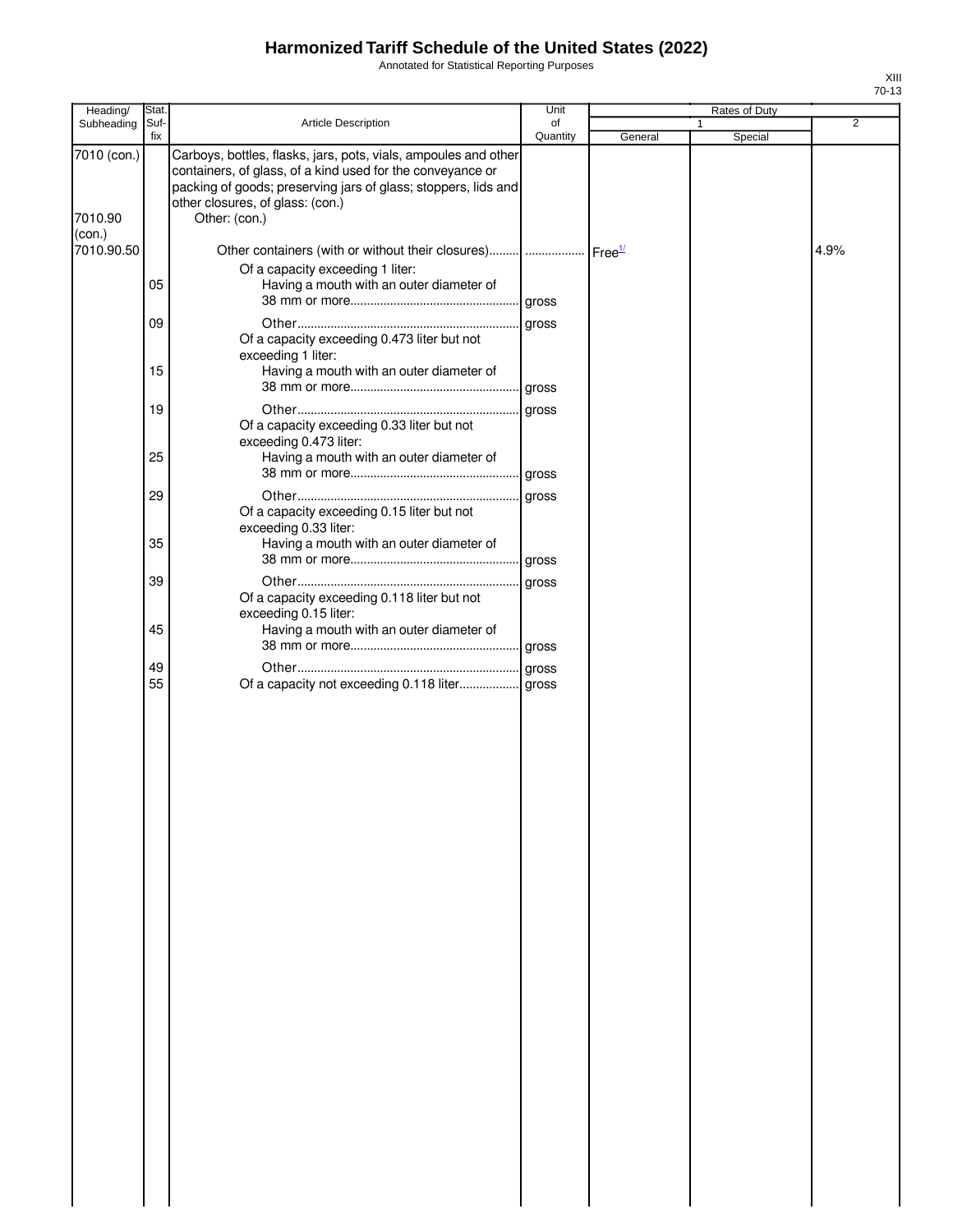Annotated for Statistical Reporting Purposes

| Heading/                 | Stat.          |                                                                                                                                                                          | Unit                        |                       | Rates of Duty                                                                     |                |
|--------------------------|----------------|--------------------------------------------------------------------------------------------------------------------------------------------------------------------------|-----------------------------|-----------------------|-----------------------------------------------------------------------------------|----------------|
| Subheading               | Suf-<br>fix    | <b>Article Description</b>                                                                                                                                               | of<br>Quantity              |                       | $\mathbf{1}$                                                                      | $\overline{2}$ |
| 7011                     |                | Glass envelopes (including bulbs and tubes), open, and glass<br>parts thereof, without fittings, for electric lamps and light<br>sources, cathode-ray tubes or the like: |                             | General               | Special                                                                           |                |
| 7011.10<br>7011.10.10 00 |                | For electric lighting:                                                                                                                                                   |                             |                       |                                                                                   | 20%            |
| 7011.10.50 00            |                |                                                                                                                                                                          |                             |                       | Free (A, AU, BH, CL, 55%<br>CO, D, E, IL, JO,<br>KR, MA, OM, P,<br>PA, PE, S, SG) |                |
| 7011.20<br>7011.20.10 00 |                | For cathode-ray tubes:                                                                                                                                                   |                             |                       | Free (A, AU, BH, CL, 55%<br>CO, D, E, IL, JO,<br>KR, MA, OM, P,<br>PA, PE, S, SG) |                |
| 7011.20.45 00            |                | Other:<br>Monochrome glass envelopes, the foregoing<br>certified by the importer as being for actual use in<br>automatic data processing machine data or graphic         |                             |                       |                                                                                   | 55%            |
| 7011.20.85               |                |                                                                                                                                                                          |                             | $5.2\%$ <sup>1/</sup> | Free (A, AU, BH, CL, 55%<br>CO, D, E, IL, JO,<br>KR, MA, OM, P,                   |                |
|                          | 10<br>25<br>40 | Front panels for cathode-ray television picture<br>tubes, including video monitor tubes, color,<br>non-projection:<br>With greatest diagonal measurement not             |                             |                       | PA, PE, S, SG)                                                                    |                |
| 7011.90.00               | 00             |                                                                                                                                                                          | hundreds 6.6% <sup>1/</sup> |                       | Free (A, AU, BH, CL, 55%<br>CO, D, E, IL, JO,<br>KR, MA, OM, P,<br>PA, PE, S, SG) |                |
|                          |                |                                                                                                                                                                          |                             |                       |                                                                                   |                |
|                          |                |                                                                                                                                                                          |                             |                       |                                                                                   |                |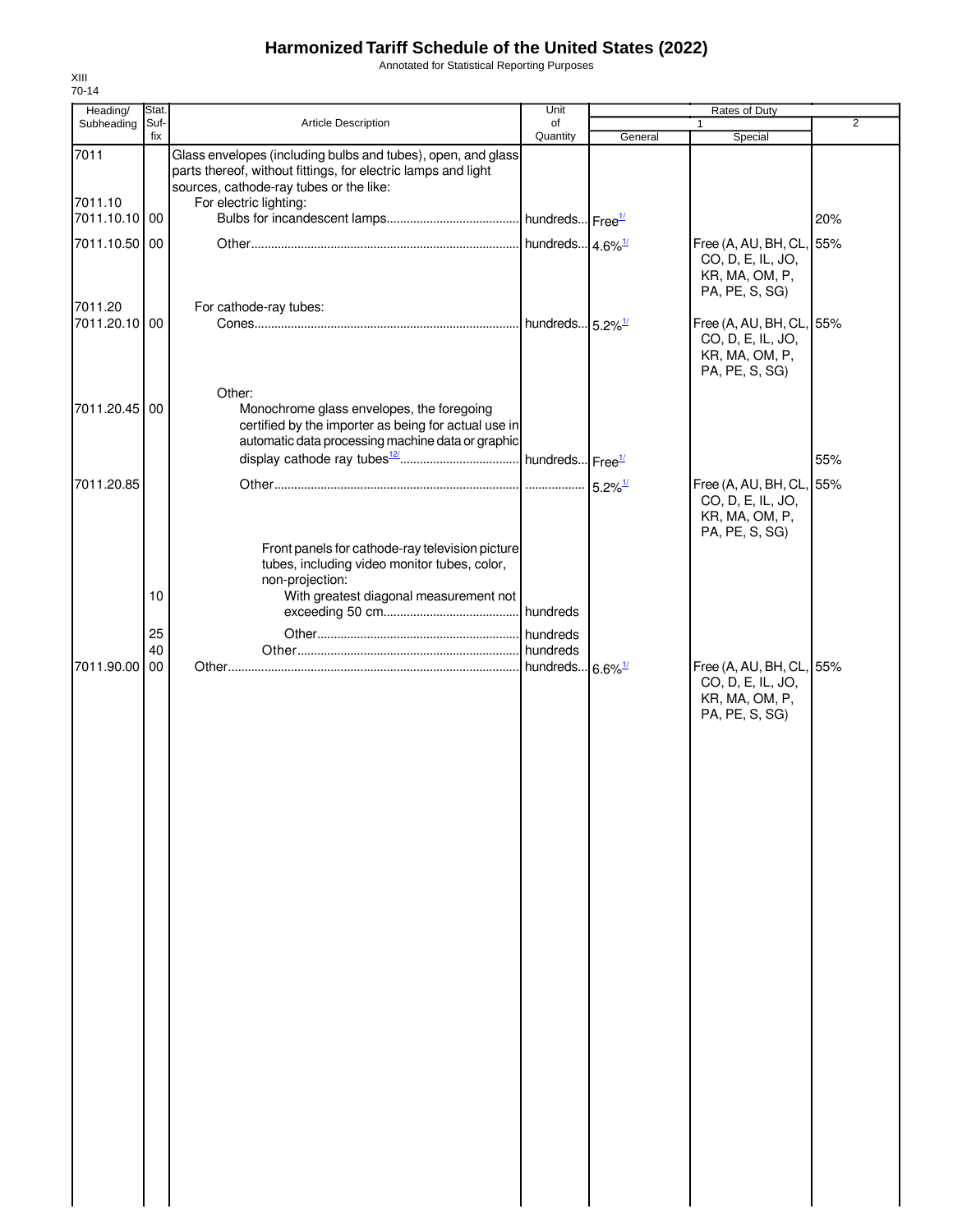Annotated for Statistical Reporting Purposes

| Heading/                 | <b>Stat</b> |                                                                                                                                                          | Unit           |                        | Rates of Duty                                                                  |                |
|--------------------------|-------------|----------------------------------------------------------------------------------------------------------------------------------------------------------|----------------|------------------------|--------------------------------------------------------------------------------|----------------|
| Subheading               | Suf-<br>fix | <b>Article Description</b>                                                                                                                               | of<br>Quantity | General                | Special                                                                        | $\overline{2}$ |
| 7013                     |             | Glassware of a kind used for table, kitchen, toilet, office, indoor<br>decoration or similar purposes (other than that of heading 7010                   |                |                        |                                                                                |                |
|                          |             | or 7018):                                                                                                                                                |                |                        |                                                                                |                |
| 7013.10<br>7013.10.10 00 |             | Of glass-ceramics:<br>Kitchenware, non-glazed, greater than 75 percent by<br>volume crystalline, of lithium aluminosilicate, having a                    |                |                        |                                                                                |                |
|                          |             | linear coefficient of expansion not exceeding $10 \times 10^{-7}$<br>per Kelvin within a temperature range of 0°C to 300°C,                              |                |                        |                                                                                |                |
|                          |             | transparent, haze-free, exhibiting transmittances of<br>infrared radiations in excess of 75 percent at a<br>wavelength of 2.5 microns when measured on a |                |                        |                                                                                |                |
|                          |             | sample 3 mm in thickness, and containing β-quartz                                                                                                        |                |                        |                                                                                |                |
|                          |             | solid solution as the predominant crystal phase No                                                                                                       |                | $6.9\%$ <sup>13/</sup> | Free (A, AU, BH, CL, 75%<br>CO, D, E, IL, JO,                                  |                |
|                          |             |                                                                                                                                                          |                |                        | KR, MA, OM, P,<br>PA, PE, S, SG)                                               |                |
| 7013.10.50 00            |             |                                                                                                                                                          | No             | $26\%$ <sup>14/</sup>  | Free (A+, AU, BH,<br>CL, CO, D, E, IL,                                         | 75%            |
|                          |             |                                                                                                                                                          |                |                        | JO, KR, MA, OM,<br>P, PA, PE, S, SG)                                           |                |
| 7013.22                  |             | Stemware drinking glasses, other than of glass-ceramics:<br>Of lead crystal:                                                                             |                |                        |                                                                                |                |
| 7013.22.10 00            |             |                                                                                                                                                          |                |                        | Free (A+, AU, BH,<br>CL, CO, D, E, IL,<br>JO, KR, MA, OM,<br>P, PA, PE, S, SG) | 60%            |
| 7013.22.20 00            |             |                                                                                                                                                          |                |                        | Free (A+, AU, BH,                                                              | 60%            |
|                          |             |                                                                                                                                                          |                |                        | CL, CO, D, E, IL,<br>JO, KR, MA, OM,<br>P, PA, PE, S, SG)                      |                |
| 7013.22.30 00            |             |                                                                                                                                                          |                |                        | Free (A+, AU, BH,<br>CL, CO, D, E, IL,<br>JO, KR, MA, OM,<br>P, PA, PE, S, SG) | 60%            |
| 7013.22.50 00            |             |                                                                                                                                                          |                |                        | Free (A, AU, BH, CL, 60%<br>CO, D, E, IL, JO,                                  |                |
|                          |             |                                                                                                                                                          |                |                        | KR, MA, OM, P,<br>PA, PE, S, SG)                                               |                |
|                          |             |                                                                                                                                                          |                |                        |                                                                                |                |
|                          |             |                                                                                                                                                          |                |                        |                                                                                |                |
|                          |             |                                                                                                                                                          |                |                        |                                                                                |                |
|                          |             |                                                                                                                                                          |                |                        |                                                                                |                |
|                          |             |                                                                                                                                                          |                |                        |                                                                                |                |
|                          |             |                                                                                                                                                          |                |                        |                                                                                |                |
|                          |             |                                                                                                                                                          |                |                        |                                                                                |                |
|                          |             |                                                                                                                                                          |                |                        |                                                                                |                |
|                          |             |                                                                                                                                                          |                |                        |                                                                                |                |
|                          |             |                                                                                                                                                          |                |                        |                                                                                |                |
|                          |             |                                                                                                                                                          |                |                        |                                                                                |                |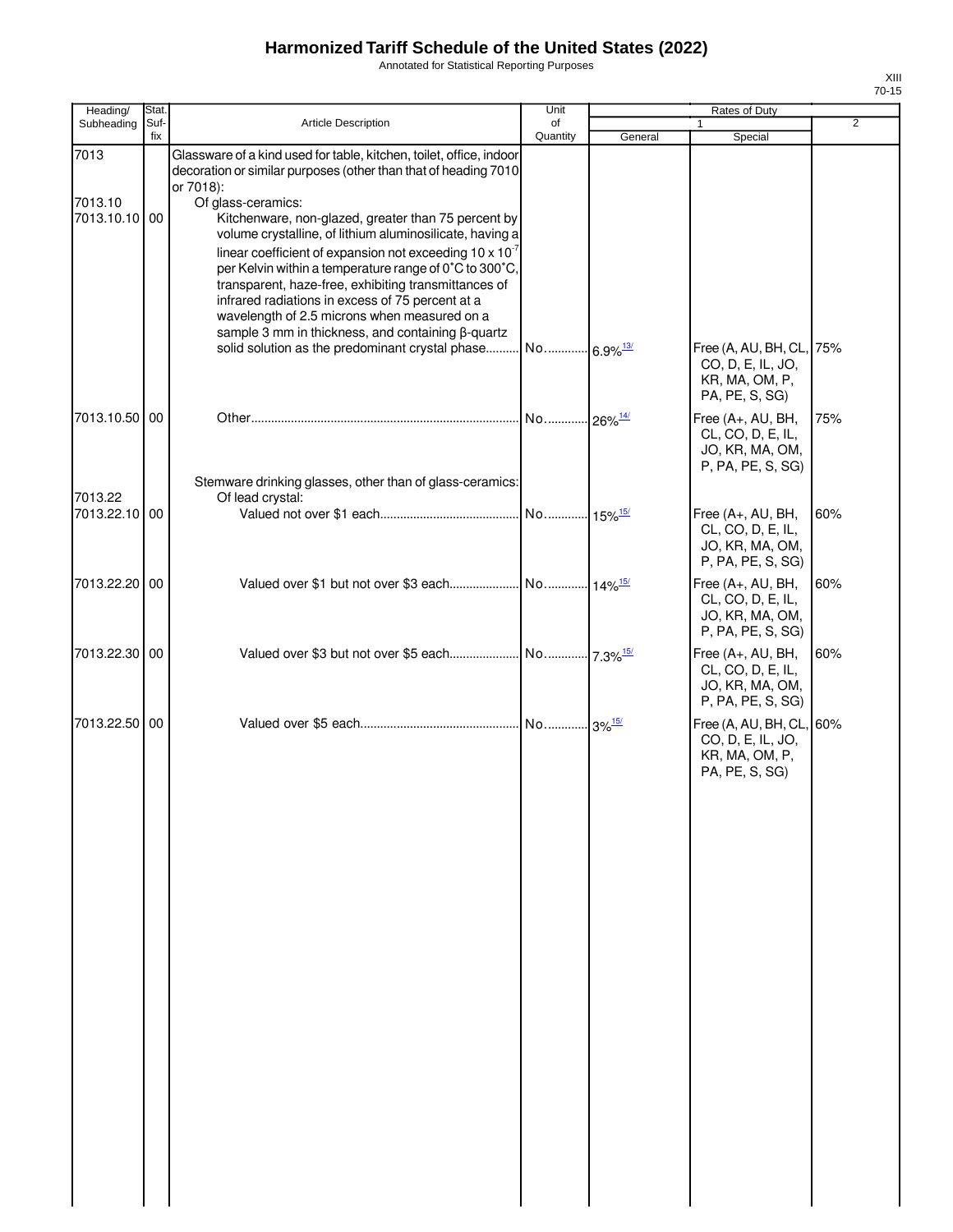Annotated for Statistical Reporting Purposes

| Heading/      | Stat.       |                                                                                                                                                                                                                        | Unit                    | Rates of Duty |                                                                                |                |  |
|---------------|-------------|------------------------------------------------------------------------------------------------------------------------------------------------------------------------------------------------------------------------|-------------------------|---------------|--------------------------------------------------------------------------------|----------------|--|
| Subheading    | Suf-<br>fix | <b>Article Description</b>                                                                                                                                                                                             | of<br>Quantity          | General       | Special                                                                        | $\overline{2}$ |  |
| 7013 (con.)   |             | Glassware of a kind used for table, kitchen, toilet, office, indoor<br>decoration or similar purposes (other than that of heading 7010<br>or 7018): (con.)<br>Stemware drinking glasses, other than of glass-ceramics: |                         |               |                                                                                |                |  |
| 7013.28       |             | (con.)<br>Other:                                                                                                                                                                                                       |                         |               |                                                                                |                |  |
| 7013.28.05 00 |             | Pressed and toughened (specially tempered) No 12.5% <sup>15/</sup>                                                                                                                                                     |                         |               | Free (A+, AU, BH,<br>CL, CO, D, E, IL,<br>JO, KR, MA, OM,<br>P, PA, PE, S, SG) | 50%            |  |
| 7013.28.10 00 |             | Other:                                                                                                                                                                                                                 |                         |               | Free (A+, AU, BH,<br>CL, CO, D, E, IL,<br>JO, KR, MA, OM,<br>P, PA, PE, S, SG) | 60%            |  |
| 7013.28.20    |             | Valued over \$0.30 but not over \$3 each No 22.5% <sup>15/</sup>                                                                                                                                                       |                         |               | Free (A+, AU, BH,<br>CL, CO, D, E, IL,<br>JO, KR, MA, OM,<br>P, PA, PE, S, SG) | 60%            |  |
|               | 10          | Crystalline or non-lead crystal No.                                                                                                                                                                                    |                         |               |                                                                                |                |  |
|               | 90          | Valued over \$3 each:<br>Cut or engraved                                                                                                                                                                               | I No.                   |               |                                                                                |                |  |
| 7013.28.30 00 |             | Valued over \$3 but not over \$5                                                                                                                                                                                       | No 11.3% <sup>15/</sup> |               | Free (A+, AU, BH,<br>CL, CO, D, E, IL,<br>JO, KR, MA, OM,<br>P, PA, PE, S, SG) | 60%            |  |
| 7013.28.40 00 |             |                                                                                                                                                                                                                        |                         |               | Free (A+, AU, BH,<br>CL, CO, D, E, IL,<br>JO, KR, MA, OM,<br>P, PA, PE, S, SG) | 60%            |  |
| 7013.28.50    |             | Other:<br>Valued over \$3 but not over \$5                                                                                                                                                                             |                         |               | Free (A+, AU, BH,<br>CL, CO, D, E, IL,<br>JO, KR, MA, OM,                      | 60%            |  |
|               | 10          | Crystalline or non-lead crystal No.                                                                                                                                                                                    |                         |               | P, PA, PE, S, SG)                                                              |                |  |
|               | 90          |                                                                                                                                                                                                                        | I No.                   |               |                                                                                |                |  |
| 7013.28.60    |             |                                                                                                                                                                                                                        |                         |               | Free (A+, AU, BH,<br>CL, CO, D, E, IL,<br>JO, KR, MA, OM,<br>P, PA, PE, S, SG) | 60%            |  |
|               | 10          | Crystalline or non-lead crystal No.                                                                                                                                                                                    |                         |               |                                                                                |                |  |
|               | 90          |                                                                                                                                                                                                                        | INo.                    |               |                                                                                |                |  |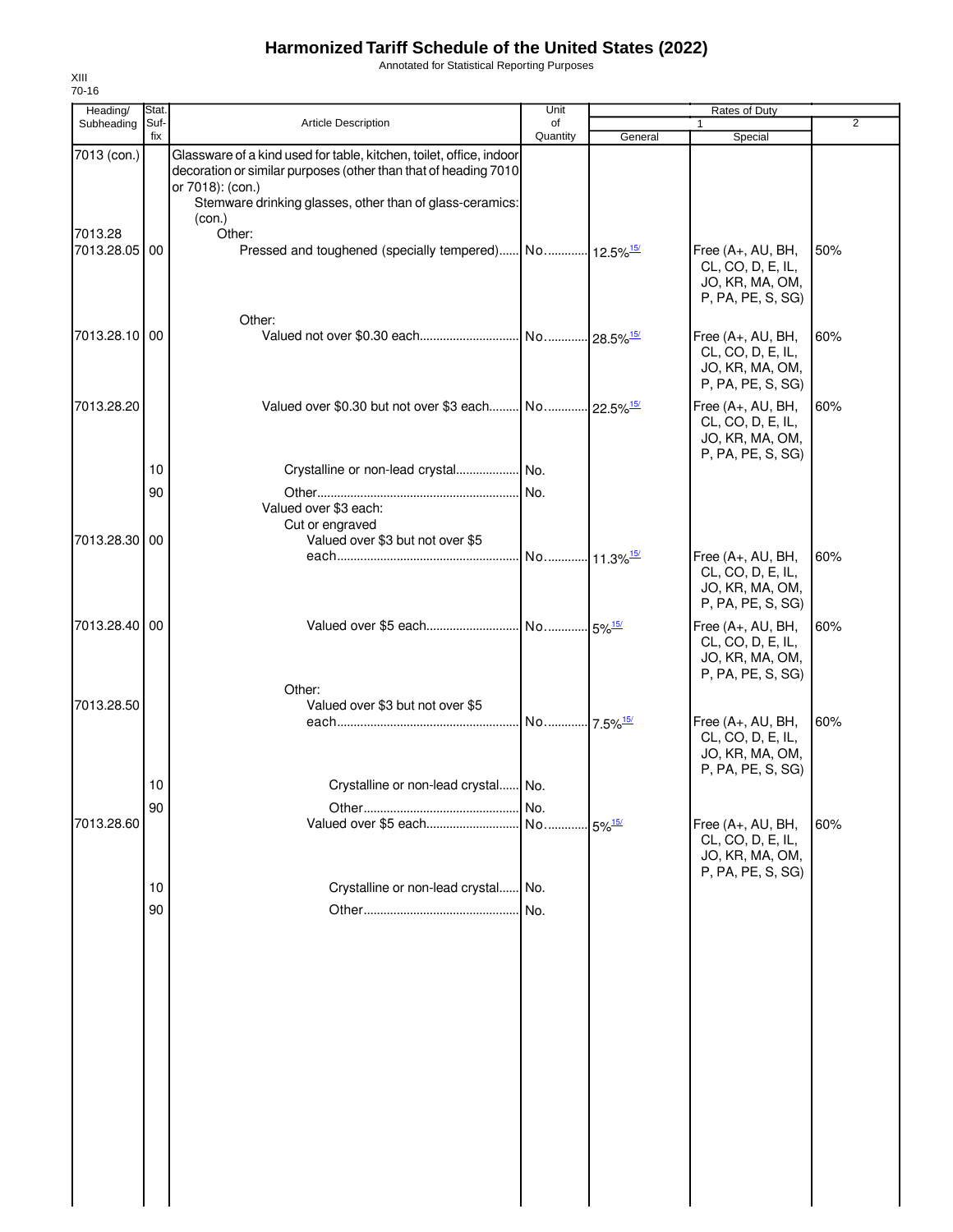Annotated for Statistical Reporting Purposes

| Heading/                 | Stat. |                                                                                                                                                                                                                     | Unit     |         | Rates of Duty                                                                     |                |
|--------------------------|-------|---------------------------------------------------------------------------------------------------------------------------------------------------------------------------------------------------------------------|----------|---------|-----------------------------------------------------------------------------------|----------------|
| Subheading               | Suf-  | Article Description                                                                                                                                                                                                 | of       |         | $\mathbf{1}$                                                                      | $\overline{2}$ |
| 7013 (con.)              | fix   | Glassware of a kind used for table, kitchen, toilet, office, indoor<br>decoration or similar purposes (other than that of heading 7010<br>or 7018): (con.)<br>Other drinking glasses, other than of glass-ceramics: | Quantity | General | Special                                                                           |                |
| 7013.33<br>7013.33.10 00 |       | Of lead crystal:                                                                                                                                                                                                    |          |         | Free (A+, AU, BH,<br>CL, CO, D, E, IL,<br>JO, KR, MA, OM,<br>P, PA, PE, S, SG)    | 60%            |
| 7013.33.20 00            |       |                                                                                                                                                                                                                     |          |         | Free (A+, AU, BH,<br>CL, CO, D, E, IL,<br>JO, KR, MA, OM,<br>P, PA, PE, S, SG)    | 60%            |
| 7013.33.30 00            |       |                                                                                                                                                                                                                     |          |         | Free (A+, AU, BH,<br>CL, CO, D, E, IL,<br>JO, KR, MA, OM,<br>P, PE, S, SG)        | 60%            |
| 7013.33.50 00            |       |                                                                                                                                                                                                                     |          |         | Free (A, AU, BH, CL, 60%<br>CO, D, E, IL, JO,<br>KR, MA, OM, P,<br>PA, PE, S, SG) |                |
|                          |       |                                                                                                                                                                                                                     |          |         |                                                                                   |                |
|                          |       |                                                                                                                                                                                                                     |          |         |                                                                                   |                |
|                          |       |                                                                                                                                                                                                                     |          |         |                                                                                   |                |
|                          |       |                                                                                                                                                                                                                     |          |         |                                                                                   |                |
|                          |       |                                                                                                                                                                                                                     |          |         |                                                                                   |                |
|                          |       |                                                                                                                                                                                                                     |          |         |                                                                                   |                |
|                          |       |                                                                                                                                                                                                                     |          |         |                                                                                   |                |
|                          |       |                                                                                                                                                                                                                     |          |         |                                                                                   |                |
|                          |       |                                                                                                                                                                                                                     |          |         |                                                                                   |                |
|                          |       |                                                                                                                                                                                                                     |          |         |                                                                                   |                |
|                          |       |                                                                                                                                                                                                                     |          |         |                                                                                   |                |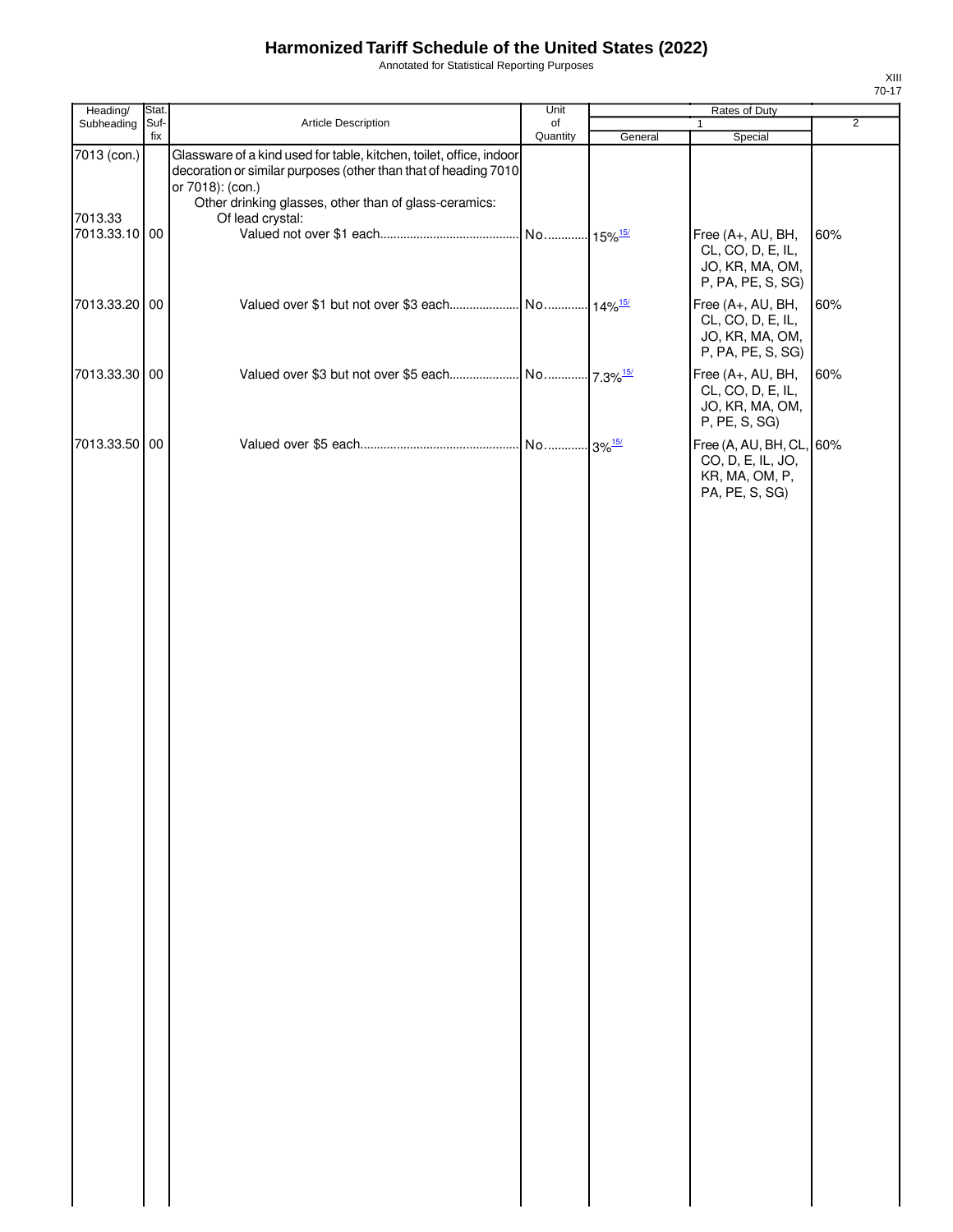Annotated for Statistical Reporting Purposes

| Heading/                 | Stat.       |                                                                                                                                                            | Unit           |                      | Rates of Duty                                                                  |                |
|--------------------------|-------------|------------------------------------------------------------------------------------------------------------------------------------------------------------|----------------|----------------------|--------------------------------------------------------------------------------|----------------|
| Subheading               | Suf-<br>fix | <b>Article Description</b>                                                                                                                                 | of<br>Quantity | General              | $\mathbf{1}$<br>Special                                                        | $\overline{2}$ |
| 7013 (con.)              |             | Glassware of a kind used for table, kitchen, toilet, office, indoor<br>decoration or similar purposes (other than that of heading 7010<br>or 7018): (con.) |                |                      |                                                                                |                |
|                          |             | Other drinking glasses, other than of glass-ceramics: (con.)                                                                                               |                |                      |                                                                                |                |
| 7013.37<br>7013.37.05 00 |             | Other:                                                                                                                                                     |                |                      | Free (A+, AU, BH,<br>CL, CO, D, E, IL,<br>JO, KR, MA, OM,<br>P, PA, PE, S, SG) | 50%            |
|                          |             | Other:                                                                                                                                                     |                |                      |                                                                                |                |
| 7013.37.10               |             |                                                                                                                                                            |                |                      | Free (A+, AU, BH,<br>CL, CO, D, E, IL,<br>JO, KR, MA, OM,<br>P, PA, PE, S, SG) | 60%            |
|                          | 10          | Crystalline or non-lead crystal No.                                                                                                                        |                |                      |                                                                                |                |
|                          | 90          |                                                                                                                                                            |                |                      |                                                                                |                |
| 7013.37.20               |             |                                                                                                                                                            |                |                      | Free (A+, AU, BH,<br>CL, CO, D, E, IL,<br>JO, KR, MA, OM,<br>P, PA, PE, S, SG) | 60%            |
|                          | 10          | Crystalline or non-lead crystal  No.                                                                                                                       |                |                      |                                                                                |                |
|                          | 90          | Valued over \$3 each:<br>Cut or engraved:                                                                                                                  |                |                      |                                                                                |                |
| 7013.37.30 00            |             | Valued over \$3 but not over \$5                                                                                                                           |                |                      | Free (A+, AU, BH,                                                              | 60%            |
|                          |             |                                                                                                                                                            |                |                      | CL, CO, D, E, IL,<br>JO, KR, MA, OM,<br>P, PA, PE, S, SG)                      |                |
| 7013.37.40 00            |             | Other:                                                                                                                                                     |                |                      | Free (A+, AU, BH,<br>CL, CO, D, E, IL,<br>JO, KR, MA, OM,<br>P, PA, PE, S, SG) | 60%            |
| 7013.37.50               |             | Valued over \$3 but not over \$5                                                                                                                           |                |                      |                                                                                |                |
|                          |             |                                                                                                                                                            |                |                      | Free (A+, AU, BH,<br>CL, CO, D, E, IL,<br>JO, KR, MA, OM,<br>P, PA, PE, S, SG) | 60%            |
|                          | 10          | Crystalline or non-lead crystal No.                                                                                                                        |                |                      |                                                                                |                |
|                          | 90          |                                                                                                                                                            |                |                      |                                                                                |                |
| 7013.37.60               |             |                                                                                                                                                            |                | $5\%$ <sup>15/</sup> | Free (A+, AU, BH,<br>CL, CO, D, E, IL,<br>JO, KR, MA, OM,<br>P, PA, PE, S, SG) | 60%            |
|                          | 10          | Crystalline or non-lead crystal No.                                                                                                                        |                |                      |                                                                                |                |
|                          | 90          |                                                                                                                                                            | No.            |                      |                                                                                |                |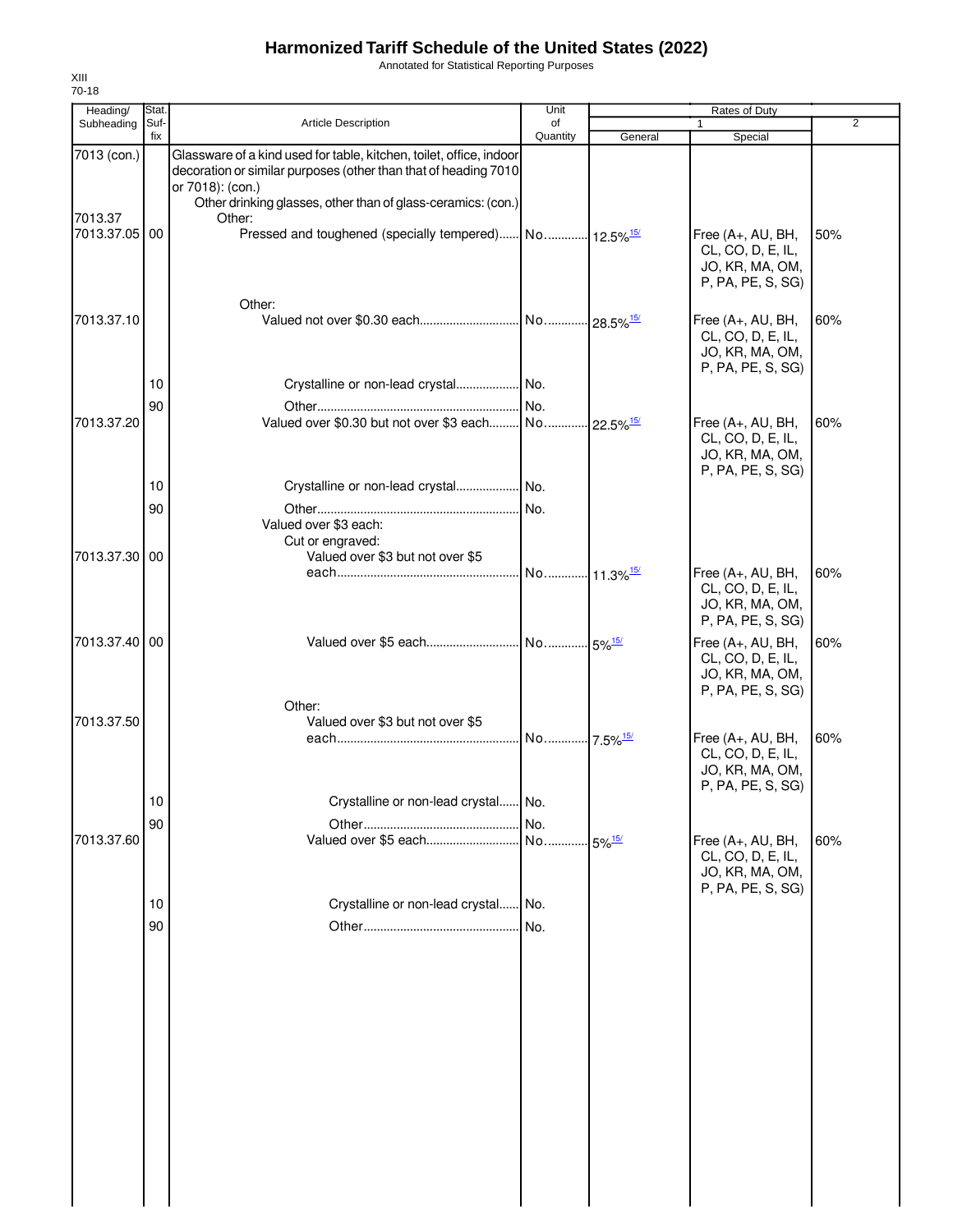Annotated for Statistical Reporting Purposes

| Heading/      | Stat.       |                                                                                                                                                                                                                       | Unit                  |         | Rates of Duty                                                                     |                |
|---------------|-------------|-----------------------------------------------------------------------------------------------------------------------------------------------------------------------------------------------------------------------|-----------------------|---------|-----------------------------------------------------------------------------------|----------------|
| Subheading    | Suf-<br>fix | <b>Article Description</b>                                                                                                                                                                                            | of<br>Quantity        | General | Special                                                                           | $\overline{2}$ |
| 7013 (con.)   |             | Glassware of a kind used for table, kitchen, toilet, office, indoor<br>decoration or similar purposes (other than that of heading 7010<br>or 7018): (con.)<br>Glassware of a kind used for table (other than drinking |                       |         |                                                                                   |                |
| 7013.41       |             | glasses) or kitchen purposes, other than of glass-ceramics:<br>Of lead crystal:                                                                                                                                       |                       |         |                                                                                   |                |
| 7013.41.10 00 |             |                                                                                                                                                                                                                       | No 15% <sup>15/</sup> |         | Free (A+, AU, BH,<br>CL, CO, D, E, IL,<br>JO, KR, MA, OM,<br>P, PA, PE, S, SG)    | 60%            |
| 7013.41.20 00 |             |                                                                                                                                                                                                                       |                       |         | Free (A+, AU, BH,<br>CL, CO, D, E, IL,<br>JO, KR, MA, OM,<br>P, PA, PE, S, SG)    | 60%            |
| 7013.41.30 00 |             |                                                                                                                                                                                                                       |                       |         | Free (A, AU, BH, CL, 60%<br>CO, D, E, IL, JO,<br>KR, MA, OM, P,<br>PA, PE, S, SG) |                |
| 7013.41.50 00 |             |                                                                                                                                                                                                                       |                       |         | Free (A, AU, BH, CL, 60%<br>CO, D, E, IL, JO,<br>KR, MA, OM, P,<br>PA, PE, S, SG) |                |
| 7013.42       |             | Of glass having a linear coefficient of expansion not<br>exceeding $5 \times 10^{-6}$ per Kelvin within a temperature<br>range of 0°C to 300°C:                                                                       |                       |         |                                                                                   |                |
| 7013.42.10 00 |             |                                                                                                                                                                                                                       |                       |         | Free (A+, AU, BH,<br>CL, CO, D, E, IL,<br>JO, KR, MA, OM,<br>P, PA, PE, S, SG)    | 50%            |
| 7013.42.20 00 |             | Other:                                                                                                                                                                                                                |                       |         | Free (A+, AU, BH,<br>CL, CO, D, E, IL,<br>JO, KR, MA, OM,<br>P, PA, PE, S, SG)    | 60%            |
| 7013.42.30 00 |             | Valued over \$3 but not over \$5 each No 11.3% <sup>16/</sup>                                                                                                                                                         |                       |         | Free (A+, AU, BH,<br>CL, CO, D, E, IL,<br>JO, KR, MA, OM,<br>P, PA, PE, S, SG)    | 60%            |
| 7013.42.40 00 |             |                                                                                                                                                                                                                       |                       |         | Free (A+, AU, BH,<br>CL, CO, D, E, IL,<br>JO, KR, MA, OM,<br>P, PA, PE, S, SG)    | 60%            |
|               |             |                                                                                                                                                                                                                       |                       |         |                                                                                   |                |
|               |             |                                                                                                                                                                                                                       |                       |         |                                                                                   |                |
|               |             |                                                                                                                                                                                                                       |                       |         |                                                                                   |                |
|               |             |                                                                                                                                                                                                                       |                       |         |                                                                                   |                |
|               |             |                                                                                                                                                                                                                       |                       |         |                                                                                   |                |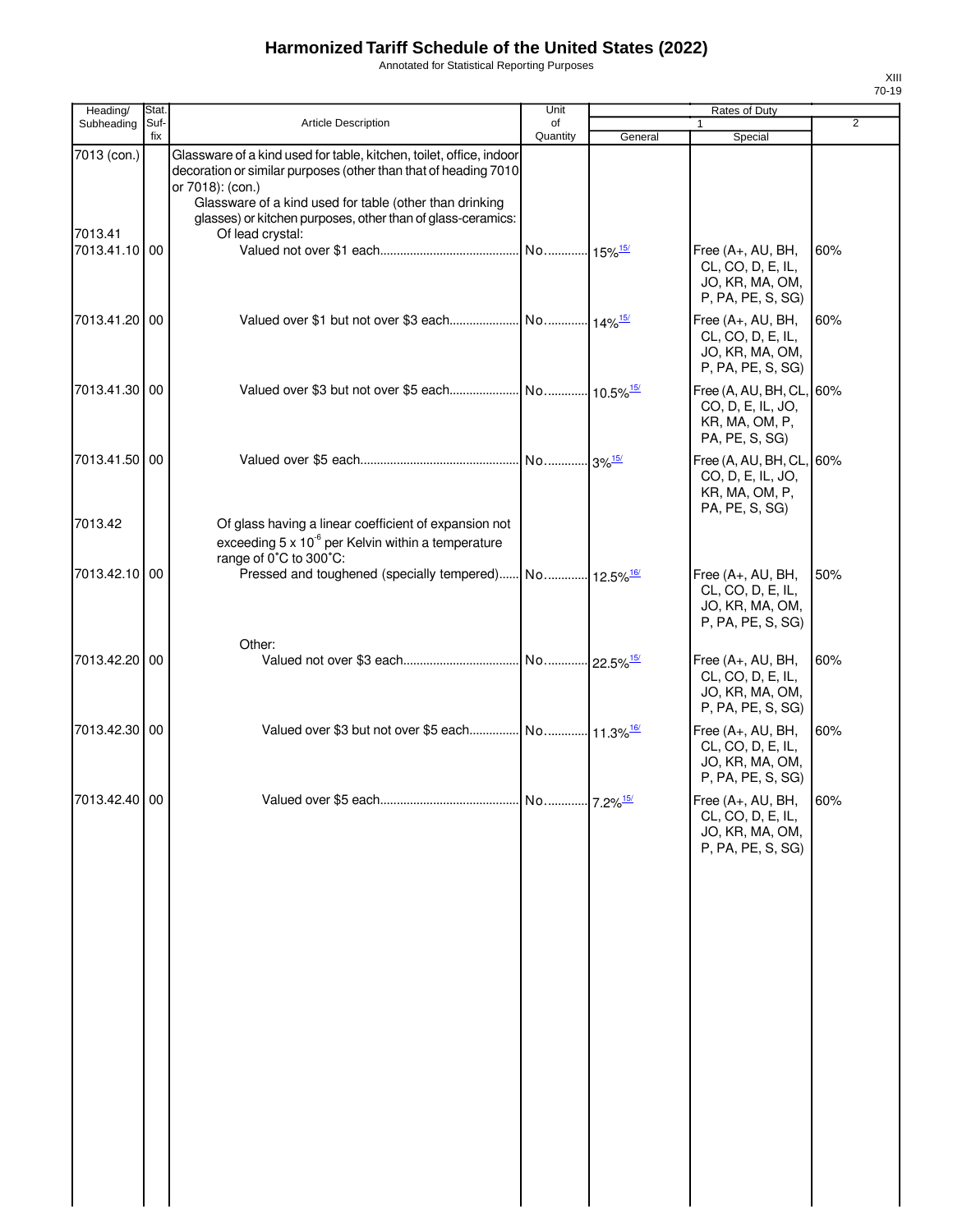Annotated for Statistical Reporting Purposes

| Heading/      | Stat.       |                                                                                                                                                            | Unit                    |                         | Rates of Duty                                                                  |                |
|---------------|-------------|------------------------------------------------------------------------------------------------------------------------------------------------------------|-------------------------|-------------------------|--------------------------------------------------------------------------------|----------------|
| Subheading    | Suf-<br>fix | <b>Article Description</b>                                                                                                                                 | of<br>Quantity          | General                 | 1<br>Special                                                                   | $\overline{2}$ |
| 7013 (con.)   |             | Glassware of a kind used for table, kitchen, toilet, office, indoor<br>decoration or similar purposes (other than that of heading 7010<br>or 7018): (con.) |                         |                         |                                                                                |                |
| 7013.49       |             | Glassware of a kind used for table (other than drinking<br>glasses) or kitchen purposes, other than of glass-ceramics:<br>(con.)<br>Other:                 |                         |                         |                                                                                |                |
| 7013.49.10 00 |             | Pressed and toughened (specially tempered) No.  12.5% <sup>15/</sup><br>Other:                                                                             |                         |                         | Free (A+, AU, BH,<br>CL, CO, D, E, IL,<br>JO, KR, MA, OM,<br>P, PA, PE, S, SG) | 50%            |
| 7013.49.20    |             |                                                                                                                                                            |                         |                         | Free (A+, AU, BH,<br>CL, CO, D, E, IL,<br>JO, KR, MA, OM,<br>P, PA, PE, S, SG) | 60%            |
|               | 10          | Crystalline or non-lead crystal No.                                                                                                                        |                         |                         |                                                                                |                |
| 7013.49.30 00 | 90          | Valued over \$3 each:<br>Cut or engraved:<br>Valued over \$3 but not over \$5                                                                              | No.                     |                         |                                                                                |                |
|               |             |                                                                                                                                                            | No 11.3% <sup>15/</sup> |                         | Free (A+, AU, BH,<br>CL, CO, D, E, IL,<br>JO, KR, MA, OM,<br>P, PA, PE, S, SG) | 60%            |
| 7013.49.40 00 |             |                                                                                                                                                            |                         |                         | Free (A+, AU, BH,<br>CL, CO, D, E, IL,<br>JO, KR, MA, OM,<br>P, PA, PE, S, SG) | 60%            |
| 7013.49.50    |             | Other:<br>Valued over \$3 but not over \$5                                                                                                                 |                         |                         |                                                                                |                |
|               |             |                                                                                                                                                            | No 15% <sup>16/</sup>   |                         | Free (A+, AU, BH,<br>CL, CO, D, E, IL,<br>JO, KR, MA, OM,<br>P, PA, PE, S, SG) | 60%            |
|               | 10          | Crystalline or non-lead crystal                                                                                                                            | No.                     |                         |                                                                                |                |
|               | 90          |                                                                                                                                                            | No.                     |                         |                                                                                |                |
| 7013.49.60    |             | Valued over \$5 each                                                                                                                                       | . No                    | $-7.2\%$ <sup>15/</sup> | Free (A+, AU, BH,<br>CL, CO, D, E, IL,<br>JO, KR, MA, OM,<br>P, PA, PE, S, SG) | 60%            |
|               | $10$        | Crystalline or non-lead crystal                                                                                                                            | No.                     |                         |                                                                                |                |
|               | 90          |                                                                                                                                                            | No.                     |                         |                                                                                |                |
|               |             |                                                                                                                                                            |                         |                         |                                                                                |                |
|               |             |                                                                                                                                                            |                         |                         |                                                                                |                |
|               |             |                                                                                                                                                            |                         |                         |                                                                                |                |
|               |             |                                                                                                                                                            |                         |                         |                                                                                |                |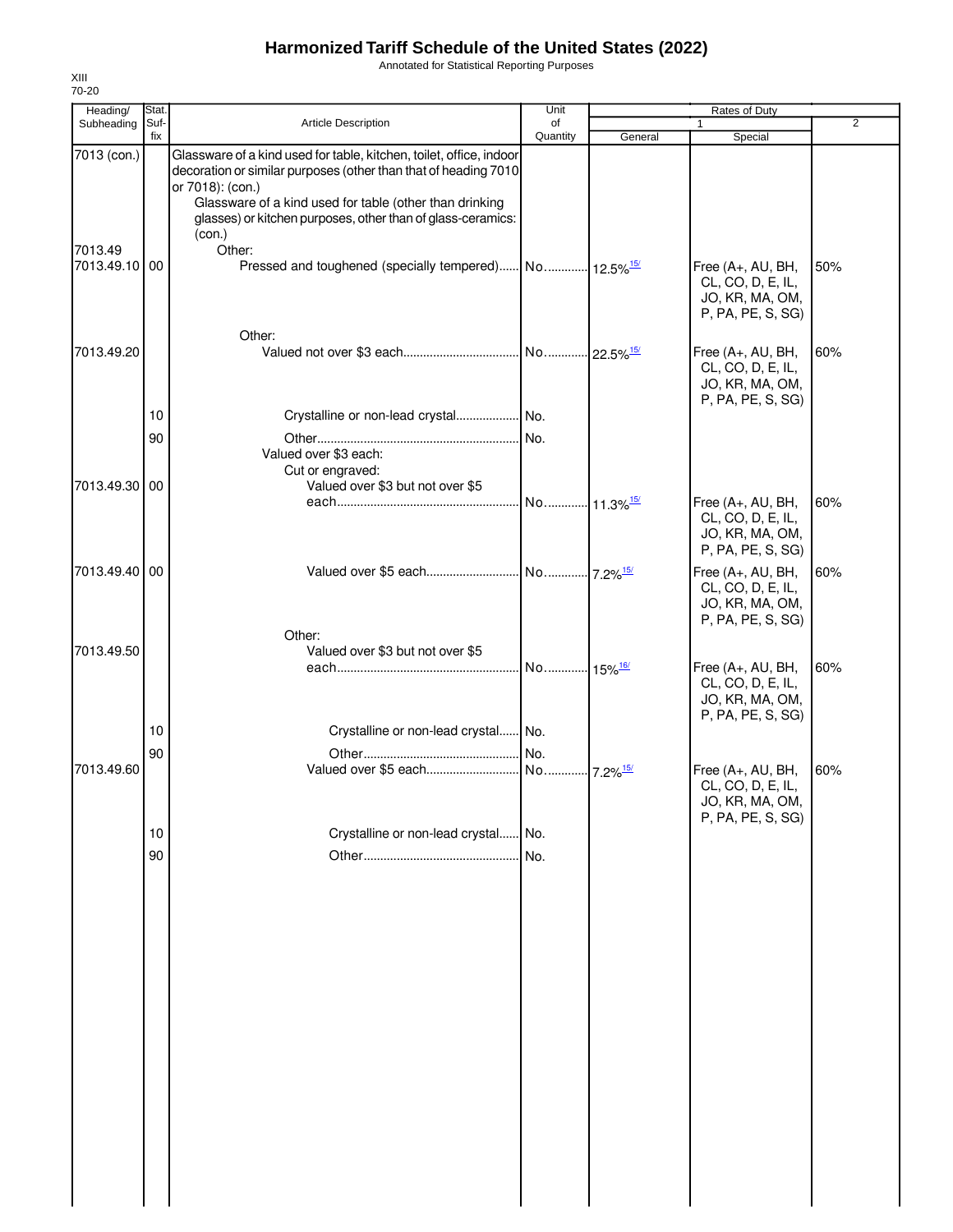Annotated for Statistical Reporting Purposes

| Heading/                 | Stat. |                                                                                                                                                                                                                                                                                                                                                                                   | Unit     |         | Rates of Duty                                                                  |                |
|--------------------------|-------|-----------------------------------------------------------------------------------------------------------------------------------------------------------------------------------------------------------------------------------------------------------------------------------------------------------------------------------------------------------------------------------|----------|---------|--------------------------------------------------------------------------------|----------------|
| Subheading               | Suf-  | <b>Article Description</b>                                                                                                                                                                                                                                                                                                                                                        | of       |         |                                                                                | $\overline{2}$ |
| 7013 (con.)              | fix   | Glassware of a kind used for table, kitchen, toilet, office, indoor                                                                                                                                                                                                                                                                                                               | Quantity | General | Special                                                                        |                |
|                          |       | decoration or similar purposes (other than that of heading 7010<br>or 7018): (con.)                                                                                                                                                                                                                                                                                               |          |         |                                                                                |                |
| 7013.91                  |       | Other glassware:<br>Of lead crystal:                                                                                                                                                                                                                                                                                                                                              |          |         |                                                                                |                |
| 7013.91.10 00            |       |                                                                                                                                                                                                                                                                                                                                                                                   |          |         | Free (A+, AU, BH,<br>CL, CO, D, E, IL,<br>JO, KR, MA, OM,<br>P, PA, PE, S, SG) | 60%            |
| 7013.91.20 00            |       |                                                                                                                                                                                                                                                                                                                                                                                   |          |         | Free (A+, AU, BH,<br>CL, CO, D, E, IL,<br>JO, KR, MA, OM,<br>P, PA, PE, S, SG) | 60%            |
| 7013.91.30 00            |       |                                                                                                                                                                                                                                                                                                                                                                                   |          |         | Free (A+, AU, BH,<br>CL, CO, D, E, IL,<br>JO, KR, MA, OM,<br>P, PA, PE, S, SG) | 60%            |
| 7013.91.50 00            |       |                                                                                                                                                                                                                                                                                                                                                                                   |          |         | Free (A, AU, BH, CL,<br>CO, D, E, IL, JO,<br>KR, MA, OM, P,<br>PA, PE, S, SG)  | 60%            |
| 7013.99<br>7013.99.10 00 |       | Other:<br>Glassware decorated with metal flecking, glass<br>pictorial scenes or glass thread- or ribbon-like<br>effects, any of the foregoing embedded or<br>introduced into the body of the glassware prior to<br>its solidification; millefiori glassware; glassware<br>colored prior to solidification, and characterized<br>by random distribution of numerous bubbles, seeds |          |         |                                                                                |                |
|                          |       | or stones, throughout the mass of the glass No 15% <sup>15/</sup>                                                                                                                                                                                                                                                                                                                 |          |         | Free (A+, AU, BH,<br>CL, CO, D, E, IL,<br>JO, KR, MA, OM,<br>P, PA, PE, S, SG) | 60%            |
| 7013.99.20 00            |       | Pressed and toughened (specially tempered) No 12.5% <sup>16/</sup>                                                                                                                                                                                                                                                                                                                |          |         | Free (A+, AU, BH,<br>CL, CO, D, E, IL,<br>JO, KR, MA, OM,<br>P, PA, PE, S, SG) | 50%            |
|                          |       |                                                                                                                                                                                                                                                                                                                                                                                   |          |         |                                                                                |                |
|                          |       |                                                                                                                                                                                                                                                                                                                                                                                   |          |         |                                                                                |                |
|                          |       |                                                                                                                                                                                                                                                                                                                                                                                   |          |         |                                                                                |                |
|                          |       |                                                                                                                                                                                                                                                                                                                                                                                   |          |         |                                                                                |                |
|                          |       |                                                                                                                                                                                                                                                                                                                                                                                   |          |         |                                                                                |                |
|                          |       |                                                                                                                                                                                                                                                                                                                                                                                   |          |         |                                                                                |                |
|                          |       |                                                                                                                                                                                                                                                                                                                                                                                   |          |         |                                                                                |                |
|                          |       |                                                                                                                                                                                                                                                                                                                                                                                   |          |         |                                                                                |                |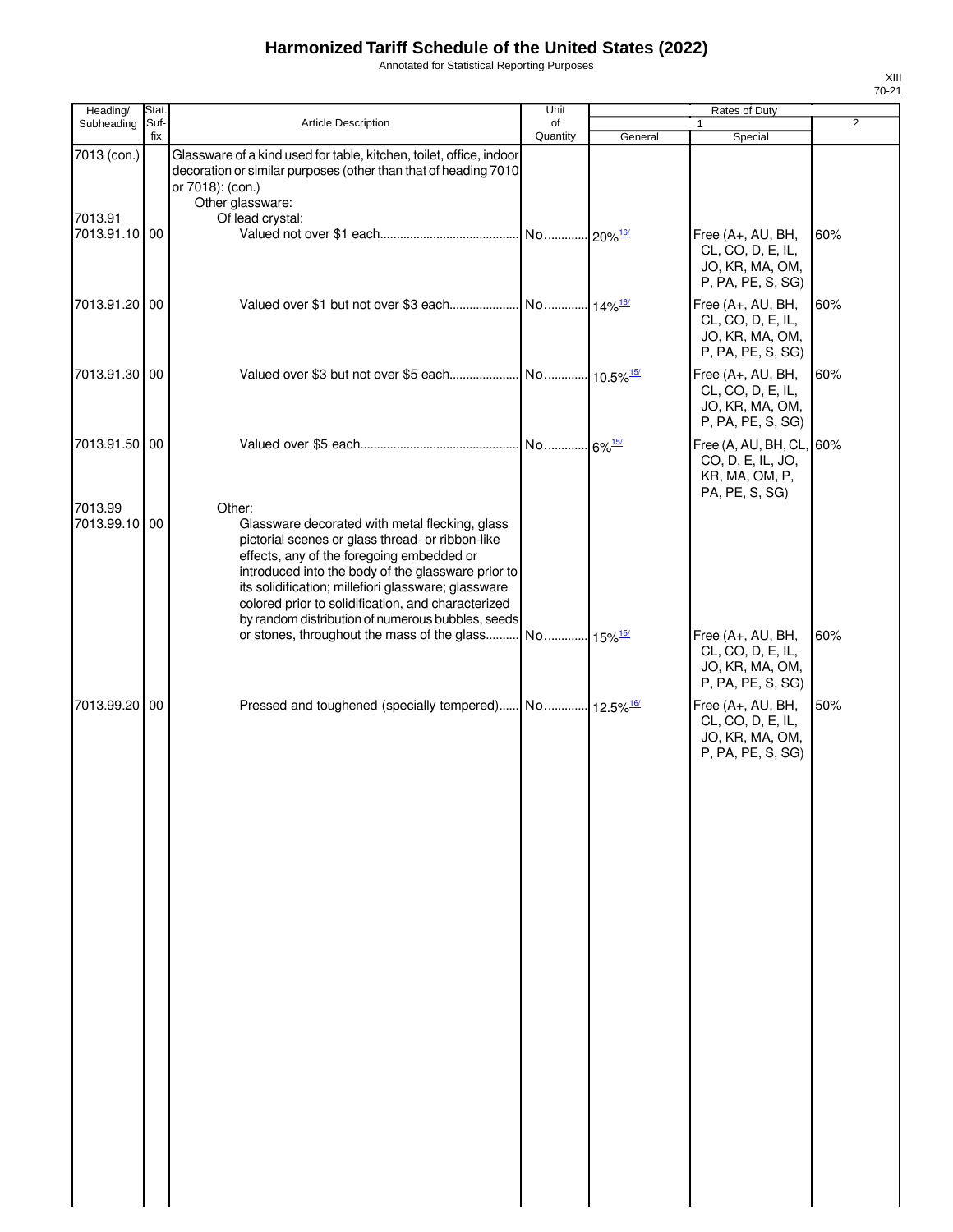Annotated for Statistical Reporting Purposes

| Heading/          | <b>Stat</b> |                                                                                                                                                            | Unit                    |                         | Rates of Duty                                                                  |                |
|-------------------|-------------|------------------------------------------------------------------------------------------------------------------------------------------------------------|-------------------------|-------------------------|--------------------------------------------------------------------------------|----------------|
| Subheading        | Suf-<br>fix | <b>Article Description</b>                                                                                                                                 | of<br>Quantity          |                         |                                                                                | $\overline{2}$ |
| 7013 (con.)       |             | Glassware of a kind used for table, kitchen, toilet, office, indoor<br>decoration or similar purposes (other than that of heading 7010<br>or 7018): (con.) |                         | General                 | Special                                                                        |                |
| 7013.99<br>(con.) |             | Other glassware: (con.)<br>Other: (con.)                                                                                                                   |                         |                         |                                                                                |                |
| 7013.99.30 00     |             | Other:<br>Smokers' articles; perfume bottles fitted with                                                                                                   |                         |                         | Free (A*, AU, BH,<br>CL, CO, D, E, IL,                                         | 60%            |
|                   |             |                                                                                                                                                            |                         |                         | JO, KR, MA, OM,<br>P, PA, PE, S, SG)                                           |                |
| 7013.99.35 00     |             |                                                                                                                                                            | No 6.6% <sup>15/</sup>  |                         | Free (A*, AU, BH,<br>CL, CO, D, E, IL,<br>JO, KR, MA, OM,<br>P, PA, PE, S, SG) | 55%            |
|                   |             | Other:                                                                                                                                                     |                         |                         |                                                                                |                |
| 7013.99.40        |             |                                                                                                                                                            |                         |                         | Free (A+, AU, BH,<br>CL, CO, D, E, IL,<br>JO, KR, MA, OM,<br>P, PA, PE, S, SG) | 60%            |
|                   | 10          | Crystalline or non-lead crystal No.                                                                                                                        |                         |                         |                                                                                |                |
|                   | 90          |                                                                                                                                                            | No.                     |                         |                                                                                |                |
| 7013.99.50        |             | Valued over \$0.30 but not over \$3 each No 30% <sup>17/</sup>                                                                                             |                         |                         | Free (A+, AU, BH,<br>CL, CO, D, E, IL,<br>JO, KR, MA, OM,<br>P, PA, PE, S, SG) | 60%            |
|                   | 10          | Crystalline or non-lead crystal No.                                                                                                                        |                         |                         |                                                                                |                |
|                   | 90          | Valued over \$3 each:<br>Cut or engraved:                                                                                                                  | No.                     |                         |                                                                                |                |
| 7013.99.60 00     |             | Valued over \$3 but not over \$5                                                                                                                           |                         |                         |                                                                                |                |
|                   |             |                                                                                                                                                            | No 15% <sup>16/</sup>   |                         | Free (A+, AU, BH,<br>CL, CO, D, E, IL,<br>JO, KR, MA, OM,<br>P, PA, PE, S, SG) | 60%            |
| 7013.99.70 00     |             |                                                                                                                                                            |                         |                         | Free (A+, AU, BH,<br>CL, CO, D, E, IL,<br>JO, KR, MA, OM,<br>P, PA, PE, S, SG) | 60%            |
| 7013.99.80        |             | Other:<br>Valued over \$3 but not over \$5                                                                                                                 |                         |                         |                                                                                | 60%            |
|                   |             |                                                                                                                                                            | No 11.3% <sup>16/</sup> |                         | Free (A+, AU, BH,<br>CL, CO, D, E, IL,<br>JO, KR, MA, OM,<br>P, PA, PE, S, SG) |                |
|                   | 10          | Crystalline or non-lead                                                                                                                                    | No.                     |                         |                                                                                |                |
|                   | 90          |                                                                                                                                                            | No.                     |                         |                                                                                |                |
| 7013.99.90        |             | Valued over \$5 each                                                                                                                                       | No                      | $-7.2\%$ <sup>18/</sup> | Free (A+, AU, BH,<br>CL, CO, D, E, IL,<br>JO, KR, MA, OM,<br>P, PA, PE, S, SG) | 60%            |
|                   | 10          | Crystalline or non-lead<br>crystal <sup>19/</sup>                                                                                                          | No.                     |                         |                                                                                |                |
|                   | 90          |                                                                                                                                                            | No.                     |                         |                                                                                |                |
|                   |             |                                                                                                                                                            |                         |                         |                                                                                |                |
|                   |             |                                                                                                                                                            |                         |                         |                                                                                |                |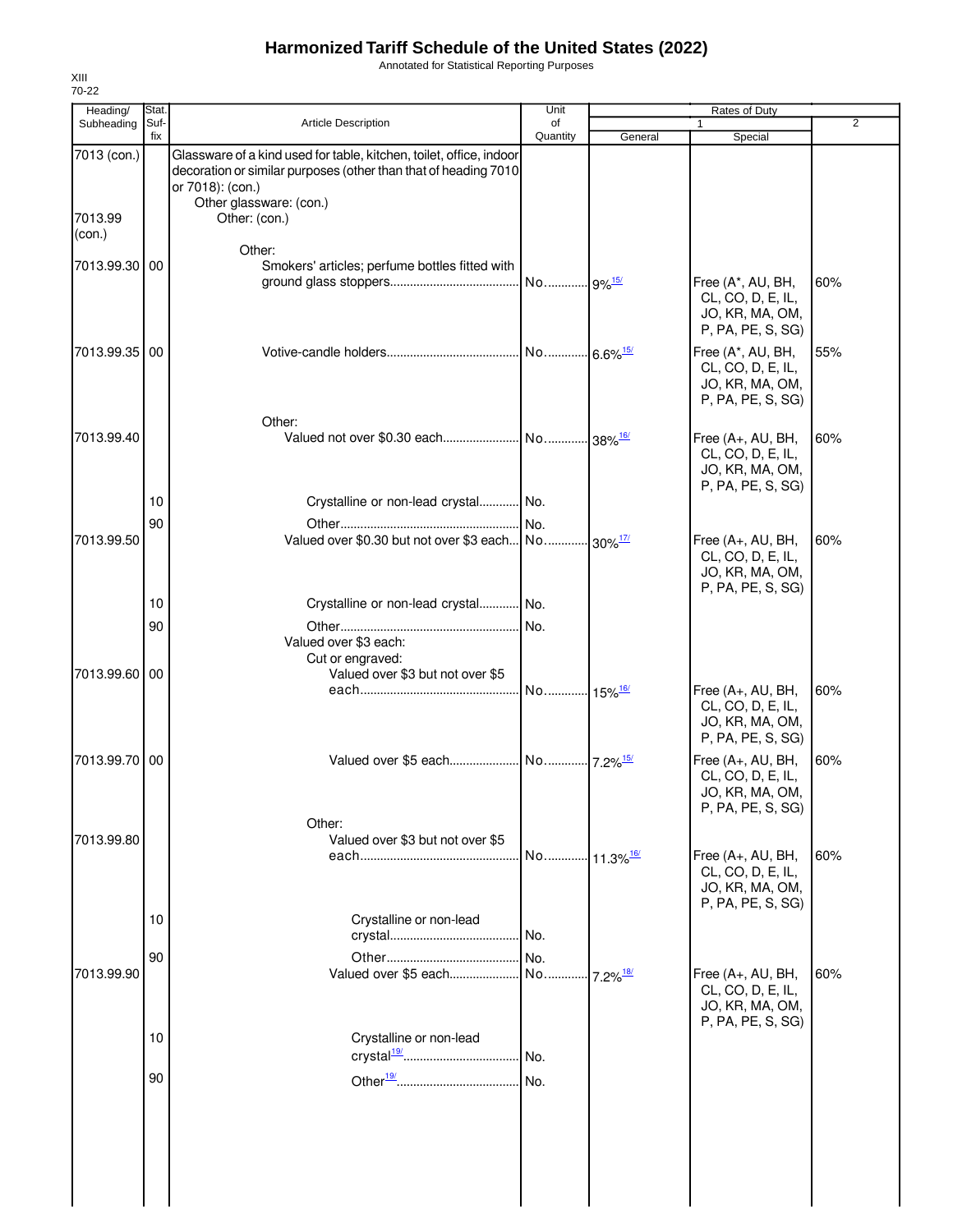Annotated for Statistical Reporting Purposes

| Heading/              | Stat.       |                                                                                                                                                                                                                                                                                                                                                                                                                                                                                                                                            | Unit           |                      | <b>Rates of Duty</b>                                                                 |                |
|-----------------------|-------------|--------------------------------------------------------------------------------------------------------------------------------------------------------------------------------------------------------------------------------------------------------------------------------------------------------------------------------------------------------------------------------------------------------------------------------------------------------------------------------------------------------------------------------------------|----------------|----------------------|--------------------------------------------------------------------------------------|----------------|
| Subheading            | Suf-<br>fix | <b>Article Description</b>                                                                                                                                                                                                                                                                                                                                                                                                                                                                                                                 | of<br>Quantity | General              | 1<br>Special                                                                         | $\overline{2}$ |
| 7014.00               |             | Signaling glassware and optical elements of glass (other than<br>those of heading 7015), not optically worked:<br>Optical elements:                                                                                                                                                                                                                                                                                                                                                                                                        |                |                      |                                                                                      |                |
| 7014.00.10 00         |             |                                                                                                                                                                                                                                                                                                                                                                                                                                                                                                                                            |                |                      | Free (A, AU, BH, CL, 40%<br>CO, D, E, IL, JO,<br>KR, MA, OM, P,<br>PA, PE, S, SG)    |                |
| 7014.00.20 00         |             |                                                                                                                                                                                                                                                                                                                                                                                                                                                                                                                                            |                |                      | Free (A, AU, B, BH, 50%<br>CL, CO, D, E, IL,<br>JO, KR, MA, OM,<br>P, PA, PE, S, SG) |                |
| 7014.00.30 00         |             | Other:                                                                                                                                                                                                                                                                                                                                                                                                                                                                                                                                     |                |                      | Free (A, AU, B, BH,<br>CL, CO, D, E, IL,<br>JO, KR, MA, OM,<br>P, PA, PE, S, SG)     | 60%            |
| 7014.00.50 00         |             |                                                                                                                                                                                                                                                                                                                                                                                                                                                                                                                                            |                |                      | Free (A, AU, B, BH,<br>CL, CO, D, E, IL,<br>JO, KR, MA, OM,<br>P, PA, PE, S, SG)     | 60%            |
| 7015                  |             | Clock or watch glasses and similar glasses, glasses for<br>noncorrective or corrective spectacles, curved, bent, hollowed<br>or the like, not optically worked; hollow glass spheres and their<br>segments, for the manufacture of such glasses:                                                                                                                                                                                                                                                                                           |                |                      |                                                                                      |                |
| 7015.10.00 00         |             |                                                                                                                                                                                                                                                                                                                                                                                                                                                                                                                                            |                |                      |                                                                                      | 40%            |
| 7015.90               |             | Other:                                                                                                                                                                                                                                                                                                                                                                                                                                                                                                                                     |                |                      |                                                                                      |                |
| 7015.90.10 00         |             | Watch glasses:                                                                                                                                                                                                                                                                                                                                                                                                                                                                                                                             |                |                      |                                                                                      | 60%            |
| 7015.90.20 00         |             |                                                                                                                                                                                                                                                                                                                                                                                                                                                                                                                                            |                |                      |                                                                                      | 60%            |
| 7015.90.50            | 00          |                                                                                                                                                                                                                                                                                                                                                                                                                                                                                                                                            |                |                      |                                                                                      | 60%            |
| 7016<br>7016.10.00 00 |             | Paving blocks, slabs, bricks, squares, tiles and other articles<br>of pressed or molded glass, whether or not wired, of a kind<br>used for building or construction purposes; glass cubes and<br>other glass smallwares, whether or not on a backing, for<br>mosaics or similar decorative purposes; leaded glass windows<br>and the like; multicellular or foam glass in blocks, panels,<br>plates, shells or similar forms:<br>Glass cubes and other glass smallwares, whether or not<br>on a backing, for mosaics or similar decorative |                |                      |                                                                                      |                |
|                       |             |                                                                                                                                                                                                                                                                                                                                                                                                                                                                                                                                            |                |                      | Free (A*, AU, BH,<br>CL, CO, D, E, IL,<br>JO, KR, MA, OM,<br>P, PA, PE, S, SG)       | 60%            |
| 7016.90<br>7016.90.10 |             | Other:<br>Paving blocks, slabs, bricks, squares, tiles and other                                                                                                                                                                                                                                                                                                                                                                                                                                                                           |                | $8\%$ <sup>1/</sup>  | Free (A, AU, BH, CL,<br>CO, D, E, IL, JO,<br>KR, MA, OM, P,<br>PA, PE, S, SG)        | 60%            |
|                       | 10          |                                                                                                                                                                                                                                                                                                                                                                                                                                                                                                                                            |                |                      |                                                                                      |                |
|                       | 50          |                                                                                                                                                                                                                                                                                                                                                                                                                                                                                                                                            |                |                      |                                                                                      |                |
| 7016.90.50            | 00          |                                                                                                                                                                                                                                                                                                                                                                                                                                                                                                                                            |                | $-5\%$ <sup>1/</sup> | Free (A, AU, BH, CL,<br>CO, D, E, IL, JO,<br>KR, MA, OM, P,<br>PA, PE, S, SG)        | 60%            |
|                       |             |                                                                                                                                                                                                                                                                                                                                                                                                                                                                                                                                            |                |                      |                                                                                      |                |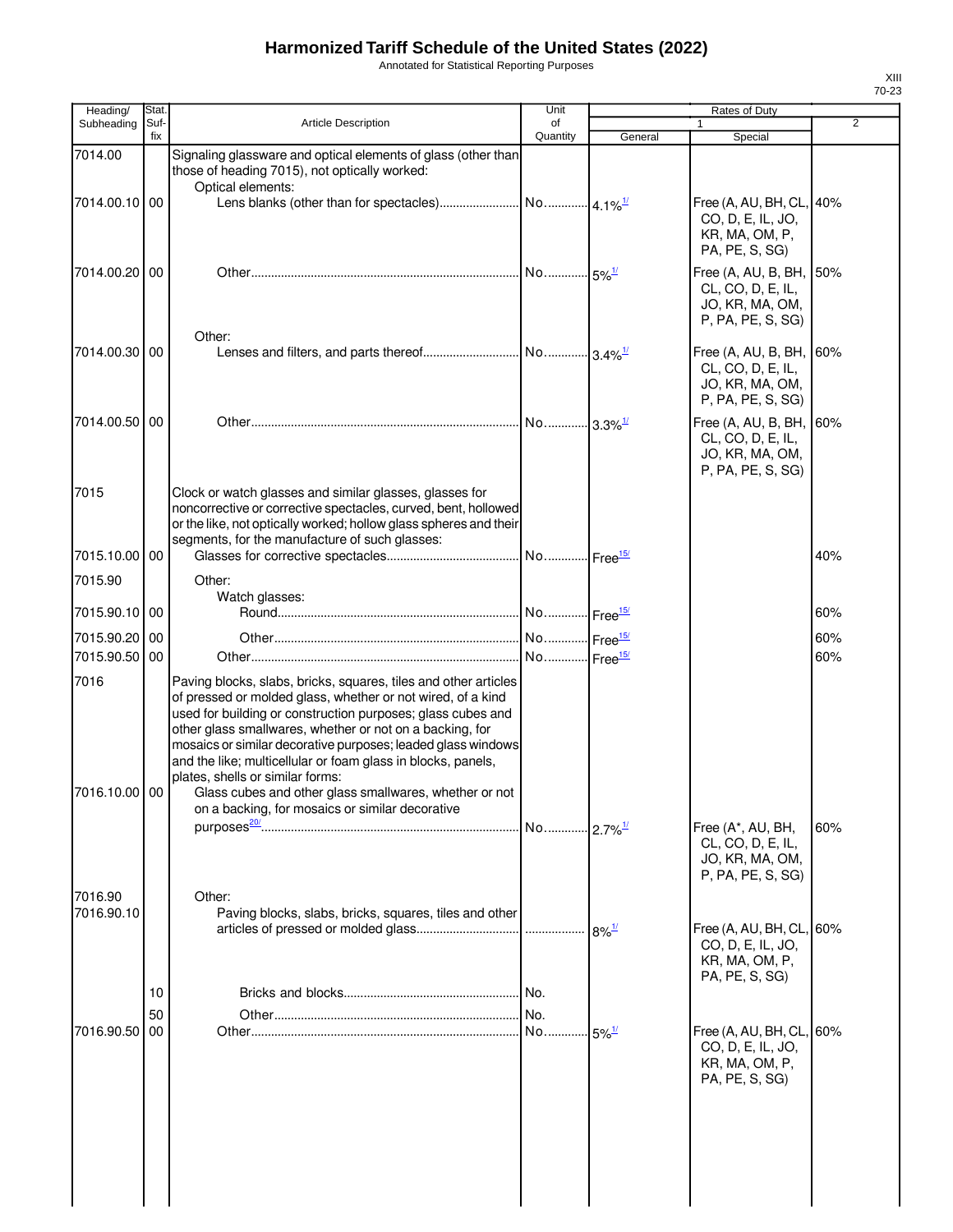Annotated for Statistical Reporting Purposes

| Heading/                         | Stat.       |                                                                                                                                                                                                                                                                                                                                                                                                                                                                                                                                                                                                 | Unit           |         | Rates of Duty                                                                                       |     |
|----------------------------------|-------------|-------------------------------------------------------------------------------------------------------------------------------------------------------------------------------------------------------------------------------------------------------------------------------------------------------------------------------------------------------------------------------------------------------------------------------------------------------------------------------------------------------------------------------------------------------------------------------------------------|----------------|---------|-----------------------------------------------------------------------------------------------------|-----|
| Subheading                       | Suf-<br>fix | <b>Article Description</b>                                                                                                                                                                                                                                                                                                                                                                                                                                                                                                                                                                      | of<br>Quantity | General | 1<br>Special                                                                                        | 2   |
| 7017                             |             | Laboratory, hygienic or pharmaceutical glassware, whether or<br>not graduated or calibrated:                                                                                                                                                                                                                                                                                                                                                                                                                                                                                                    |                |         |                                                                                                     |     |
| 7017.10<br>7017.10.30 00         |             | Of fused quartz or other fused silica:<br>Quartz reactor tubes and holders designed for insertion<br>into diffusion and oxidation furnaces for production of                                                                                                                                                                                                                                                                                                                                                                                                                                    |                |         |                                                                                                     | 50% |
| 7017.10.60 00                    |             |                                                                                                                                                                                                                                                                                                                                                                                                                                                                                                                                                                                                 |                |         | Free (A, AU, BH, CL,<br>CO, D, E, IL, JO,<br>KR, MA, OM, P,                                         | 50% |
| 7017.20.00 00                    |             | Of other glass having a linear coefficient of expansion not<br>exceeding $5 \times 10^{-6}$ per Kelvin within a temperature range                                                                                                                                                                                                                                                                                                                                                                                                                                                               |                |         | PA, PE, S, SG)<br>Free (A, AU, BH, CL, 85%<br>CO, D, E, IL, JO,<br>KR, MA, OM, P,<br>PA, PE, S, SG) |     |
| 7017.90<br>7017.90.10 00         |             | Other:<br>Microscope slides and micro cover glasses <sup>21</sup> / kg Free <sup>1/</sup>                                                                                                                                                                                                                                                                                                                                                                                                                                                                                                       |                |         |                                                                                                     | 85% |
| 7017.90.50 00                    |             |                                                                                                                                                                                                                                                                                                                                                                                                                                                                                                                                                                                                 |                |         | Free (A, AU, BH, CL,<br>CO, D, E, IL, JO,<br>KR, MA, OM, P,<br>PA, PE, S, SG)                       | 85% |
| 7018<br>7018.10<br>7018.10.10 00 |             | Glass beads, imitation pearls, imitation precious or<br>semiprecious stones and similar glass smallwares and articles<br>thereof other than imitation jewelry; glass eyes other than<br>prosthetic articles; statuettes and other ornaments of<br>lamp-worked glass, other than imitation jewelry; glass<br>microspheres not exceeding 1 mm in diameter:<br>Glass beads, imitation pearls, imitation precious or<br>semiprecious stones and similar glass smallwares:<br>Imitation pearls and imitation pearl beads of all shapes<br>and colors, drilled or not drilled, but not strung (except |                |         |                                                                                                     |     |
|                                  |             |                                                                                                                                                                                                                                                                                                                                                                                                                                                                                                                                                                                                 |                |         | Free (A, AU, BH, CL,<br>CO, D, E, IL, JO,<br>KR, MA, OM, P,<br>PA, PE, S, SG)                       | 60% |
| 7018.10.20 00                    |             | Imitation precious or semiprecious stones (except                                                                                                                                                                                                                                                                                                                                                                                                                                                                                                                                               |                |         |                                                                                                     | 20% |
| 7018.10.50 00                    |             |                                                                                                                                                                                                                                                                                                                                                                                                                                                                                                                                                                                                 |                |         |                                                                                                     | 40% |
| 7018.20.00 00                    |             |                                                                                                                                                                                                                                                                                                                                                                                                                                                                                                                                                                                                 |                |         | Free (A+, AU, BH,<br>CL, CO, D, E, IL,<br>JO, KR, MA, OM,<br>P, PA, PE, S, SG)                      | 60% |
| 7018.90<br>7018.90.10 00         |             | Other:                                                                                                                                                                                                                                                                                                                                                                                                                                                                                                                                                                                          |                |         | Free (A, AU, BH, CL, 70%<br>CO, D, E, IL, JO,<br>KR, MA, OM, P,<br>PA, PE, S, SG)                   |     |
| 7018.90.50 00                    |             |                                                                                                                                                                                                                                                                                                                                                                                                                                                                                                                                                                                                 |                |         | Free (A, AU, BH, CL,<br>CO, D, E, IL, JO,<br>KR, MA, OM, P,<br>PA, PE, S, SG)                       | 60% |
|                                  |             |                                                                                                                                                                                                                                                                                                                                                                                                                                                                                                                                                                                                 |                |         |                                                                                                     |     |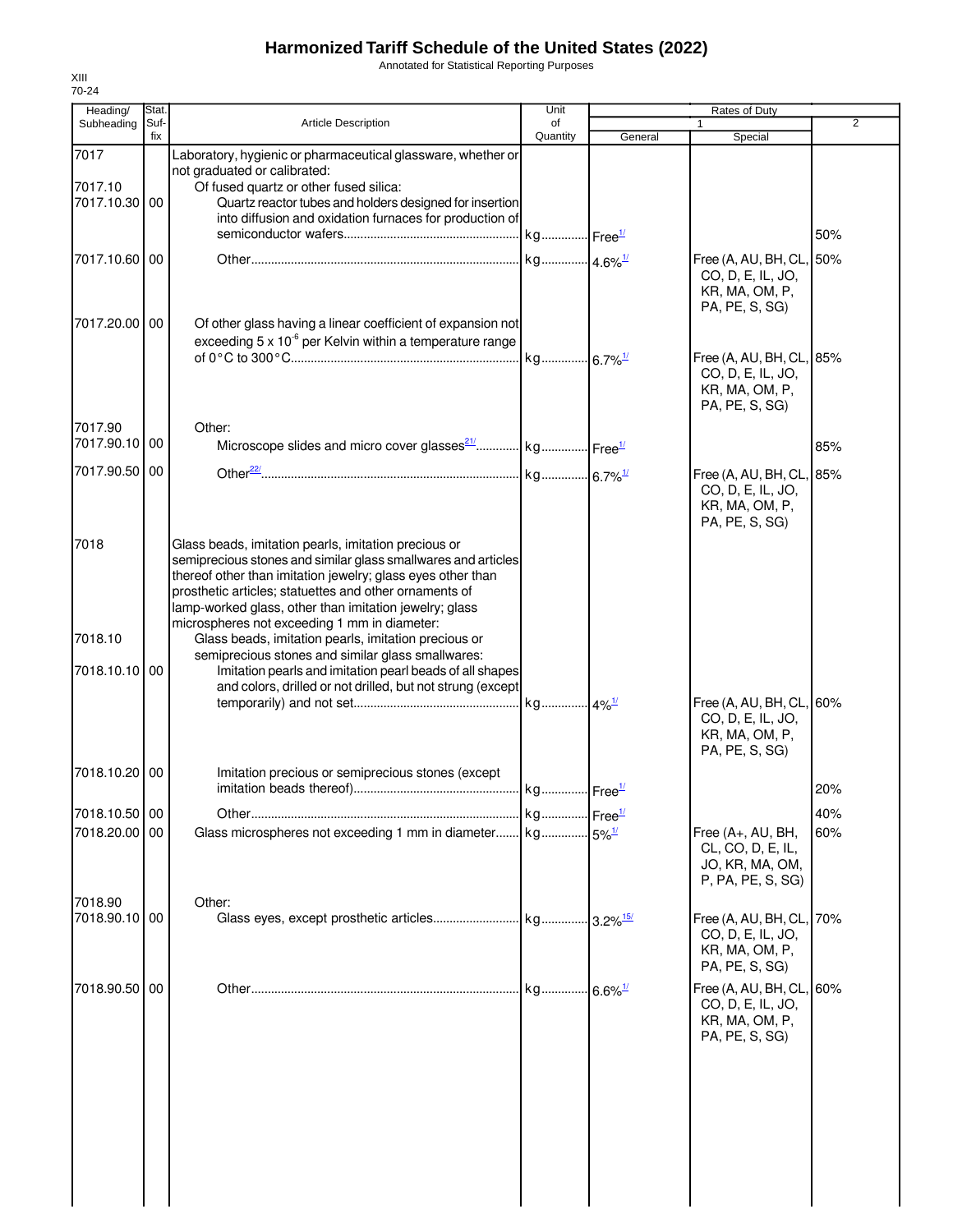Annotated for Statistical Reporting Purposes

| Heading/           | <b>Stat</b> |                                                                                                                                                                                                                                                                                | Unit                  |                          | Rates of Duty                                                                                             |                |
|--------------------|-------------|--------------------------------------------------------------------------------------------------------------------------------------------------------------------------------------------------------------------------------------------------------------------------------|-----------------------|--------------------------|-----------------------------------------------------------------------------------------------------------|----------------|
| Subheading         | Suf-<br>fix | <b>Article Description</b>                                                                                                                                                                                                                                                     | of<br>Quantity        | General                  | 1<br>Special                                                                                              | $\overline{2}$ |
| 7019<br>7019.11.00 | 00          | Glass fibers (including glass wool) and articles thereof (for<br>example, yarn, rovings, woven fabrics):<br>Slivers, rovings, yarn and chopped strands and mats<br>thereof:<br>Chopped strands, of a length of not more than                                                   |                       |                          | Free (A, AU, BH, CL, 50%<br>CO, D, E, IL, JO,<br>KR, MA, OM, P,<br>PA, PE, S, SG)                         |                |
| 7019.12.00         |             |                                                                                                                                                                                                                                                                                |                       | $.  4.8\%$ <sup>1/</sup> | Free (A, AU, BH, CL, 50%<br>CO, D, E, IL, JO,<br>KR, MA, OM, P,                                           |                |
|                    | 40          | Of a kind used in industry as packing or lubricating                                                                                                                                                                                                                           |                       |                          | PA, PE, S, SG)                                                                                            |                |
| 7019.13            | 80          | Other yarn, slivers:<br>Yarns:                                                                                                                                                                                                                                                 |                       |                          |                                                                                                           |                |
| 7019.13.05         | 00          | Not colored:<br>Fiberglass rubber reinforcing yarn, made<br>from electrically nonconductive continuous<br>fiberglass filaments 9 microns in diameter<br>to 11 microns in diameter and impregnated<br>with resorcinol formaldehyde latex<br>treatment for adhesion to polymeric |                       |                          |                                                                                                           | 50%            |
| 7019.13.15         |             |                                                                                                                                                                                                                                                                                |                       |                          | Free (AU, BH, CL,<br>CO, IL, JO, KR,<br>MA, OM, P, PA,<br>PE, S, SG)                                      | 50%            |
|                    | 40<br>80    | Of a kind used in industry as packing<br>or lubricating materials (201) kg                                                                                                                                                                                                     |                       |                          |                                                                                                           |                |
| 7019.13.24         | 00          | Colored:<br>Fiberglass rubber reinforcing yarn, made<br>from electrically nonconductive continuous<br>fiberglass filaments 9 microns in diameter<br>to 11 microns in diameter and impregnated<br>with resorcinol formaldehyde latex<br>treatment for adhesion to polymeric     |                       |                          |                                                                                                           |                |
|                    |             |                                                                                                                                                                                                                                                                                |                       |                          |                                                                                                           | 60%            |
| 7019.13.28 00      |             |                                                                                                                                                                                                                                                                                |                       |                          | Free (AU, BH, CL,<br>CO, IL, JO, KR,<br>MA, OM, P, PA,<br>PE, S, SG)                                      | 60%            |
| 7019.13.35 00      |             |                                                                                                                                                                                                                                                                                | kg 4.2% <sup>1/</sup> |                          | Free (A+, AU, BH,<br>CL, CO, D, E <sup>*</sup> , IL,<br>JO, KR, MA, OM,                                   | 50%            |
| 7019.14.00         | 00          |                                                                                                                                                                                                                                                                                |                       |                          | P, PA, PE, S, SG)<br>Free (A, AU, B, BH, 50%<br>CL, CO, D, E, IL,<br>JO, KR, MA, OM,<br>P, PA, PE, S, SG) |                |
|                    |             |                                                                                                                                                                                                                                                                                |                       |                          |                                                                                                           |                |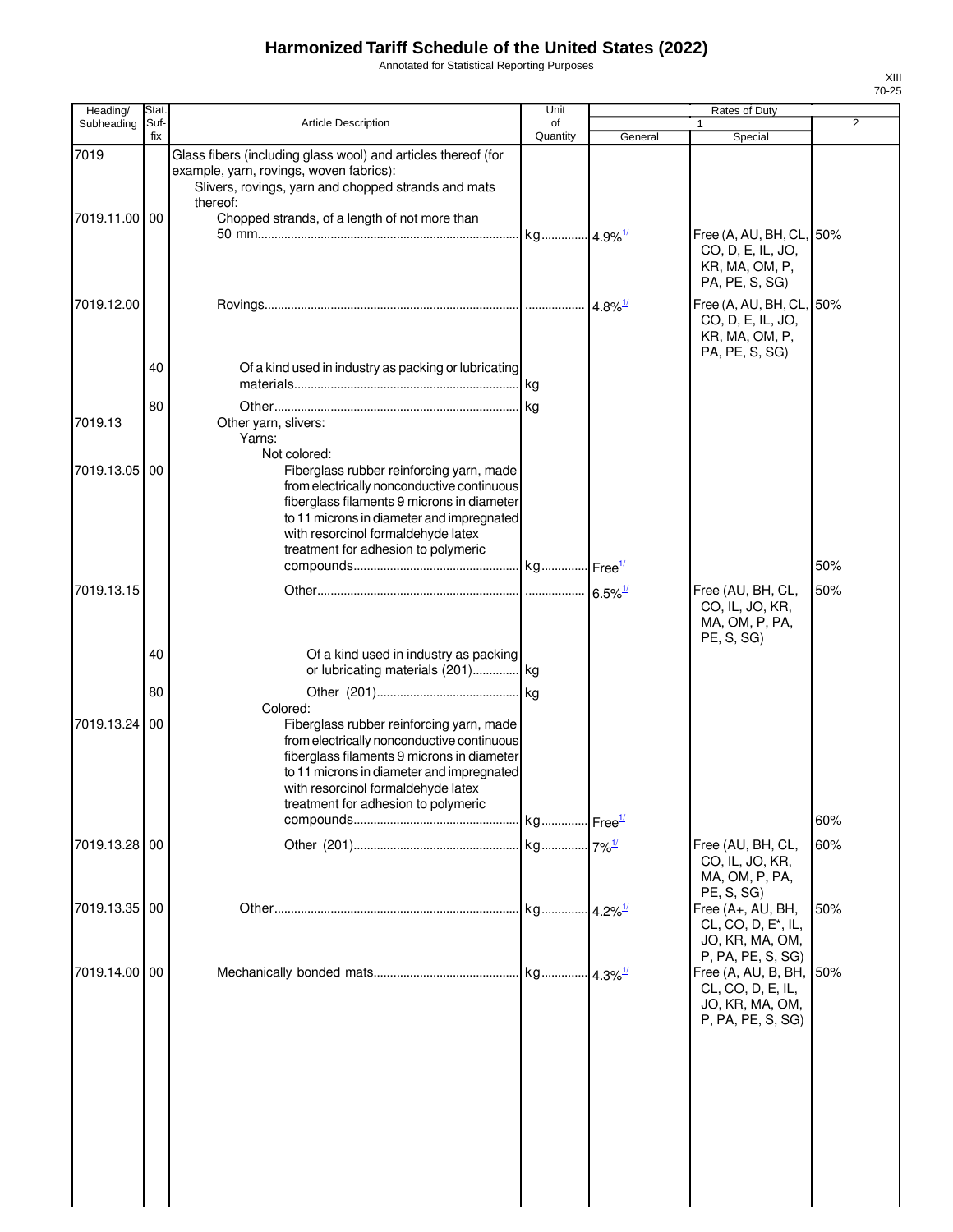Annotated for Statistical Reporting Purposes

| Heading/                 | Stat.       |                                                                                                                                                                                                                                                   | Unit           |                        | Rates of Duty                                                                                |                |
|--------------------------|-------------|---------------------------------------------------------------------------------------------------------------------------------------------------------------------------------------------------------------------------------------------------|----------------|------------------------|----------------------------------------------------------------------------------------------|----------------|
| Subheading               | Suf-<br>fix | <b>Article Description</b>                                                                                                                                                                                                                        | of<br>Quantity | General                | 1<br>Special                                                                                 | $\overline{2}$ |
| 7019 (con.)              |             | Glass fibers (including glass wool) and articles thereof (for<br>example, yarn, rovings, woven fabrics): (con.)<br>Slivers, rovings, yarn and chopped strands and mats<br>thereof: (con.)                                                         |                |                        |                                                                                              |                |
| 7019.15.00 00            |             |                                                                                                                                                                                                                                                   |                |                        | Free (A, AU, B, BH, 50%<br>CL, CO, D, E, IL,<br>JO, KR, MA, OM,<br>P, PA, PE, S, SG)         |                |
| 7019.19<br>7019.19.30 00 |             | Other:                                                                                                                                                                                                                                            |                |                        | Free (A, AU, BH, CL, 50%<br>CO, D, E, IL, JO,<br>KR, MA, OM, P,<br>PA, PE, S, SG)            |                |
| 7019.19.70 00            |             | Fiberglass rubber reinforcing cord, made from<br>electrically nonconductive continuous fiberglass<br>filaments 9 microns in diameter to 11 microns in<br>diameter and impregnated with resorcinol<br>formaldehyde latex treatment for adhesion to |                |                        |                                                                                              |                |
|                          |             |                                                                                                                                                                                                                                                   |                |                        |                                                                                              | 50%            |
| 7019.19.91               | 00          |                                                                                                                                                                                                                                                   |                |                        | Free (A+, AU, BH,<br>CL, CO, D, E <sup>*</sup> , IL,<br>JO, KR, MA, OM,<br>P, PA, PE, S, SG) | 50%            |
| 7019.61                  |             | Mechanically bonded fabrics:<br>Closed woven fabrics of rovings:<br>Of a width not exceeding 30 cm:                                                                                                                                               |                |                        |                                                                                              |                |
| 7019.61.05               | 00          | Fiberglass tire cord fabric woven from<br>electrically nonconductive continuous<br>fiberglass filaments 9 microns in diameter to<br>11 microns in diameter and impregnated with<br>resorcinol formaldehyde latex treatment for                    |                |                        |                                                                                              |                |
|                          |             | adhesion to polymeric compounds (622)                                                                                                                                                                                                             | $m2$<br>kg     | $I$ Free $\frac{1}{2}$ |                                                                                              | 50%            |
| 7019.61.10 00            |             |                                                                                                                                                                                                                                                   | $m^2$<br>kg    | $.6\%$ <sup>1/</sup>   | Free (AU, BH, CL,<br>CO, IL, JO, KR,<br>MA, OM, P, PA,<br>PE, S, SG)                         | 50%            |
|                          |             |                                                                                                                                                                                                                                                   |                |                        |                                                                                              |                |
|                          |             |                                                                                                                                                                                                                                                   |                |                        |                                                                                              |                |
|                          |             |                                                                                                                                                                                                                                                   |                |                        |                                                                                              |                |
|                          |             |                                                                                                                                                                                                                                                   |                |                        |                                                                                              |                |
|                          |             |                                                                                                                                                                                                                                                   |                |                        |                                                                                              |                |
|                          |             |                                                                                                                                                                                                                                                   |                |                        |                                                                                              |                |
|                          |             |                                                                                                                                                                                                                                                   |                |                        |                                                                                              |                |
|                          |             |                                                                                                                                                                                                                                                   |                |                        |                                                                                              |                |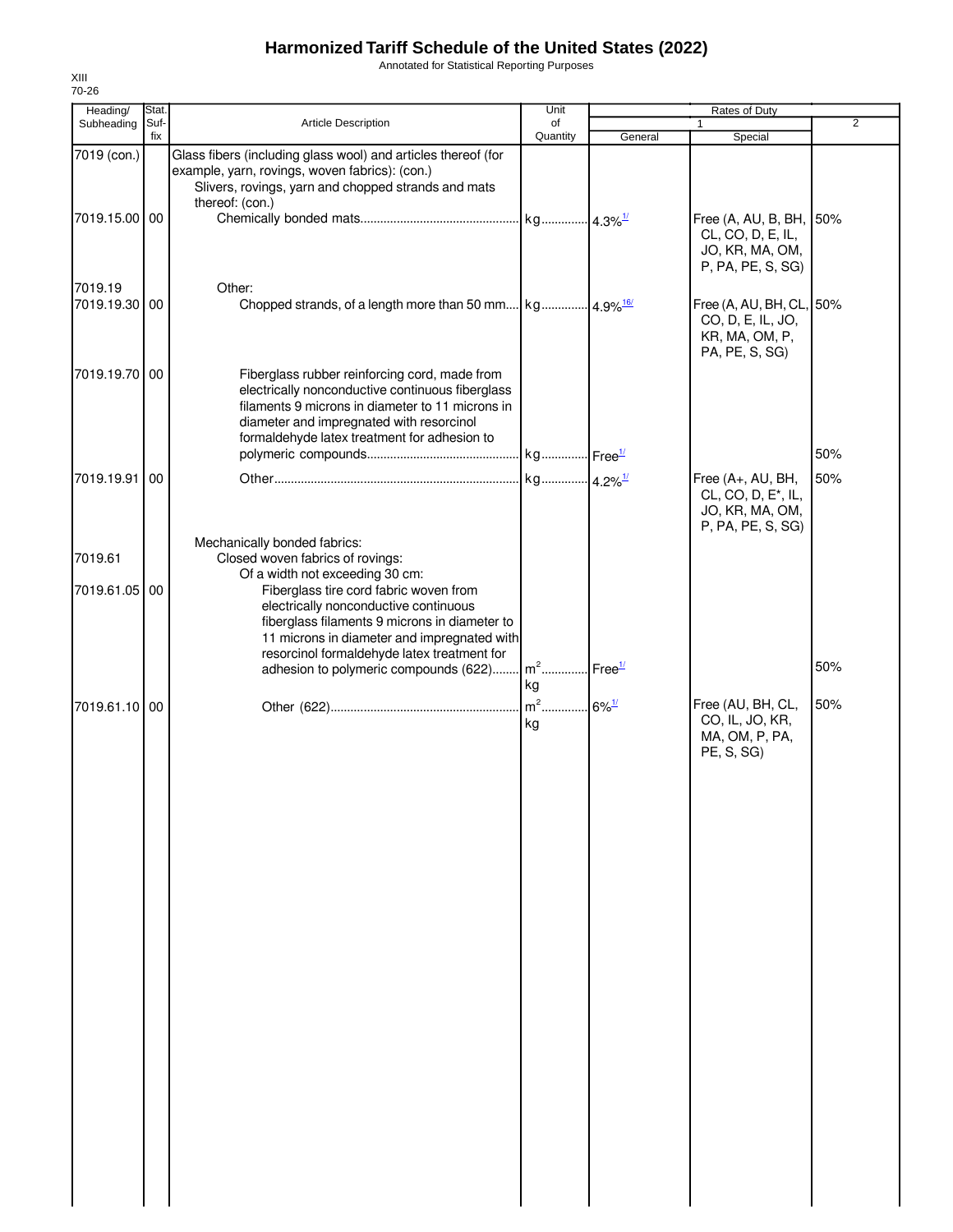Annotated for Statistical Reporting Purposes

| Heading/                         | Stat.       |                                                                                                                                                                                                                                                                         | Unit                           |                    | Rates of Duty                                                        |                |
|----------------------------------|-------------|-------------------------------------------------------------------------------------------------------------------------------------------------------------------------------------------------------------------------------------------------------------------------|--------------------------------|--------------------|----------------------------------------------------------------------|----------------|
| Subheading                       | Suf-<br>fix | Article Description                                                                                                                                                                                                                                                     | of<br>Quantity                 | General            | Special                                                              | $\overline{2}$ |
| 7019 (con.)<br>7019.61<br>(con.) |             | Glass fibers (including glass wool) and articles thereof (for<br>example, yarn, rovings, woven fabrics): (con.)<br>Mechanically bonded fabrics: (con.)<br>Closed woven fabrics of rovings: (con.)<br>Other:                                                             |                                |                    |                                                                      |                |
| 7019.61.30                       | 00          | Not colored:<br>Fiberglass tire cord fabric woven from<br>electrically nonconductive continuous<br>fiberglass filaments 9 microns in diameter<br>to 11 microns in diameter and impregnated<br>with resorcinol formaldehyde latex<br>treatment for adhesion to polymeric | $m^2$ Free <sup>1/</sup><br>kg |                    |                                                                      | 50%            |
| 7019.61.40                       |             |                                                                                                                                                                                                                                                                         |                                |                    | Free (AU, BH, CL,<br>CO, IL, JO, KR,<br>MA, OM, P, PA,<br>PE, S, SG) | 50%            |
|                                  | 30          | Silica filament fabric of filaments with<br>silica content greater than 93 percent                                                                                                                                                                                      | $\mathsf{Im}^2$<br>kg          |                    |                                                                      |                |
|                                  | 60          | Colored:                                                                                                                                                                                                                                                                | m <sup>2</sup><br>kg           |                    |                                                                      |                |
| 7019.61.70                       | 00          | Fiberglass tire cord fabric woven from<br>electrically nonconductive continuous<br>fiberglass filaments 9 microns in diameter<br>to 11 microns in diameter and impregnated<br>with resorcinol formaldehyde latex<br>treatment for adhesion to polymeric                 | $m2$                           | Free <sup>1/</sup> |                                                                      | 60%            |
| 7019.61.90                       |             |                                                                                                                                                                                                                                                                         | kg                             |                    | Free (AU, BH, CL,                                                    | 60%            |
|                                  | 30          | Silica filament fabric of filaments with<br>silica content greater than 93 percent                                                                                                                                                                                      | Im <sup>2</sup>                |                    | CO, IL, JO, KR,<br>MA, OM, P, PA,<br>PE, S, SG)                      |                |
|                                  | 60          |                                                                                                                                                                                                                                                                         | kg<br>m <sup>2</sup><br>kg     |                    |                                                                      |                |
|                                  |             |                                                                                                                                                                                                                                                                         |                                |                    |                                                                      |                |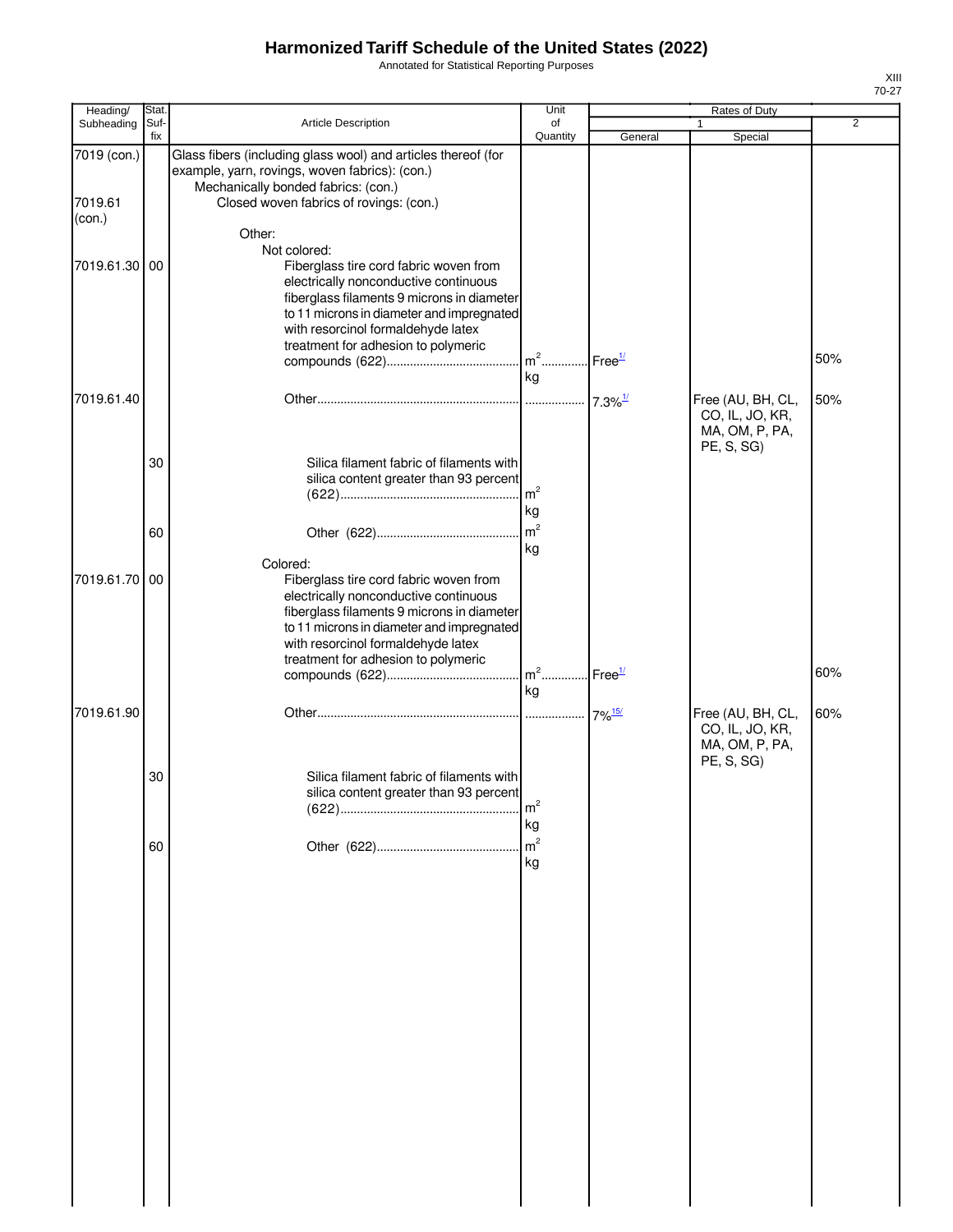Annotated for Statistical Reporting Purposes

| Heading/                                | Stat.       |                                                                                                                                                                                                                                                                                                                                                                                                                                                                                                                                            | Unit                                  |         | Rates of Duty                                                        |                |
|-----------------------------------------|-------------|--------------------------------------------------------------------------------------------------------------------------------------------------------------------------------------------------------------------------------------------------------------------------------------------------------------------------------------------------------------------------------------------------------------------------------------------------------------------------------------------------------------------------------------------|---------------------------------------|---------|----------------------------------------------------------------------|----------------|
| Subheading                              | Suf-<br>fix | Article Description                                                                                                                                                                                                                                                                                                                                                                                                                                                                                                                        | $_{\mathsf{of}}$<br>Quantity          | General | $\mathbf{1}$<br>Special                                              | $\overline{2}$ |
| 7019 (con.)<br>7019.62<br>7019.62.05 00 |             | Glass fibers (including glass wool) and articles thereof (for<br>example, yarn, rovings, woven fabrics): (con.)<br>Mechanically bonded fabrics: (con.)<br>Other closed fabrics of rovings:<br>Of a width not exceeding 30 cm:<br>Fiberglass tire cord fabric woven from<br>electrically nonconductive continuous<br>fiberglass filaments 9 microns in diameter to<br>11 microns in diameter and impregnated with<br>resorcinol formaldehyde latex treatment for<br>adhesion to polymeric compounds (622) m <sup>2</sup> Free <sup>1/</sup> | kg                                    |         |                                                                      | 50%            |
| 7019.62.15 00                           |             |                                                                                                                                                                                                                                                                                                                                                                                                                                                                                                                                            | m <sup>2</sup> 6% <sup>1/</sup><br>kg |         | Free (AU, BH, CL,<br>CO, IL, JO, KR,<br>MA, OM, P, PA,<br>PE, S, SG) | 50%            |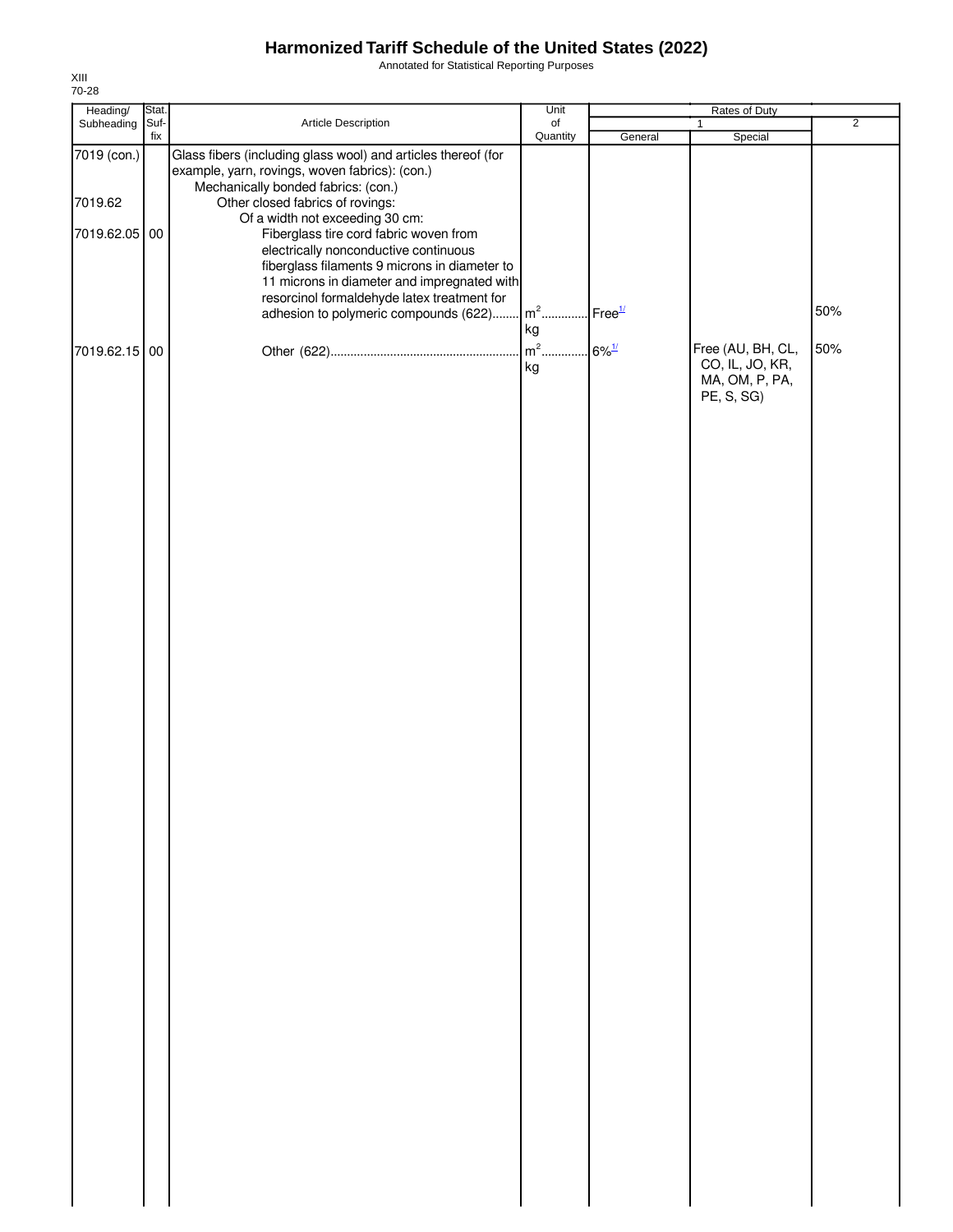Annotated for Statistical Reporting Purposes

| Heading/<br>Subheading           | Stat<br>Suf- | Article Description                                                                                                                                                                                                                                                     | Unit<br>of            |                    | Rates of Duty                                                        | $\overline{2}$ |
|----------------------------------|--------------|-------------------------------------------------------------------------------------------------------------------------------------------------------------------------------------------------------------------------------------------------------------------------|-----------------------|--------------------|----------------------------------------------------------------------|----------------|
|                                  | fix          |                                                                                                                                                                                                                                                                         | Quantity              | General            | Special                                                              |                |
| 7019 (con.)<br>7019.62<br>(con.) |              | Glass fibers (including glass wool) and articles thereof (for<br>example, yarn, rovings, woven fabrics): (con.)<br>Mechanically bonded fabrics: (con.)<br>Other closed fabrics of rovings: (con.)<br>Other:                                                             |                       |                    |                                                                      |                |
| 7019.62.30                       | 00           | Not colored:<br>Fiberglass tire cord fabric woven from<br>electrically nonconductive continuous<br>fiberglass filaments 9 microns in diameter<br>to 11 microns in diameter and impregnated<br>with resorcinol formaldehyde latex<br>treatment for adhesion to polymeric | kg                    |                    |                                                                      | 50%            |
| 7019.62.40                       |              |                                                                                                                                                                                                                                                                         |                       |                    | Free (AU, BH, CL,<br>CO, IL, JO, KR,<br>MA, OM, P, PA,<br>PE, S, SG) | 50%            |
|                                  | 30           | Silica filament fabric of filaments with<br>silica content greater than 93 percent                                                                                                                                                                                      | $\mathsf{Im}^2$<br>kg |                    |                                                                      |                |
|                                  | 60           | Colored:                                                                                                                                                                                                                                                                | $\mathsf{m}^2$<br>kg  |                    |                                                                      |                |
| 7019.62.70                       | 00           | Fiberglass tire cord fabric woven from<br>electrically nonconductive continuous<br>fiberglass filaments 9 microns in diameter<br>to 11 microns in diameter and impregnated<br>with resorcinol formaldehyde latex<br>treatment for adhesion to polymeric                 | $m2$                  | Free <sup>1/</sup> |                                                                      | 60%            |
| 7019.62.90                       |              |                                                                                                                                                                                                                                                                         | kg                    |                    | Free (AU, BH, CL,<br>CO, IL, JO, KR,<br>MA, OM, P, PA,               | 60%            |
|                                  | 30           | Silica filament fabric of filaments with<br>silica content greater than 93 percent                                                                                                                                                                                      | m <sup>2</sup><br>kg  |                    | PE, S, SG)                                                           |                |
|                                  | 60           |                                                                                                                                                                                                                                                                         | m <sup>2</sup><br>kg  |                    |                                                                      |                |
|                                  |              |                                                                                                                                                                                                                                                                         |                       |                    |                                                                      |                |
|                                  |              |                                                                                                                                                                                                                                                                         |                       |                    |                                                                      |                |
|                                  |              |                                                                                                                                                                                                                                                                         |                       |                    |                                                                      |                |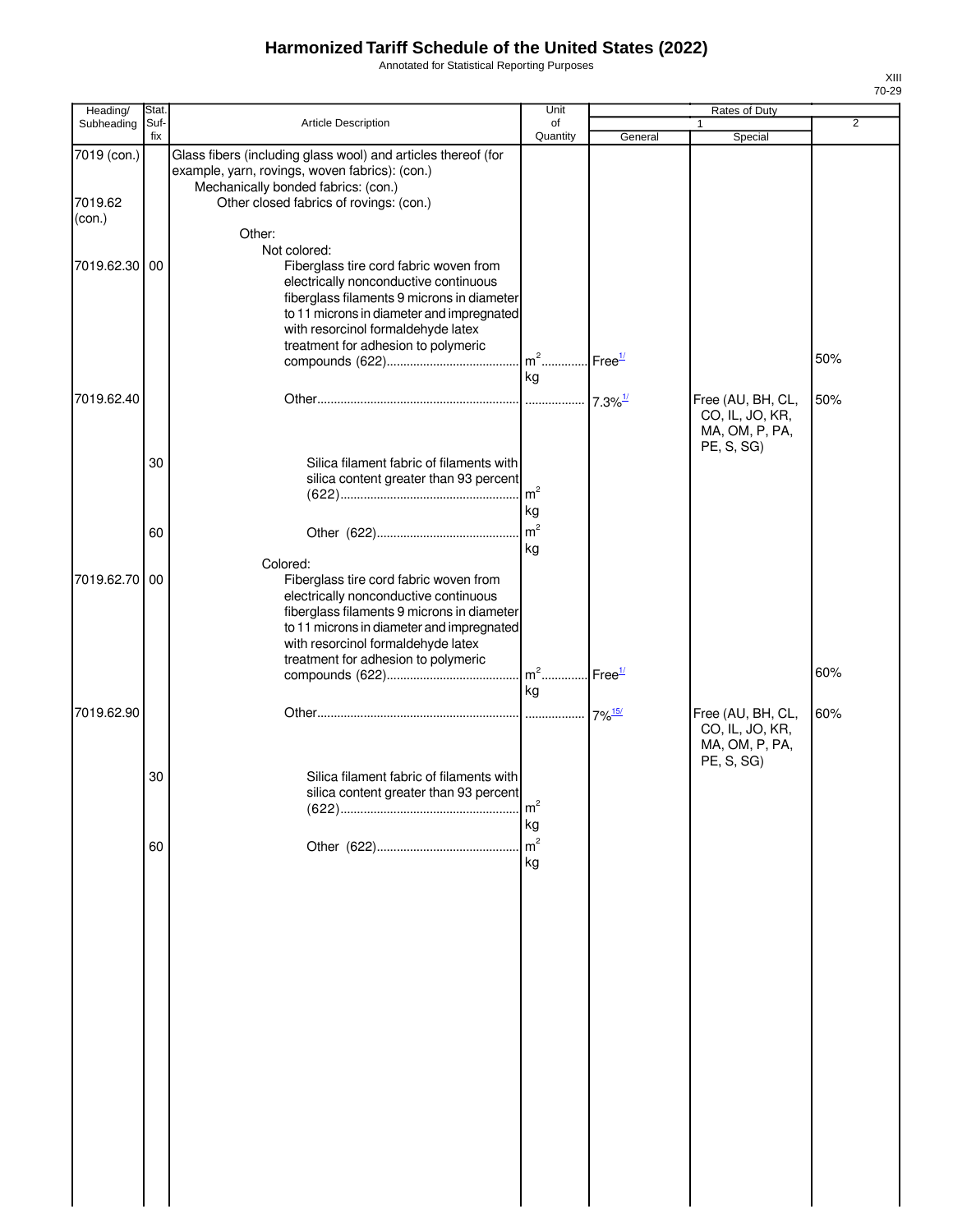Annotated for Statistical Reporting Purposes

| Heading/                                | Stat.       |                                                                                                                                                                                                                                                                                                                                                                                                                                                                                                                                           | Unit                       |                        | Rates of Duty                                                        |                |
|-----------------------------------------|-------------|-------------------------------------------------------------------------------------------------------------------------------------------------------------------------------------------------------------------------------------------------------------------------------------------------------------------------------------------------------------------------------------------------------------------------------------------------------------------------------------------------------------------------------------------|----------------------------|------------------------|----------------------------------------------------------------------|----------------|
| Subheading                              | Suf-<br>fix | Article Description                                                                                                                                                                                                                                                                                                                                                                                                                                                                                                                       | of<br>Quantity             | General                | 1<br>Special                                                         | $\overline{2}$ |
| 7019 (con.)<br>7019.63<br>7019.63.05 00 |             | Glass fibers (including glass wool) and articles thereof (for<br>example, yarn, rovings, woven fabrics): (con.)<br>Mechanically bonded fabrics: (con.)<br>Closed woven fabrics, plain weave, of yarns, not<br>coated or laminated:<br>Of a width not exceeding 30 cm:<br>Fiberglass tire cord woven from electrically<br>nonconductive continuous fiberglass filaments<br>9 microns in diameter to 11 microns in<br>diameter and impregnated with resorcinol<br>formaldehyde latex treatment for adhesion to<br>polymeric compounds (622) | $m2$<br>kg                 | $I$ Free $\frac{1}{l}$ |                                                                      | 50%            |
| 7019.63.15                              | $10$        | Weighing 185 grams or less per square                                                                                                                                                                                                                                                                                                                                                                                                                                                                                                     | $\rm{m}^2$                 | $6\%$ <sup>1/</sup>    | Free (AU, BH, CL,<br>CO, IL, JO, KR,<br>MA, OM, P, PA,<br>PE, S, SG) | 50%            |
|                                         | 90          |                                                                                                                                                                                                                                                                                                                                                                                                                                                                                                                                           | kg<br>m <sup>2</sup><br>kg |                        |                                                                      |                |
|                                         |             |                                                                                                                                                                                                                                                                                                                                                                                                                                                                                                                                           |                            |                        |                                                                      |                |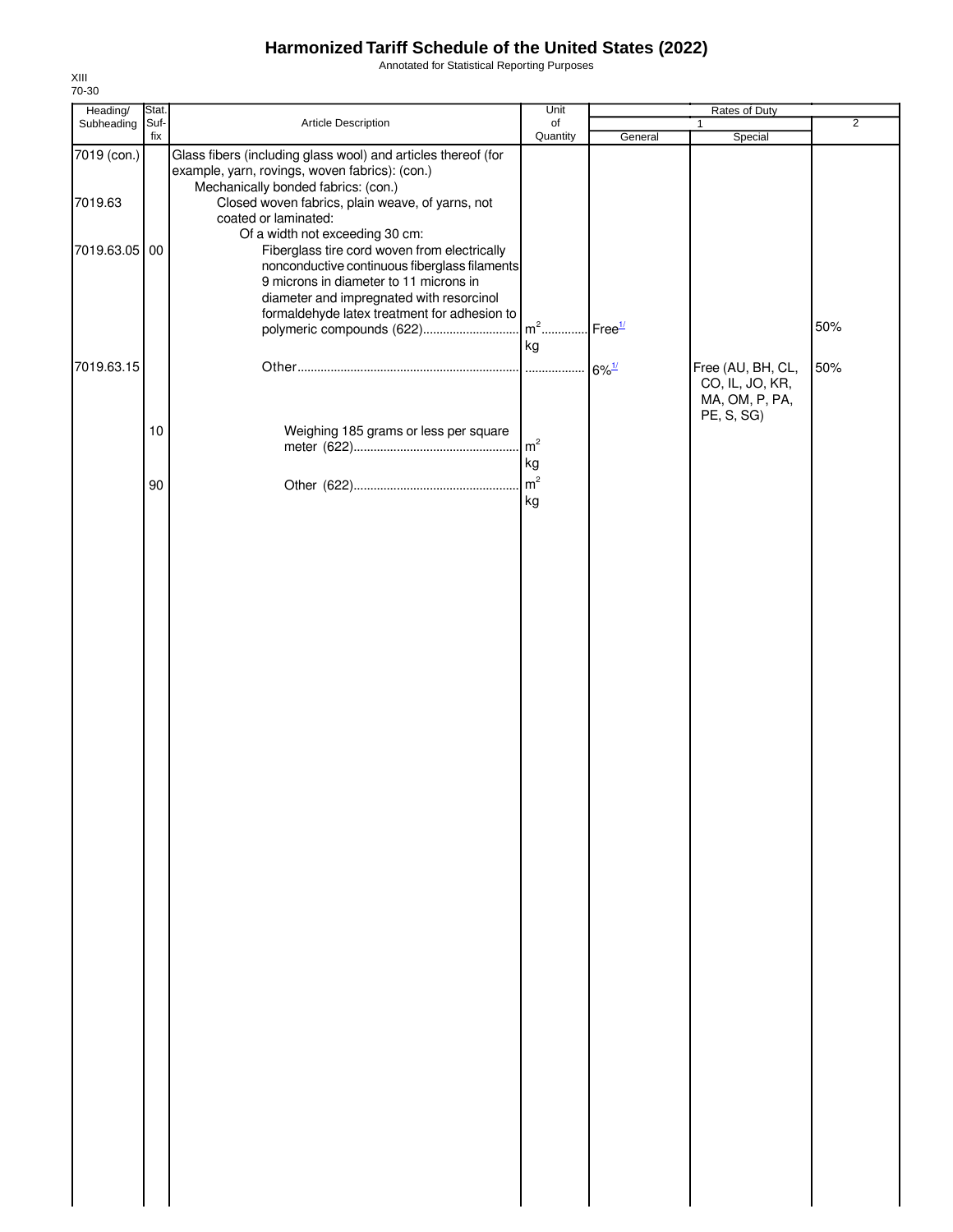Annotated for Statistical Reporting Purposes

| Heading/          | <b>Stat</b> |                                                                                                                                                                                                                                                                         | Unit                 |                     | Rates of Duty                                                        |                |
|-------------------|-------------|-------------------------------------------------------------------------------------------------------------------------------------------------------------------------------------------------------------------------------------------------------------------------|----------------------|---------------------|----------------------------------------------------------------------|----------------|
| Subheading        | Suf-        | Article Description                                                                                                                                                                                                                                                     | of                   |                     |                                                                      | $\overline{2}$ |
|                   | fix         |                                                                                                                                                                                                                                                                         | Quantity             | General             | Special                                                              |                |
| 7019 (con.)       |             | Glass fibers (including glass wool) and articles thereof (for<br>example, yarn, rovings, woven fabrics): (con.)<br>Mechanically bonded fabrics: (con.)                                                                                                                  |                      |                     |                                                                      |                |
| 7019.63<br>(con.) |             | Closed woven fabrics, plain weave, of yarns, not<br>coated or laminated: (con.)<br>Other:                                                                                                                                                                               |                      |                     |                                                                      |                |
| 7019.63.30        | 00          | Not colored:<br>Fiberglass tire cord fabric woven from<br>electrically nonconductive continuous<br>fiberglass filaments 9 microns in diameter<br>to 11 microns in diameter and impregnated<br>with resorcinol formaldehyde latex<br>treatment for adhesion to polymeric | kg                   |                     |                                                                      | 50%            |
| 7019.63.40        |             |                                                                                                                                                                                                                                                                         |                      |                     | Free (AU, BH, CL,<br>CO, IL, JO, KR,<br>MA, OM, P, PA,<br>PE, S, SG) | 50%            |
|                   | 30          | Silica filament fabric of filaments with<br>silica content greater than 93 percent                                                                                                                                                                                      | m <sup>2</sup><br>kg |                     |                                                                      |                |
|                   | 60          | Colored:                                                                                                                                                                                                                                                                | m <sup>2</sup><br>kg |                     |                                                                      |                |
| 7019.63.70        | 00          | Fiberglass tire cord fabric woven from<br>electrically nonconductive continuous<br>fiberglass filaments 9 microns in diameter<br>to 11 microns in diameter and impregnated<br>with resorcinol formaldehyde latex<br>treatment for adhesion to polymeric                 |                      |                     |                                                                      |                |
|                   |             |                                                                                                                                                                                                                                                                         | kg                   | Free <sup>1/</sup>  |                                                                      | 60%            |
| 7019.63.90        |             |                                                                                                                                                                                                                                                                         |                      | $7\%$ <sup>1/</sup> | Free (AU, BH, CL,<br>CO, IL, JO, KR,<br>MA, OM, P, PA,<br>PE, S, SG) | 60%            |
|                   | 30          | Silica filament fabric of filaments with<br>silica content greater than 93 percent                                                                                                                                                                                      | $\rm m^2$<br>kg      |                     |                                                                      |                |
|                   | 60          |                                                                                                                                                                                                                                                                         | m <sup>2</sup><br>kg |                     |                                                                      |                |
|                   |             |                                                                                                                                                                                                                                                                         |                      |                     |                                                                      |                |
|                   |             |                                                                                                                                                                                                                                                                         |                      |                     |                                                                      |                |
|                   |             |                                                                                                                                                                                                                                                                         |                      |                     |                                                                      |                |
|                   |             |                                                                                                                                                                                                                                                                         |                      |                     |                                                                      |                |
|                   |             |                                                                                                                                                                                                                                                                         |                      |                     |                                                                      |                |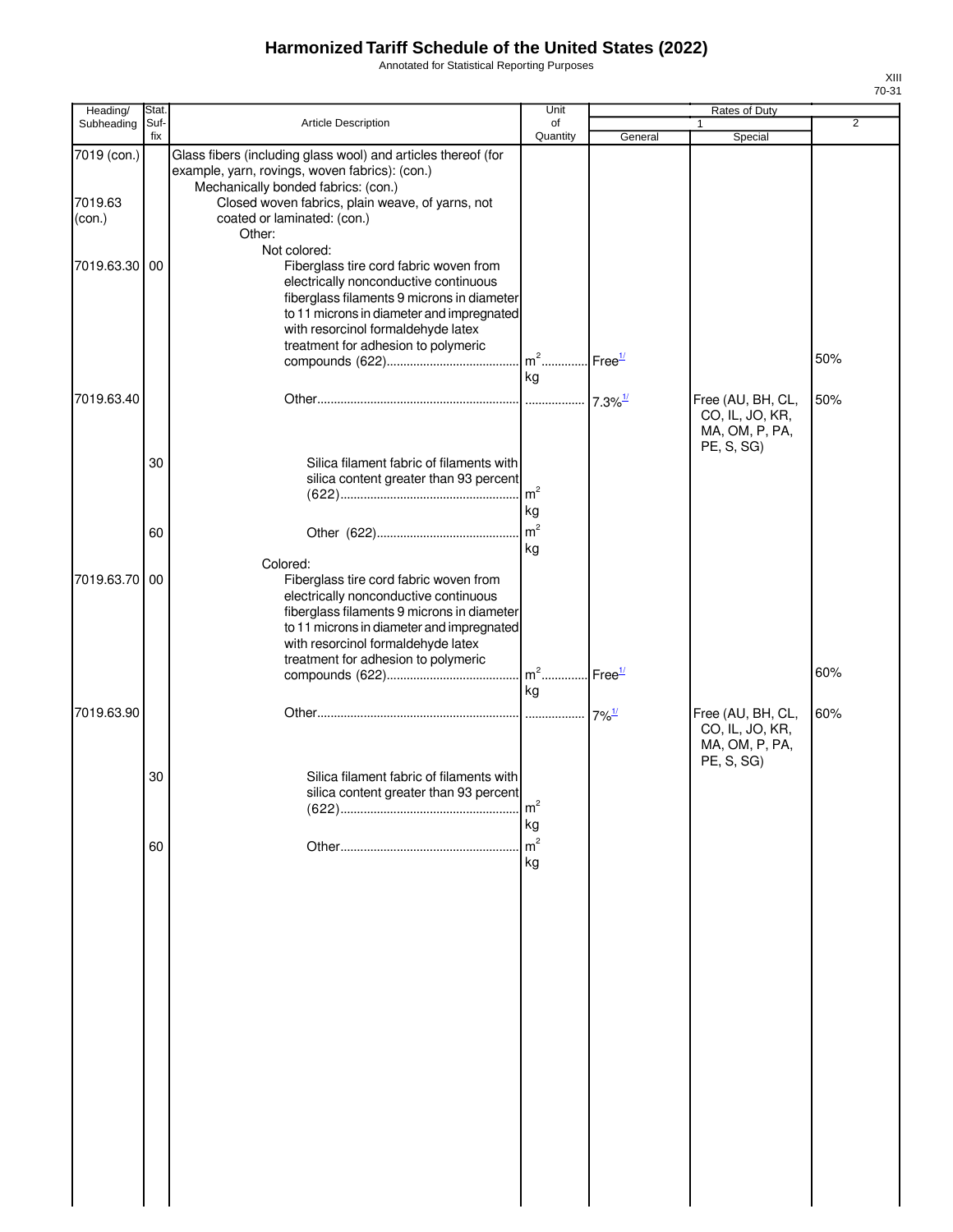Annotated for Statistical Reporting Purposes

| Heading/                                | Stat.       |                                                                                                                                                                                                                                                                                                                                                                                                                                                                                                                                       | Unit                       |                                  | Rates of Duty                                                        |                |
|-----------------------------------------|-------------|---------------------------------------------------------------------------------------------------------------------------------------------------------------------------------------------------------------------------------------------------------------------------------------------------------------------------------------------------------------------------------------------------------------------------------------------------------------------------------------------------------------------------------------|----------------------------|----------------------------------|----------------------------------------------------------------------|----------------|
| Subheading                              | Suf-<br>fix | Article Description                                                                                                                                                                                                                                                                                                                                                                                                                                                                                                                   | of<br>Quantity             | General                          | 1<br>Special                                                         | $\overline{2}$ |
| 7019 (con.)<br>7019.64<br>7019.64.05 00 |             | Glass fibers (including glass wool) and articles thereof (for<br>example, yarn, rovings, woven fabrics): (con.)<br>Mechanically bonded fabrics: (con.)<br>Closed woven fabrics, plain weave, of yarns, coated<br>or laminated:<br>Of a width not exceeding 30 cm:<br>Fiberglass tire cord woven from electrically<br>nonconductive continuous fiberglass filaments<br>9 microns in diameter to 11 microns in<br>diameter and impregnated with resorcinol<br>formaldehyde latex treatment for adhesion to<br>polymeric compounds (622) | $m2$<br>kg                 | Free <sup>1/</sup>               |                                                                      | 50%            |
| 7019.64.15                              | $10$        | Weighing 185 grams or less per square                                                                                                                                                                                                                                                                                                                                                                                                                                                                                                 | $\mathsf{m}^2$             | $6\%$ <sup><math>1/</math></sup> | Free (AU, BH, CL,<br>CO, IL, JO, KR,<br>MA, OM, P, PA,<br>PE, S, SG) | 50%            |
|                                         | 90          |                                                                                                                                                                                                                                                                                                                                                                                                                                                                                                                                       | kg<br>m <sup>2</sup><br>kg |                                  |                                                                      |                |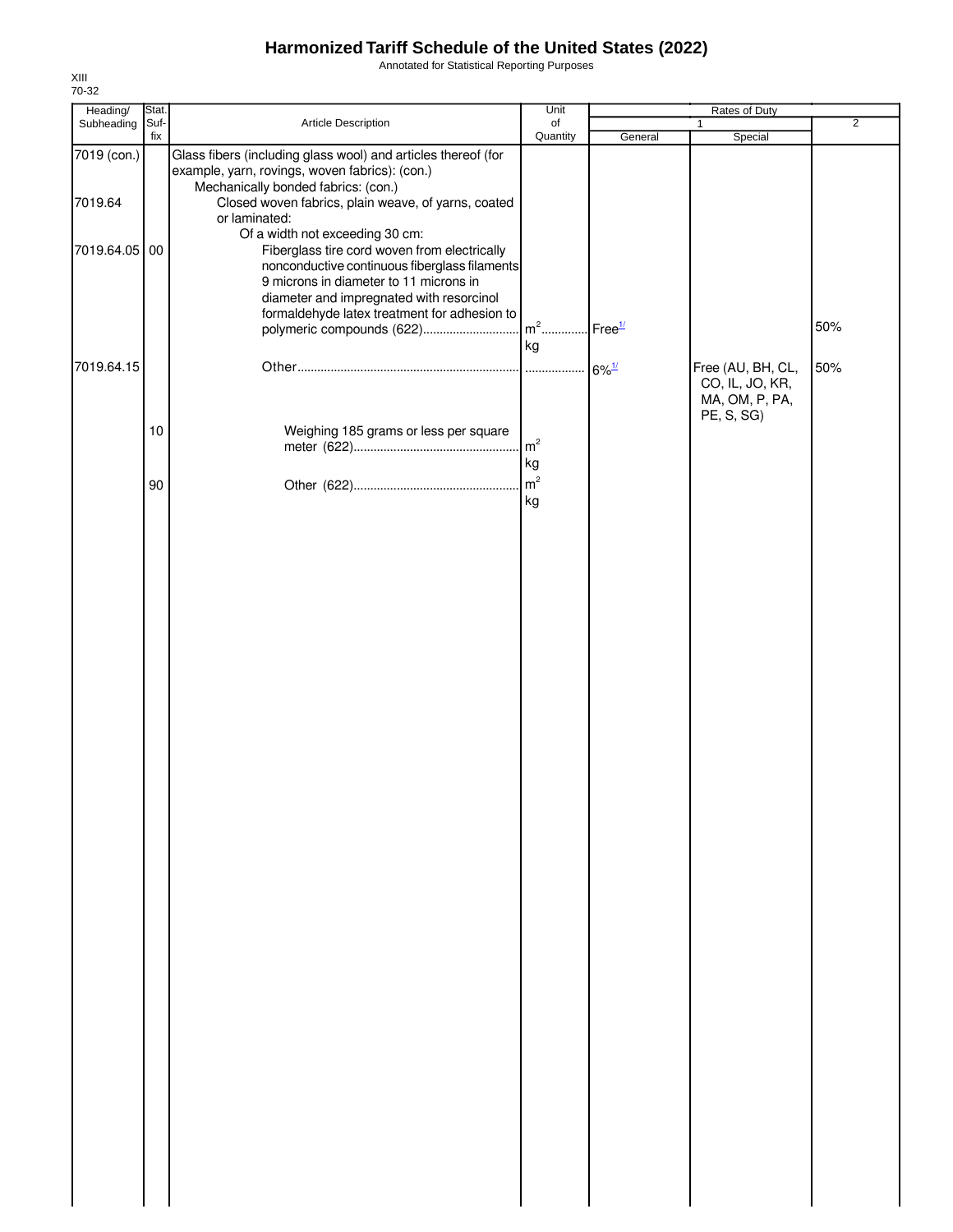Annotated for Statistical Reporting Purposes

| Heading/                         | Stat. |                                                                                                                                                                                                                                                                         | Unit                                    |         | Rates of Duty                                          |                |
|----------------------------------|-------|-------------------------------------------------------------------------------------------------------------------------------------------------------------------------------------------------------------------------------------------------------------------------|-----------------------------------------|---------|--------------------------------------------------------|----------------|
| Subheading                       | Suf-  | <b>Article Description</b>                                                                                                                                                                                                                                              | of                                      |         |                                                        | $\overline{2}$ |
|                                  | fix   |                                                                                                                                                                                                                                                                         | Quantity                                | General | Special                                                |                |
| 7019 (con.)<br>7019.64<br>(con.) |       | Glass fibers (including glass wool) and articles thereof (for<br>example, yarn, rovings, woven fabrics): (con.)<br>Mechanically bonded fabrics: (con.)<br>Closed woven fabrics, plain weave, of yarns, coated<br>or laminated: (con.)<br>Other:                         |                                         |         |                                                        |                |
| 7019.64.30 00                    |       | Not colored:<br>Fiberglass tire cord fabric woven from<br>electrically nonconductive continuous<br>fiberglass filaments 9 microns in diameter<br>to 11 microns in diameter and impregnated<br>with resorcinol formaldehyde latex<br>treatment for adhesion to polymeric | m <sup>2</sup> Free <sup>1/</sup><br>kg |         |                                                        | 50%            |
| 7019.64.40                       |       |                                                                                                                                                                                                                                                                         |                                         |         | Free (AU, BH, CL,<br>CO, IL, JO, KR,<br>MA, OM, P, PA, | 50%            |
|                                  | 30    | Silica filament fabric of filaments with<br>silica content greater than 93 percent                                                                                                                                                                                      | m <sup>2</sup><br>kg                    |         | PE, S, SG)                                             |                |
|                                  | 60    |                                                                                                                                                                                                                                                                         | m <sup>2</sup><br>kg                    |         |                                                        |                |
| 7019.64.70 00                    |       | Colored:<br>Fiberglass tire cord fabric woven from<br>electrically nonconductive continuous<br>fiberglass filaments 9 microns in diameter<br>to 11 microns in diameter and impregnated<br>with resorcinol formaldehyde latex<br>treatment for adhesion to polymeric     |                                         |         |                                                        |                |
|                                  |       |                                                                                                                                                                                                                                                                         | $m^2$ Free <sup>1/</sup><br>kg          |         |                                                        | 60%            |
| 7019.64.90                       |       |                                                                                                                                                                                                                                                                         |                                         |         | Free (AU, BH, CL,<br>CO, IL, JO, KR,<br>MA, OM, P, PA, | 60%            |
|                                  | 30    | Silica filament fabric of filaments with<br>silica content greater than 93 percent                                                                                                                                                                                      | m <sup>2</sup><br>kg                    |         | PE, S, SG)                                             |                |
|                                  | 60    |                                                                                                                                                                                                                                                                         | m <sup>2</sup><br>kg                    |         |                                                        |                |
|                                  |       |                                                                                                                                                                                                                                                                         |                                         |         |                                                        |                |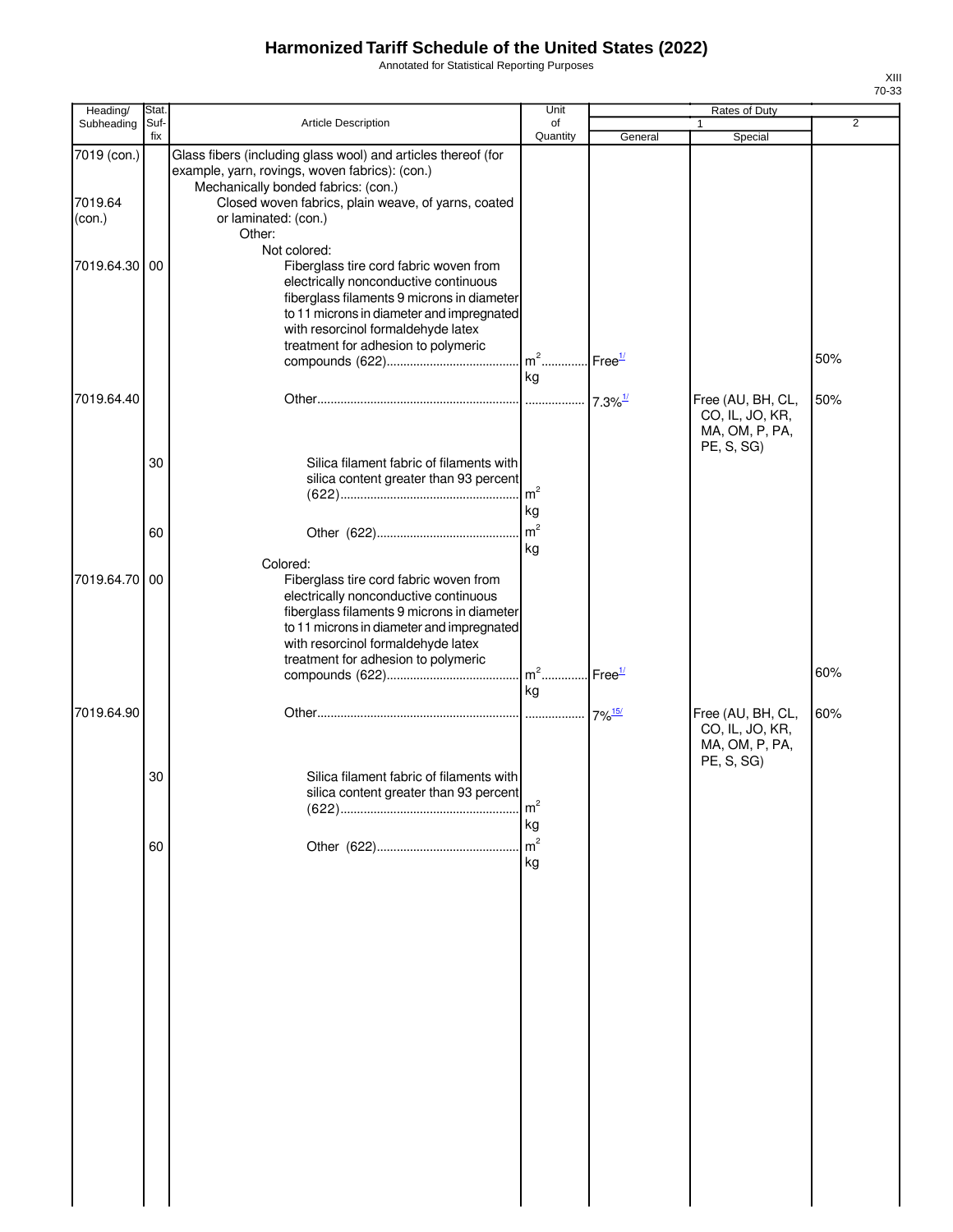Annotated for Statistical Reporting Purposes

| Heading/                                | Stat. |                                                                                                                                                                                                                                                                                                                                                                                                                                                               | Unit                                    |         | Rates of Duty                                                        |                |
|-----------------------------------------|-------|---------------------------------------------------------------------------------------------------------------------------------------------------------------------------------------------------------------------------------------------------------------------------------------------------------------------------------------------------------------------------------------------------------------------------------------------------------------|-----------------------------------------|---------|----------------------------------------------------------------------|----------------|
| Subheading Suf-                         | fix   | Article Description                                                                                                                                                                                                                                                                                                                                                                                                                                           | of<br>Quantity                          | General | 1<br>Special                                                         | $\overline{2}$ |
| 7019 (con.)<br>7019.65<br>7019.65.51 00 |       | Glass fibers (including glass wool) and articles thereof (for<br>example, yarn, rovings, woven fabrics): (con.)<br>Mechanically bonded fabrics: (con.)<br>Open woven fabrics of a width not exceeding 30 cm:<br>Fiberglass tire cord woven from electrically<br>nonconductive continuous fiberglass filaments<br>9 microns in diameter to 11 microns in diameter<br>and impregnated with resorcinol formaldehyde<br>latex treatment for adhesion to polymeric | m <sup>2</sup> Free <sup>1/</sup><br>kg |         |                                                                      | 50%            |
| 7019.65.90                              |       |                                                                                                                                                                                                                                                                                                                                                                                                                                                               |                                         |         | Free (AU, BH, CL,<br>CO, IL, JO, KR,<br>MA, OM, P, PA,<br>PE, S, SG) | 50%            |
|                                         | 10    | Weighing 185 grams or less per square meter                                                                                                                                                                                                                                                                                                                                                                                                                   | m <sup>2</sup><br>kg                    |         |                                                                      |                |
|                                         | 90    |                                                                                                                                                                                                                                                                                                                                                                                                                                                               | $\sqrt{m^2}$<br>kg                      |         |                                                                      |                |
|                                         |       |                                                                                                                                                                                                                                                                                                                                                                                                                                                               |                                         |         |                                                                      |                |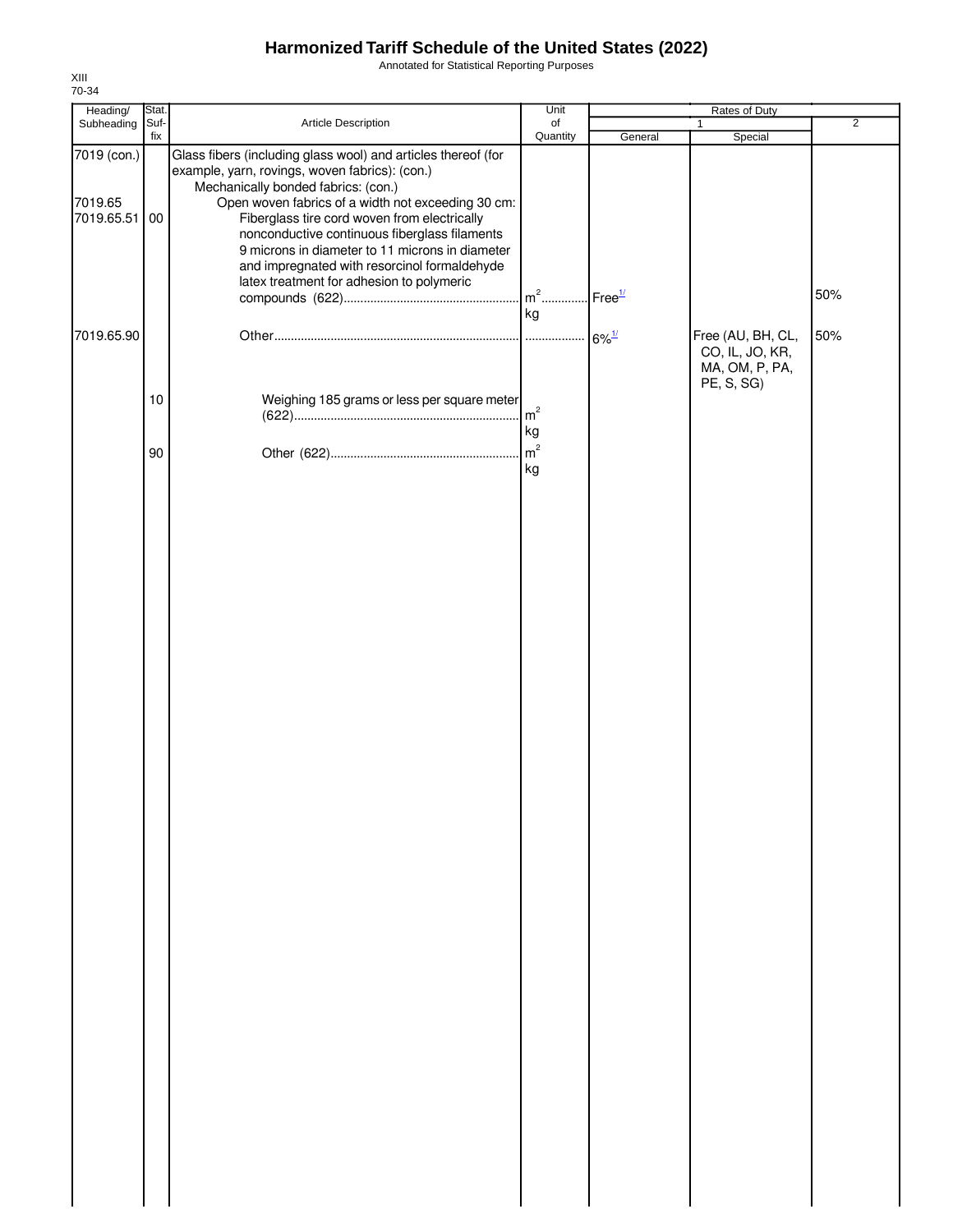Annotated for Statistical Reporting Purposes

| Heading/               | <b>Stat</b> |                                                                                                                                                                                                                                                                                                                                        | Unit                                    |         | Rates of Duty                                                        |     |
|------------------------|-------------|----------------------------------------------------------------------------------------------------------------------------------------------------------------------------------------------------------------------------------------------------------------------------------------------------------------------------------------|-----------------------------------------|---------|----------------------------------------------------------------------|-----|
| Subheading             | Suf-<br>fix | Article Description                                                                                                                                                                                                                                                                                                                    | of<br>Quantity                          | General | Special                                                              | 2   |
| 7019 (con.)<br>7019.66 |             | Glass fibers (including glass wool) and articles thereof (for<br>example, yarn, rovings, woven fabrics): (con.)<br>Mechanically bonded fabrics: (con.)<br>Open woven fabrics of a width exceeding 30 cm:<br>Plain weave, weighing less than 250 g/m <sup>2</sup> , of<br>filaments measuring per single yarn not more than<br>136 tex: |                                         |         |                                                                      |     |
| 7019.66.30             | 00          | Not colored:<br>Fiberglass tire cord fabric woven from<br>electrically nonconductive continuous<br>fiberglass filaments 9 microns in diameter<br>to 11 microns in diameter and impregnated<br>with resorcinol formaldehyde latex<br>treatment for adhesion to polymeric                                                                | m <sup>2</sup> Free <sup>1/</sup><br>kg |         |                                                                      | 50% |
| 7019.66.40             |             |                                                                                                                                                                                                                                                                                                                                        |                                         |         | Free (AU, BH, CL,<br>CO, IL, JO, KR,<br>MA, OM, P, PA,<br>PE, S, SG) | 50% |
|                        | 10          | Weighing 185 grams or less per                                                                                                                                                                                                                                                                                                         | kg                                      |         |                                                                      |     |
|                        | 21          | Weighing more than 215 grams per<br>square meter, with a filament diameter<br>of 7 to 13 microns (622)                                                                                                                                                                                                                                 | m <sup>2</sup><br>kg                    |         |                                                                      |     |
|                        | 96          |                                                                                                                                                                                                                                                                                                                                        | kg                                      |         |                                                                      |     |
| 7019.66.70             | 00          | Colored:<br>Fiberglass tire cord fabric woven from<br>electrically nonconductive continuous<br>fiberglass filaments 9 microns in diameter<br>to 11 microns in diameter and impregnated<br>with resorcinol formaldehyde latex<br>treatment for adhesion to polymeric                                                                    | kg                                      |         |                                                                      | 60% |
| 7019.66.90             |             |                                                                                                                                                                                                                                                                                                                                        |                                         |         | Free (AU, BH, CL,<br>CO, IL, JO, KR,<br>MA, OM, P, PA,               | 60% |
|                        | 10          | Weighing 185 grams or less per                                                                                                                                                                                                                                                                                                         | m <sup>2</sup><br>kg                    |         | PE, S, SG)                                                           |     |
|                        | 21          | Weighing more than 215 grams per<br>square meter, with a filament diameter<br>of 7 to 13 microns (622)                                                                                                                                                                                                                                 | m <sup>2</sup><br>kg                    |         |                                                                      |     |
|                        | 60          |                                                                                                                                                                                                                                                                                                                                        | m <sup>2</sup><br>kg                    |         |                                                                      |     |
|                        |             |                                                                                                                                                                                                                                                                                                                                        |                                         |         |                                                                      |     |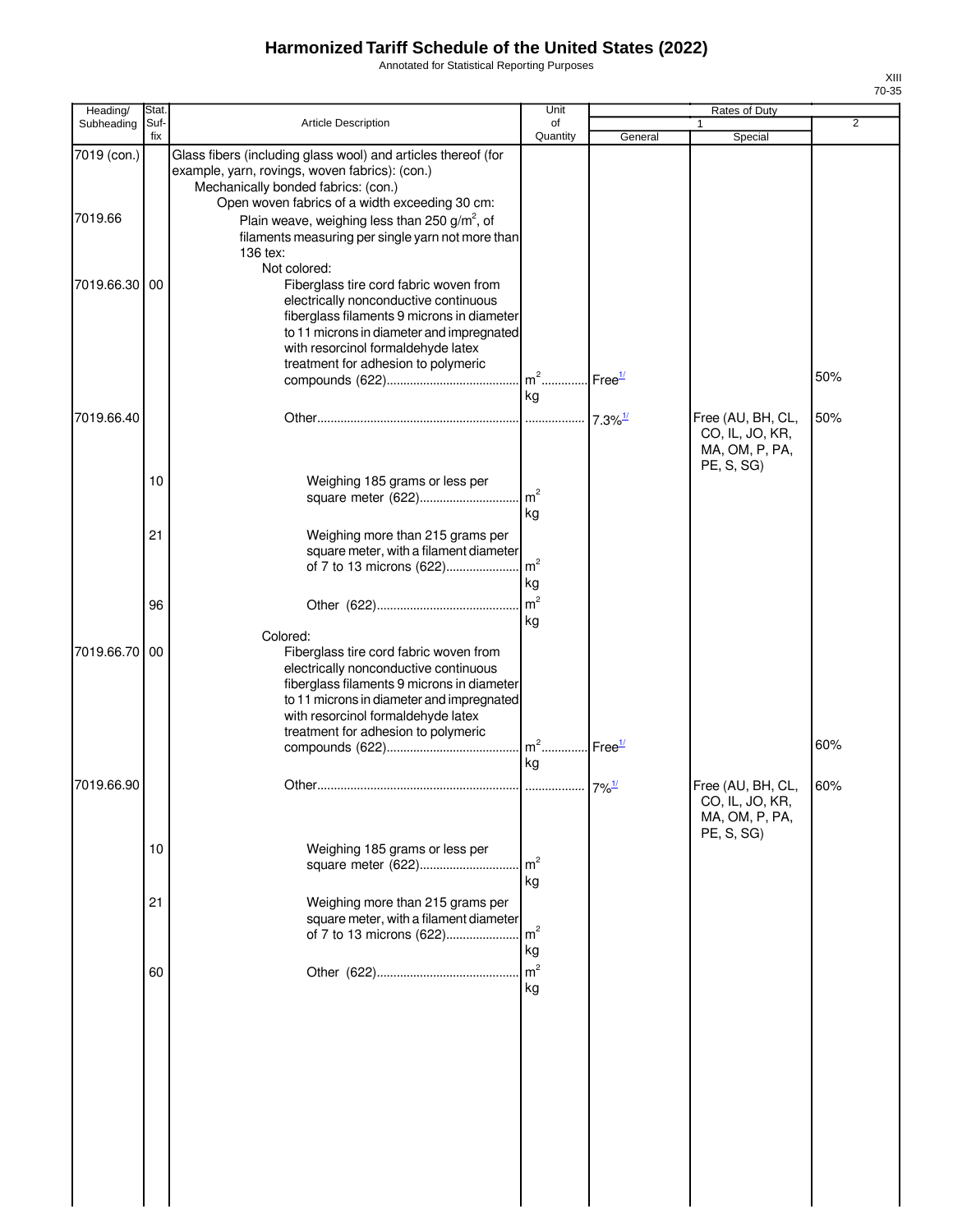Annotated for Statistical Reporting Purposes

| Heading/      | Stat.       |                                                                                                                 | Unit                                                  |               | Rates of Duty                                          |     |
|---------------|-------------|-----------------------------------------------------------------------------------------------------------------|-------------------------------------------------------|---------------|--------------------------------------------------------|-----|
| Subheading    | Suf-<br>fix | Article Description                                                                                             | of                                                    |               |                                                        | 2   |
| 7019 (con.)   |             | Glass fibers (including glass wool) and articles thereof (for<br>example, yarn, rovings, woven fabrics): (con.) | Quantity                                              | General       | Special                                                |     |
| 7019.69       |             | Mechanically bonded fabrics: (con.)<br>Other:                                                                   |                                                       |               |                                                        |     |
| 7019.69.30 00 |             | Not colored:<br>Fiberglass tire cord fabric woven from                                                          |                                                       |               |                                                        |     |
|               |             | electrically nonconductive continuous<br>fiberglass filaments 9 microns in diameter to                          |                                                       |               |                                                        |     |
|               |             | 11 microns in diameter and impregnated with<br>resorcinol formaldehyde latex treatment for                      |                                                       |               |                                                        | 50% |
|               |             | adhesion to polymeric compounds (622)                                                                           | $m2$ .<br>kg                                          | $I$ Free $1/$ |                                                        |     |
| 7019.69.40    |             |                                                                                                                 | $\frac{1}{2}$ 7.3% <sup>1/1</sup>                     |               | Free (AU, BH, CL,<br>CO, IL, JO, KR,                   | 50% |
|               | 10          |                                                                                                                 |                                                       |               | MA, OM, P, PA,<br>PE, S, SG)                           |     |
|               |             | Weighing 185 grams or less per square                                                                           | m <sup>2</sup><br>kg                                  |               |                                                        |     |
|               | 21          | Weighing more than 215 grams per square                                                                         |                                                       |               |                                                        |     |
|               |             | meter, with a filament diameter of 7 to                                                                         | m <sup>2</sup><br>kg                                  |               |                                                        |     |
|               | 96          |                                                                                                                 | m <sup>2</sup>                                        |               |                                                        |     |
| 7019.69.70 00 |             | Colored:<br>Fiberglass tire cord fabric woven from                                                              | kg                                                    |               |                                                        |     |
|               |             | electrically nonconductive continuous<br>fiberglass filaments 9 microns in diameter to                          |                                                       |               |                                                        |     |
|               |             | 11 microns in diameter and impregnated with<br>resorcinol formaldehyde latex treatment for                      |                                                       |               |                                                        |     |
|               |             | adhesion to polymeric compounds (622)                                                                           | $\lfloor m^2 \ldots \rfloor$ Free $\frac{1}{2}$<br>kg |               |                                                        | 60% |
| 7019.69.90    |             |                                                                                                                 |                                                       |               | Free (AU, BH, CL,<br>CO, IL, JO, KR,<br>MA, OM, P, PA, | 60% |
|               | 10          | Weighing 185 grams or less per square                                                                           | kg                                                    |               | PE, S, SG)                                             |     |
|               | 21          | Weighing more than 215 grams per square<br>meter, with a filament diameter of 7 to                              |                                                       |               |                                                        |     |
|               |             |                                                                                                                 | m <sup>2</sup><br>kg                                  |               |                                                        |     |
|               | 60          |                                                                                                                 | m <sup>2</sup><br>kg                                  |               |                                                        |     |
|               |             |                                                                                                                 |                                                       |               |                                                        |     |
|               |             |                                                                                                                 |                                                       |               |                                                        |     |
|               |             |                                                                                                                 |                                                       |               |                                                        |     |
|               |             |                                                                                                                 |                                                       |               |                                                        |     |
|               |             |                                                                                                                 |                                                       |               |                                                        |     |
|               |             |                                                                                                                 |                                                       |               |                                                        |     |
|               |             |                                                                                                                 |                                                       |               |                                                        |     |
|               |             |                                                                                                                 |                                                       |               |                                                        |     |
|               |             |                                                                                                                 |                                                       |               |                                                        |     |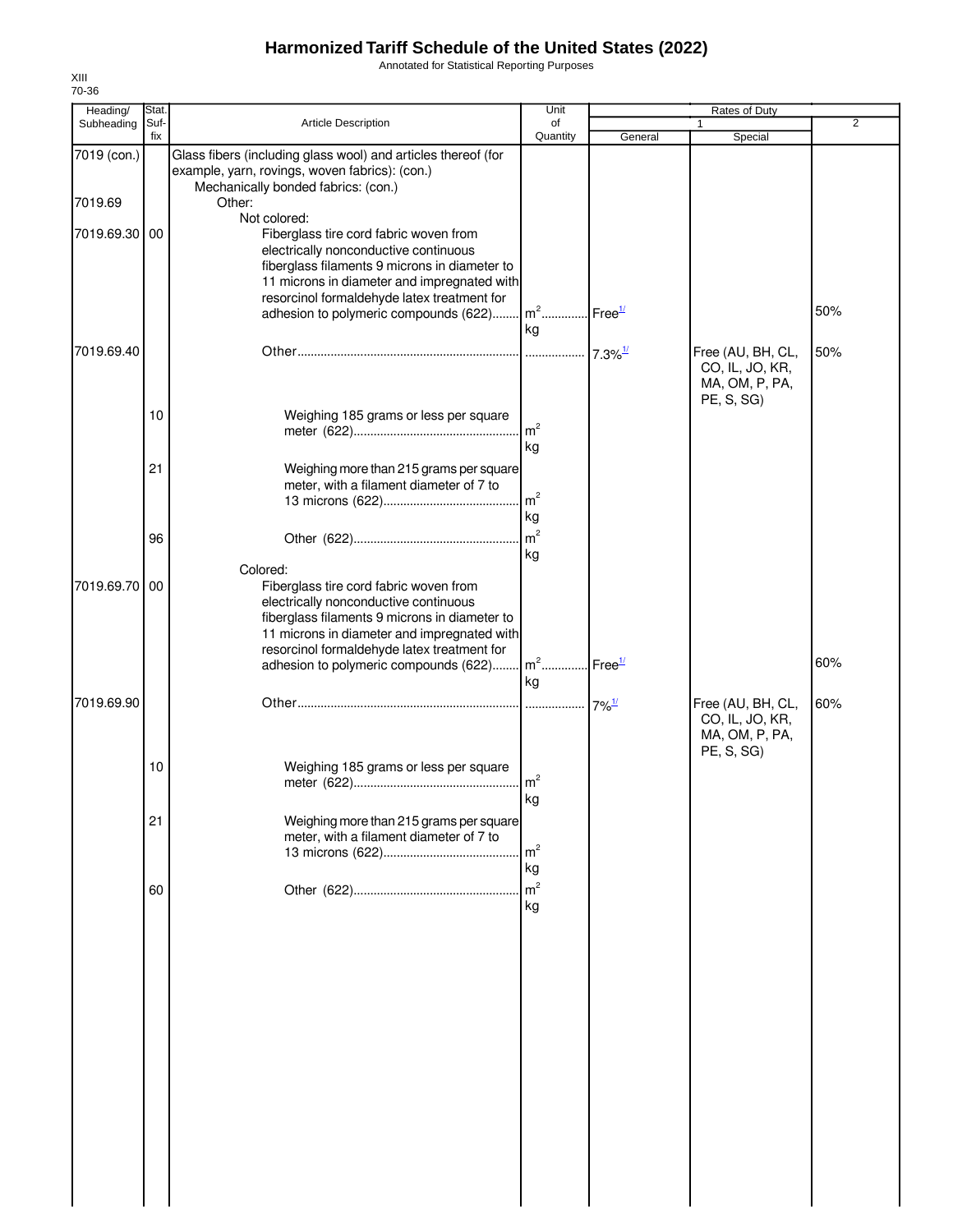Annotated for Statistical Reporting Purposes

| Heading/      | Stat.       |                                                                                                                                                                                                                                                                                                            | Unit                  |                     | Rates of Duty                                                                        |                |
|---------------|-------------|------------------------------------------------------------------------------------------------------------------------------------------------------------------------------------------------------------------------------------------------------------------------------------------------------------|-----------------------|---------------------|--------------------------------------------------------------------------------------|----------------|
| Subheading    | Suf-<br>fix | Article Description                                                                                                                                                                                                                                                                                        | $\circ$ f<br>Quantity | General             | $\mathbf{1}$<br>Special                                                              | $\overline{2}$ |
| 7019 (con.)   |             | Glass fibers (including glass wool) and articles thereof (for<br>example, yarn, rovings, woven fabrics): (con.)<br>Chemically bonded fabrics:                                                                                                                                                              |                       |                     |                                                                                      |                |
| 7019.71.00 00 |             |                                                                                                                                                                                                                                                                                                            |                       |                     | Free (A, AU, B, BH, 50%<br>CL, CO, D, E, IL,<br>JO, KR, MA, OM,<br>P, PA, PE, S, SG) |                |
| 7019.72       |             | Other closed fabrics:                                                                                                                                                                                                                                                                                      |                       |                     |                                                                                      |                |
| 7019.72.05 00 |             | Of a width not exceeding 30 cm:<br>Fiberglass tire cord fabric woven from<br>electrically nonconductive continuous<br>fiberglass filaments 9 microns in diameter to<br>11 microns in diameter and impregnated with<br>resorcinol formaldehyde latex treatment for<br>adhesion to polymeric compounds (622) | $m2$<br>kg            | Free <sup>1/</sup>  |                                                                                      | 50%            |
| 7019.72.15 00 |             |                                                                                                                                                                                                                                                                                                            | $m^2$                 | $6\%$ <sup>1/</sup> | Free (AU, BH, CL,                                                                    | 50%            |
|               |             |                                                                                                                                                                                                                                                                                                            | kg                    |                     | CO, IL, JO, KR,<br>MA, OM, P, PA,<br>PE, S, SG)                                      |                |
|               |             |                                                                                                                                                                                                                                                                                                            |                       |                     |                                                                                      |                |
|               |             |                                                                                                                                                                                                                                                                                                            |                       |                     |                                                                                      |                |
|               |             |                                                                                                                                                                                                                                                                                                            |                       |                     |                                                                                      |                |
|               |             |                                                                                                                                                                                                                                                                                                            |                       |                     |                                                                                      |                |
|               |             |                                                                                                                                                                                                                                                                                                            |                       |                     |                                                                                      |                |
|               |             |                                                                                                                                                                                                                                                                                                            |                       |                     |                                                                                      |                |
|               |             |                                                                                                                                                                                                                                                                                                            |                       |                     |                                                                                      |                |
|               |             |                                                                                                                                                                                                                                                                                                            |                       |                     |                                                                                      |                |
|               |             |                                                                                                                                                                                                                                                                                                            |                       |                     |                                                                                      |                |
|               |             |                                                                                                                                                                                                                                                                                                            |                       |                     |                                                                                      |                |
|               |             |                                                                                                                                                                                                                                                                                                            |                       |                     |                                                                                      |                |
|               |             |                                                                                                                                                                                                                                                                                                            |                       |                     |                                                                                      |                |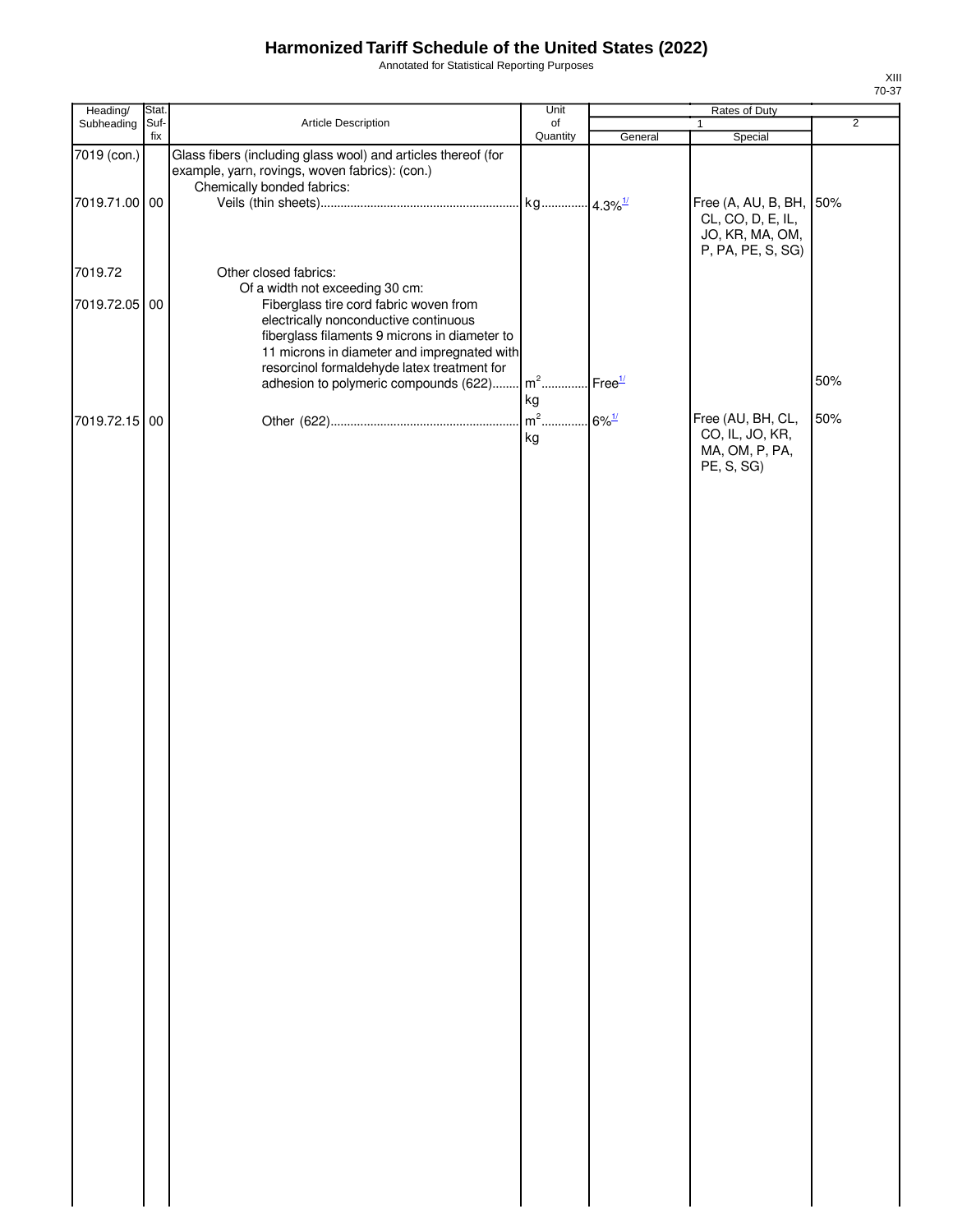Annotated for Statistical Reporting Purposes

| Heading/                         | Stat.       |                                                                                                                                                                                                                                                         | Unit                   |                        | Rates of Duty                                                        |                |
|----------------------------------|-------------|---------------------------------------------------------------------------------------------------------------------------------------------------------------------------------------------------------------------------------------------------------|------------------------|------------------------|----------------------------------------------------------------------|----------------|
| Subheading                       | Suf-<br>fix | Article Description                                                                                                                                                                                                                                     | of<br>Quantity         | General                | Special                                                              | $\overline{2}$ |
| 7019 (con.)<br>7019.72<br>(con.) |             | Glass fibers (including glass wool) and articles thereof (for<br>example, yarn, rovings, woven fabrics): (con.)<br>Chemically bonded fabrics: (con.)<br>Other closed fabrics: (con.)                                                                    |                        |                        |                                                                      |                |
| 7019.72.30 00                    |             | Other:<br>Not colored:<br>Fiberglass tire cord fabric woven from<br>electrically nonconductive continuous                                                                                                                                               |                        |                        |                                                                      |                |
|                                  |             | fiberglass filaments 9 microns in diameter<br>to 11 microns in diameter and impregnated<br>with resorcinol formaldehyde latex<br>treatment for adhesion to polymeric                                                                                    | kg                     | $I$ Free $\frac{1}{2}$ |                                                                      | 50%            |
| 7019.72.40                       |             |                                                                                                                                                                                                                                                         |                        |                        | Free (AU, BH, CL,<br>CO, IL, JO, KR,<br>MA, OM, P, PA,<br>PE, S, SG) | 50%            |
|                                  | 30          | Silica filament fabric of filaments with<br>silica content greater than 93 percent                                                                                                                                                                      | $\cdot \mid m^2$<br>kg |                        |                                                                      |                |
|                                  | 60          | Colored:                                                                                                                                                                                                                                                | m <sup>2</sup><br>kg   |                        |                                                                      |                |
| 7019.72.70                       | 00          | Fiberglass tire cord fabric woven from<br>electrically nonconductive continuous<br>fiberglass filaments 9 microns in diameter<br>to 11 microns in diameter and impregnated<br>with resorcinol formaldehyde latex<br>treatment for adhesion to polymeric |                        |                        |                                                                      |                |
|                                  |             |                                                                                                                                                                                                                                                         | kg                     |                        |                                                                      | 60%            |
| 7019.72.90                       |             |                                                                                                                                                                                                                                                         |                        |                        | Free (AU, BH, CL,<br>CO, IL, JO, KR,<br>MA, OM, P, PA,<br>PE, S, SG) | 60%            |
|                                  | 30          | Silica filament fabric of filaments with<br>silica content greater than 93 percent                                                                                                                                                                      | m <sup>2</sup><br>kg   |                        |                                                                      |                |
|                                  | 60          |                                                                                                                                                                                                                                                         | m <sup>2</sup><br>kg   |                        |                                                                      |                |
|                                  |             |                                                                                                                                                                                                                                                         |                        |                        |                                                                      |                |
|                                  |             |                                                                                                                                                                                                                                                         |                        |                        |                                                                      |                |
|                                  |             |                                                                                                                                                                                                                                                         |                        |                        |                                                                      |                |
|                                  |             |                                                                                                                                                                                                                                                         |                        |                        |                                                                      |                |
|                                  |             |                                                                                                                                                                                                                                                         |                        |                        |                                                                      |                |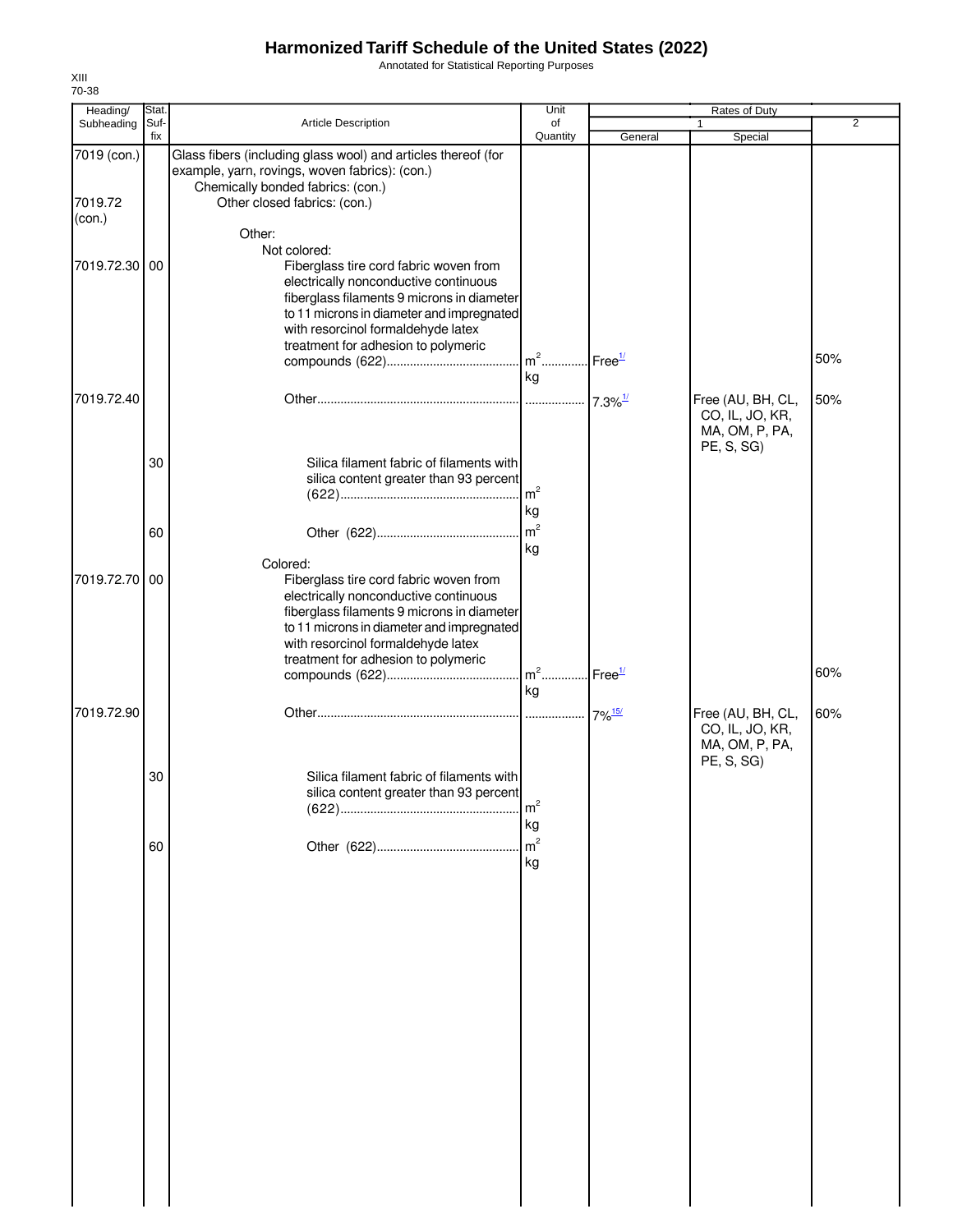Annotated for Statistical Reporting Purposes

| Heading/                             | Stat.       |                                                                                                                                                                                                                                                                                                                                 | Unit                   |                       | Rates of Duty                                                                                    |                |  |
|--------------------------------------|-------------|---------------------------------------------------------------------------------------------------------------------------------------------------------------------------------------------------------------------------------------------------------------------------------------------------------------------------------|------------------------|-----------------------|--------------------------------------------------------------------------------------------------|----------------|--|
| Subheading                           | Suf-<br>fix | <b>Article Description</b>                                                                                                                                                                                                                                                                                                      | of<br>Quantity         | General               | $\mathbf{1}$<br>Special                                                                          | $\overline{2}$ |  |
| 7019 (con.)<br>7019.73<br>7019.73.51 | 00          | Glass fibers (including glass wool) and articles thereof (for<br>example, yarn, rovings, woven fabrics): (con.)<br>Chemically bonded fabrics: (con.)<br>Other open fabrics:<br>Fiberglass tire cord woven from electrically<br>nonconductive continuous fiberglass filaments<br>9 microns in diameter to 11 microns in diameter |                        |                       |                                                                                                  |                |  |
|                                      |             | and impregnated with resorcinol formaldehyde<br>latex treatment for adhesion to polymeric                                                                                                                                                                                                                                       | $m^2$<br>kg            | Free <sup>1/</sup>    |                                                                                                  | 50%            |  |
| 7019.73.90                           |             |                                                                                                                                                                                                                                                                                                                                 |                        | $6\%$ <sup>1/</sup>   | Free (AU, BH, CL,<br>CO, IL, JO, KR,<br>MA, OM, P, PA,<br>PE, S, SG)                             | 50%            |  |
|                                      | 10          | Weighing 185 grams or less per square meter                                                                                                                                                                                                                                                                                     | kg                     |                       |                                                                                                  |                |  |
| 7019.80                              | 90          | Glass wool and articles of glass wool:                                                                                                                                                                                                                                                                                          | m <sup>2</sup><br>kg   |                       |                                                                                                  |                |  |
| 7019.80.10                           |             |                                                                                                                                                                                                                                                                                                                                 |                        | $4.9\%$ <sup>1/</sup> | Free (A, AU, B, BH, 50%<br>CL, CO, D, E, IL,<br>JO, KR, MA, OM,<br>P, PA, PE, S, SG)             |                |  |
|                                      | 10<br>20    |                                                                                                                                                                                                                                                                                                                                 | m <sup>2</sup><br>kg   |                       |                                                                                                  |                |  |
|                                      | 90          |                                                                                                                                                                                                                                                                                                                                 | kg                     |                       |                                                                                                  |                |  |
| 7019.80.90                           | 00          |                                                                                                                                                                                                                                                                                                                                 |                        | $4.3\%$ <sup>1/</sup> | Free (A*, AU, B, BH, 50%<br>CL, CO, D, E, IL,<br>JO, KR, MA, OM,<br>P, PA, PE, S, SG)            |                |  |
| 7019.90<br>7019.90.11                | 00          | Other:                                                                                                                                                                                                                                                                                                                          | $m2$<br>kg             | 4.8% $\frac{1}{2}$    | Free (A+, AU, BH,<br>CL, CO, D, E, IL,<br>JO, KR, MA, OM,<br>P, PA, PE, S, SG)                   | 60%            |  |
| 7019.90.51                           |             |                                                                                                                                                                                                                                                                                                                                 |                        |                       | Free (A, AU, B, BH, 50%<br>CL, CO, D, E, IL,<br>JO, KR, MA, OM,<br>P, PA, PE, S,<br>$SG)^{23/2}$ |                |  |
|                                      | 20          |                                                                                                                                                                                                                                                                                                                                 | m <sup>2</sup>         |                       |                                                                                                  |                |  |
|                                      | 40          |                                                                                                                                                                                                                                                                                                                                 | m <sup>2</sup>         |                       |                                                                                                  |                |  |
|                                      | 50          |                                                                                                                                                                                                                                                                                                                                 | .lkg<br>m <sup>2</sup> |                       |                                                                                                  |                |  |
|                                      |             |                                                                                                                                                                                                                                                                                                                                 |                        |                       |                                                                                                  |                |  |
|                                      |             |                                                                                                                                                                                                                                                                                                                                 |                        |                       |                                                                                                  |                |  |
|                                      |             |                                                                                                                                                                                                                                                                                                                                 |                        |                       |                                                                                                  |                |  |
|                                      |             |                                                                                                                                                                                                                                                                                                                                 |                        |                       |                                                                                                  |                |  |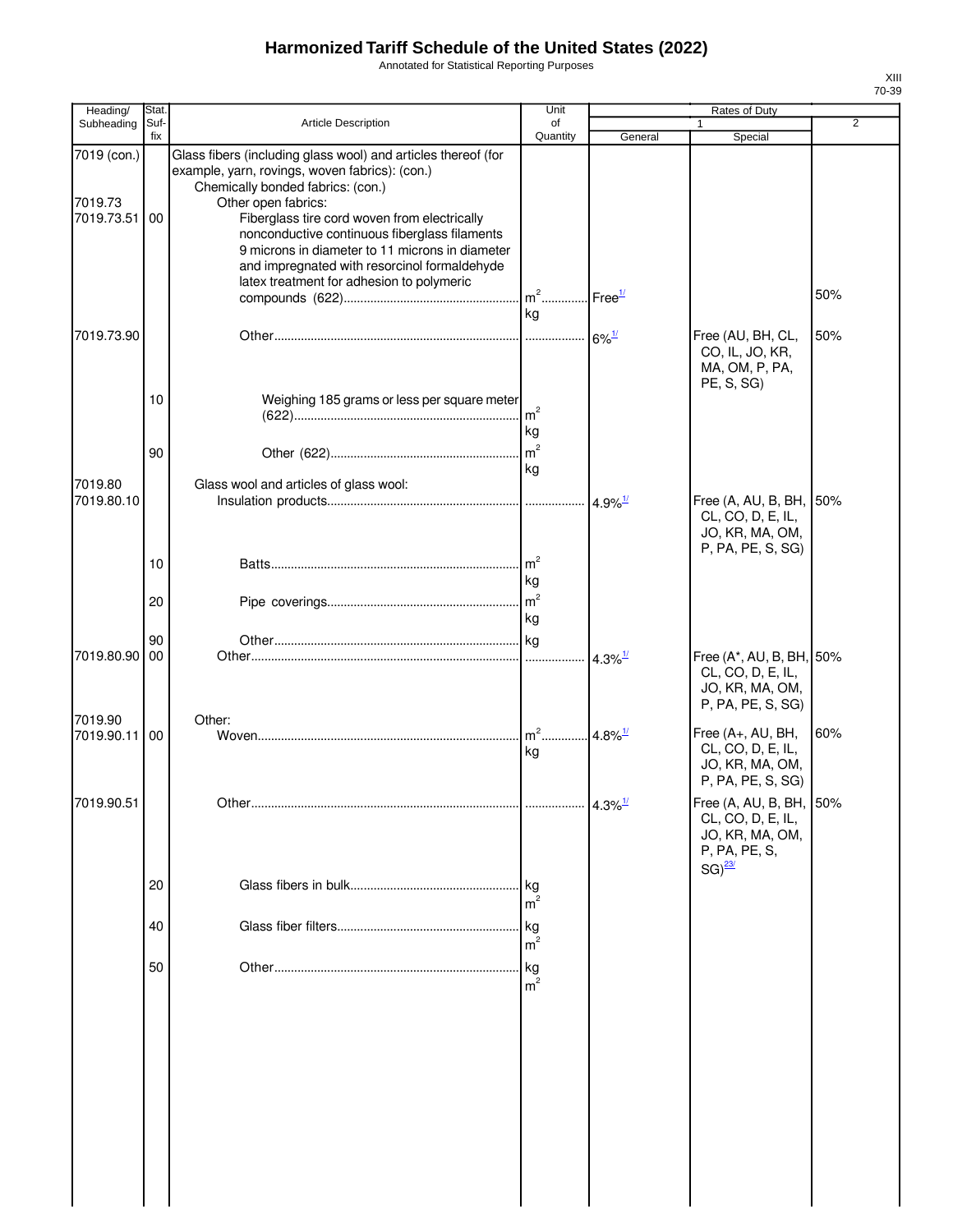Annotated for Statistical Reporting Purposes

| Heading/                 | Stat. |                                                                                                                                                | Unit                  | Rates of Duty |                                                                                            |                |
|--------------------------|-------|------------------------------------------------------------------------------------------------------------------------------------------------|-----------------------|---------------|--------------------------------------------------------------------------------------------|----------------|
| Subheading               | Suf-  | Article Description                                                                                                                            | of                    |               | $\mathbf{1}$                                                                               | $\overline{2}$ |
|                          | fix   |                                                                                                                                                | Quantity              | General       | Special                                                                                    |                |
| 7020.00<br>7020.00.30 00 |       | Other articles of glass:<br>Quartz reactor tubes and holders designed for insertion<br>into diffusion and oxidation furnaces for production of |                       |               |                                                                                            |                |
|                          |       |                                                                                                                                                | No Free <sup>1/</sup> |               |                                                                                            | 55%            |
| 7020.00.40 00            |       | Glass inners for vacuum flasks or for other vacuum                                                                                             |                       |               |                                                                                            |                |
|                          |       |                                                                                                                                                | No 6.6% <sup>1/</sup> |               | Free (A, AU, BH, CL, 37.5¢ each +<br>CO, D, E, IL, JO,<br>KR, MA, OM, P,<br>PA, PE, S, SG) | 45%            |
| 7020.00.60 00            |       |                                                                                                                                                |                       |               | Free (A, AU, BH, CL, 55%<br>CO, D, E, IL, JO,<br>KR, MA, OM, P,<br>PA, PE, S, SG)          |                |
|                          |       |                                                                                                                                                |                       |               |                                                                                            |                |
|                          |       |                                                                                                                                                |                       |               |                                                                                            |                |
|                          |       |                                                                                                                                                |                       |               |                                                                                            |                |
|                          |       |                                                                                                                                                |                       |               |                                                                                            |                |
|                          |       |                                                                                                                                                |                       |               |                                                                                            |                |
|                          |       |                                                                                                                                                |                       |               |                                                                                            |                |
|                          |       |                                                                                                                                                |                       |               |                                                                                            |                |
|                          |       |                                                                                                                                                |                       |               |                                                                                            |                |
|                          |       |                                                                                                                                                |                       |               |                                                                                            |                |
|                          |       |                                                                                                                                                |                       |               |                                                                                            |                |
|                          |       |                                                                                                                                                |                       |               |                                                                                            |                |